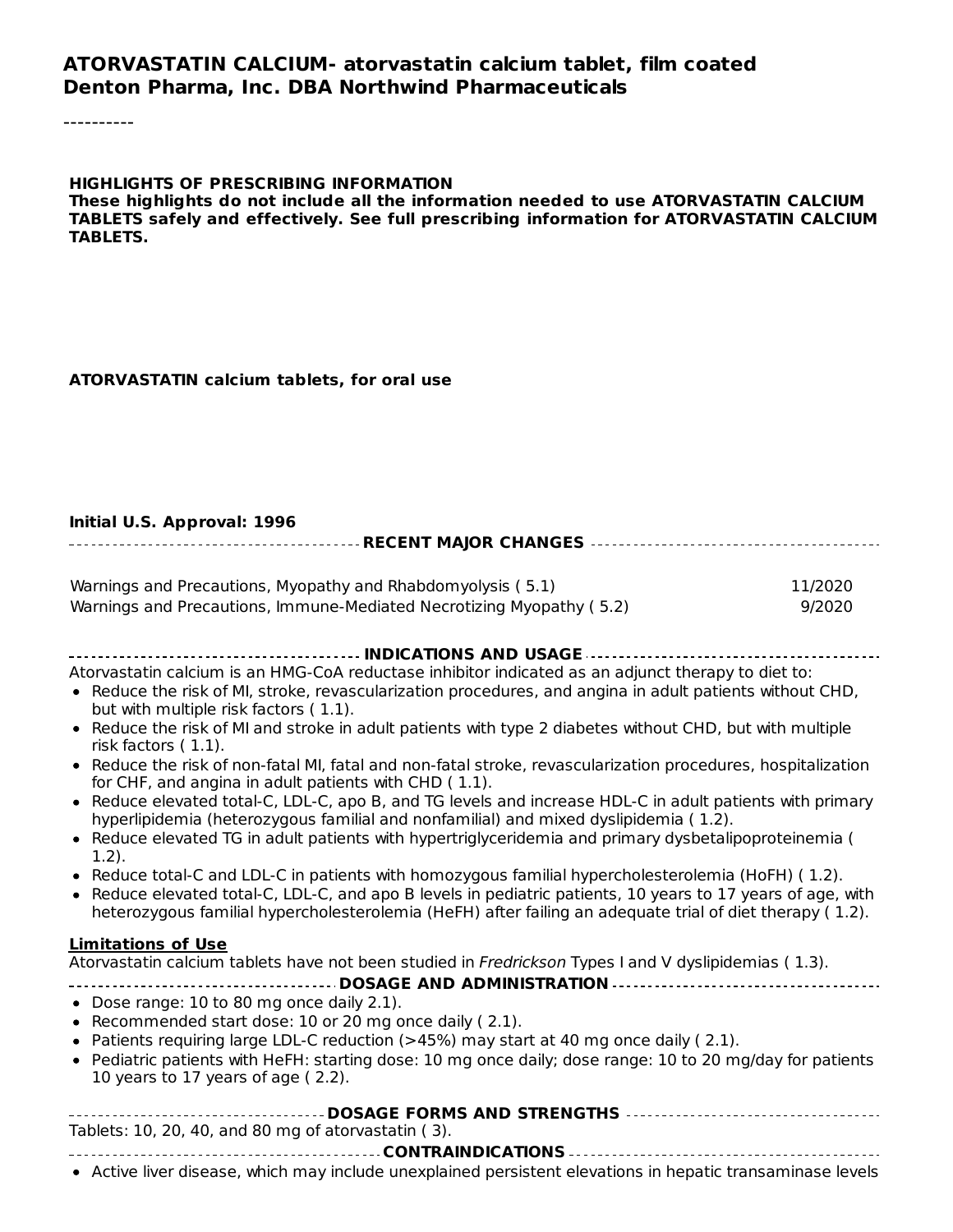Active liver disease, which may include unexplained persistent elevations in hepatic transaminase levels  $(4)$ .

- Hypersensitivity to any component of this medication ( 4).
- Pregnancy ( 4, 8.1, 8.3).
- $\bullet$  Lactation (4, 8.2).

#### **WARNINGS AND PRECAUTIONS**

- Myopathy and Rhabdomyolysis: Risks increase when higher doses are used concomitantly with cyclosporine and strong CYP3A4 inhibitors (e.g., clarithromycin, itraconazole, human immunodeficiency virus (HIV) or hepatitis C virus (HCV) protease inhibitors). Predisposing factors include advanced age (> 65), uncontrolled hypothyroidism, and renal impairment. Rare cases of rhabdomyolysis with acute renal failure secondary to myoglobinuria have been reported. Advise patients to promptly report to their physician unexplained and/or persistent muscle pain, tenderness, or weakness. Atorvastatin calcium therapy should be discontinued if myopathy is diagnosed or suspected ( 2.6, 5.1, 8.5).
- Immune-Mediated Necrotizing Myopathy (IMNM): There have been rare reports of IMNM, an autoimmune myopathy, associated with statin use. IMNM is characterized by: proximal muscle weakness and elevated serum creatine kinase, which persist despite discontinuation of statin treatment; positive anti-HMG CoA reductase antibody; muscle biopsy showing necrotizing myopathy; and improvement with immunosuppressive agents ( 5.2).
- Liver enzyme abnormalities: Persistent elevations in hepatic transaminases can occur. Check liver enzyme tests before initiating therapy and as clinically indicated thereafter ( 5.3).
- A higher incidence of hemorrhagic stroke was seen in patients without CHD but with stroke or TIA within the previous 6 months in the atorvastatin calcium 80 mg group vs. placebo ( 5.6).

**ADVERSE REACTIONS** Most common adverse reactions (incidence  $\geq$  2%) in patients treated with atorvastatin calcium in placebo-controlled trials regardless of causality were: nasopharyngitis, arthralgia, diarrhea, pain in extremity, and urinary tract infection ( 6.1).

#### **To report SUSPECTED ADVERSE REACTIONS, contact Accord Healthcare Inc. at 1-866-941- 7875 or www.accordhealthcare.us or FDA at 1-800-FDA-1088 or** http://www.fda.gov/medwatch. **DRUG INTERACTIONS**

Drug Interactions that may Increase the Risk of Myopathy and Rhabdomyolysis with atorvastatin ( 2.6, 5.1, 7.1, 12.3)

| Interacting Agents                                                                                                                                                          | Prescribing<br>Recommendations                                       |
|-----------------------------------------------------------------------------------------------------------------------------------------------------------------------------|----------------------------------------------------------------------|
| Cyclosporine, tipranavir plus ritonavir, glecaprevir plus pibrentasvir                                                                                                      | Avoid atorvastatin                                                   |
| Clarithromycin, itraconazole, saquinavir plus ritonavir, darunavir plus<br>ritonavir, fosamprenavir, fosamprenavir plus ritonavir, elbasvir plus<br>grazoprevir, letermovir | Do not exceed 20 mg<br>atorvastatin daily                            |
| Nelfinavir                                                                                                                                                                  | Do not exceed 40 mg<br>atorvastatin daily                            |
| Lopinavir plus ritonavir, simeprevir, fibric acid derivatives, erythromycin,<br>azole antifungals, lipid-modifying doses of niacin, colchicine                              | Consider the risk/benefit of<br>concomitant use with<br>atorvastatin |

- Other Lipid-Lowering Medications: Use with fibrate products or lipid-modifying doses (≥1 g/day) of niacin increases the risk of adverse skeletal muscle effects. Caution should be used when prescribing with atorvastatin calcium ( 7).
- $\bullet$  Rifampin should be simultaneously co-administered with atorvastatin (7.2).
- Oral Contraceptives: Values for norethindrone and ethinyl estradiol may be increased ( 7.3).
- Digoxin: Patients should be monitored appropriately ( 7.3).

- Hepatic impairment: Plasma concentrations markedly increased in patients with chronic alcoholic liver disease ( 8.6, 12.3).
- Females of reproductive potential: Advise females of reproductive potential to use effective contraception during treatment with atorvastatin calcium ( 8.3).

#### **See 17 for PATIENT COUNSELING INFORMATION and FDA-approved patient labeling. Revised: 12/2020**

**USE IN SPECIFIC POPULATIONS**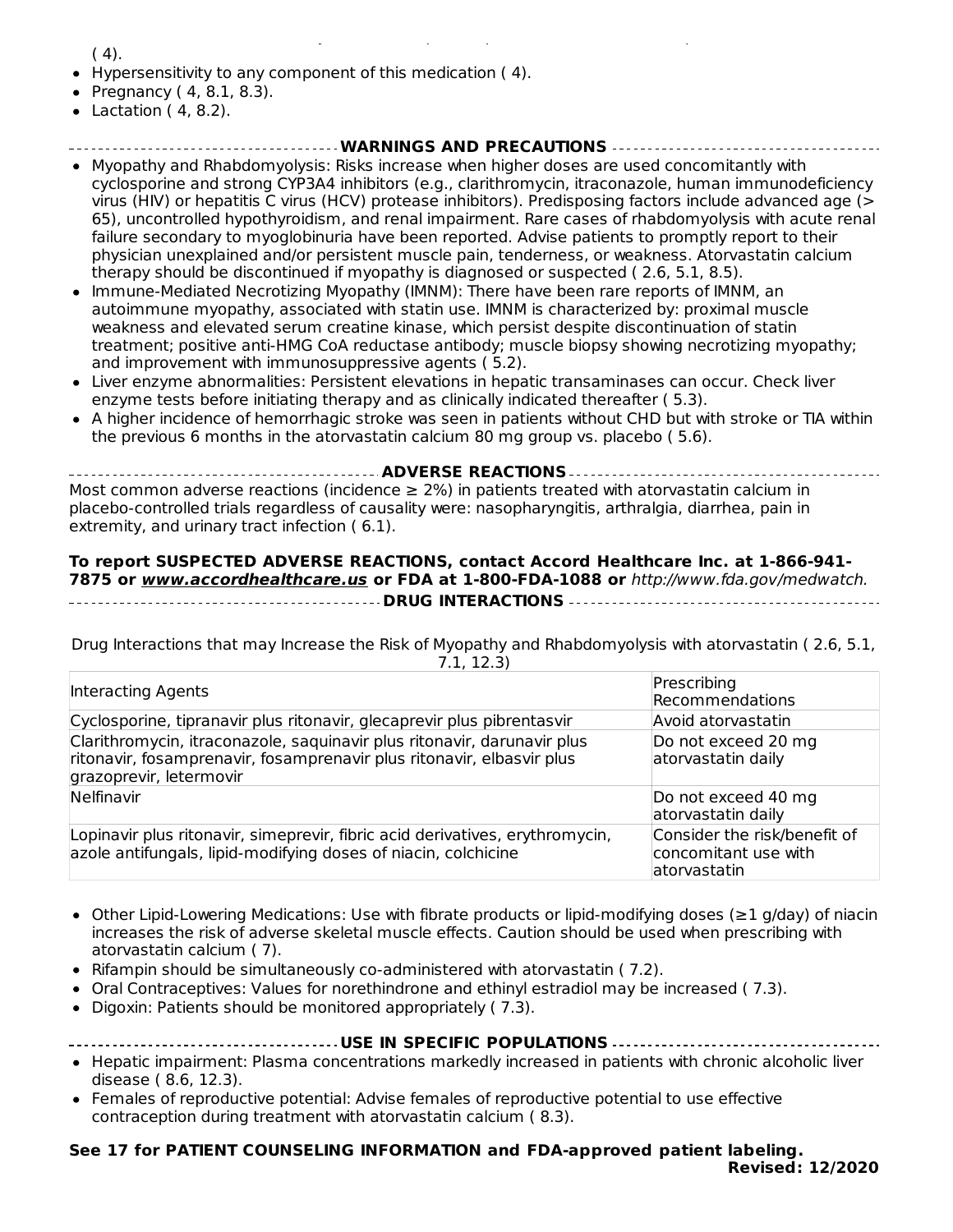#### **FULL PRESCRIBING INFORMATION: CONTENTS\* 1 INDICATIONS AND USAGE**

- 1.1 Prevention of Cardiovascular Disease in Adults
- 1.2 Hyperlipidemia
- 1.3 Limitations of Use

## **2 DOSAGE AND ADMINISTRATION**

2.1 Hyperlipidemia and Mixed Dyslipidemia

2.2 Heterozygous Familial Hypercholesterolemia in Pediatric Patients (10 Years to 17 Years of Age)

- 2.3 Homozygous Familial Hypercholesterolemia
- 2.4 Concomitant Lipid-Lowering Therapy
- 2.5 Dosage in Patients with Renal Impairment

2.6 Dosage in Patients Taking Cyclosporine, Clarithromycin, Itraconazole, Letermovir, or Certain Protease Inhibitors

## **3 DOSAGE FORMS AND STRENGTHS**

#### **4 CONTRAINDICATIONS**

#### **5 WARNINGS AND PRECAUTIONS**

- 5.1 Myopathy and Rhabdomyolysis
- 5.2 Immune-Mediated Necrotizing Myopathy
- 5.3 Liver Dysfunction
- 5.4 Endocrine Function
- 5.5 CNS Toxicity
- 5.6 Use in Patients with Recent Stroke or TIA

#### **6 ADVERSE REACTIONS**

- 6.1 Clinical Trials Experience
- 6.2 Postmarketing Experience

#### **7 DRUG INTERACTIONS**

7.1 Drug Interactions that may Increase the Risk of Myopathy and Rhabdomyolysis with Atorvastatin

- 7.2 Drug Interactions that may Decrease Exposure to Atorvastatin
- 7.3 Atorvastatin Effects on Other Drugs

## **8 USE IN SPECIFIC POPULATIONS**

- 8.1 Pregnancy
- 8.2 Lactation
- 8.3 Females and Males of Reproductive Potential
- 8.4 Pediatric Use
- 8.5 Geriatric Use
- 8.6 Hepatic Impairment

#### **10 OVERDOSAGE**

#### **11 DESCRIPTION**

## **12 CLINICAL PHARMACOLOGY**

- 12.1 Mechanism of Action
- 12.2 Pharmacodynamics
- 12.3 Pharmacokinetics

## **13 NONCLINICAL TOXICOLOGY**

13.1 Carcinogenesis, Mutagenesis, Impairment of Fertility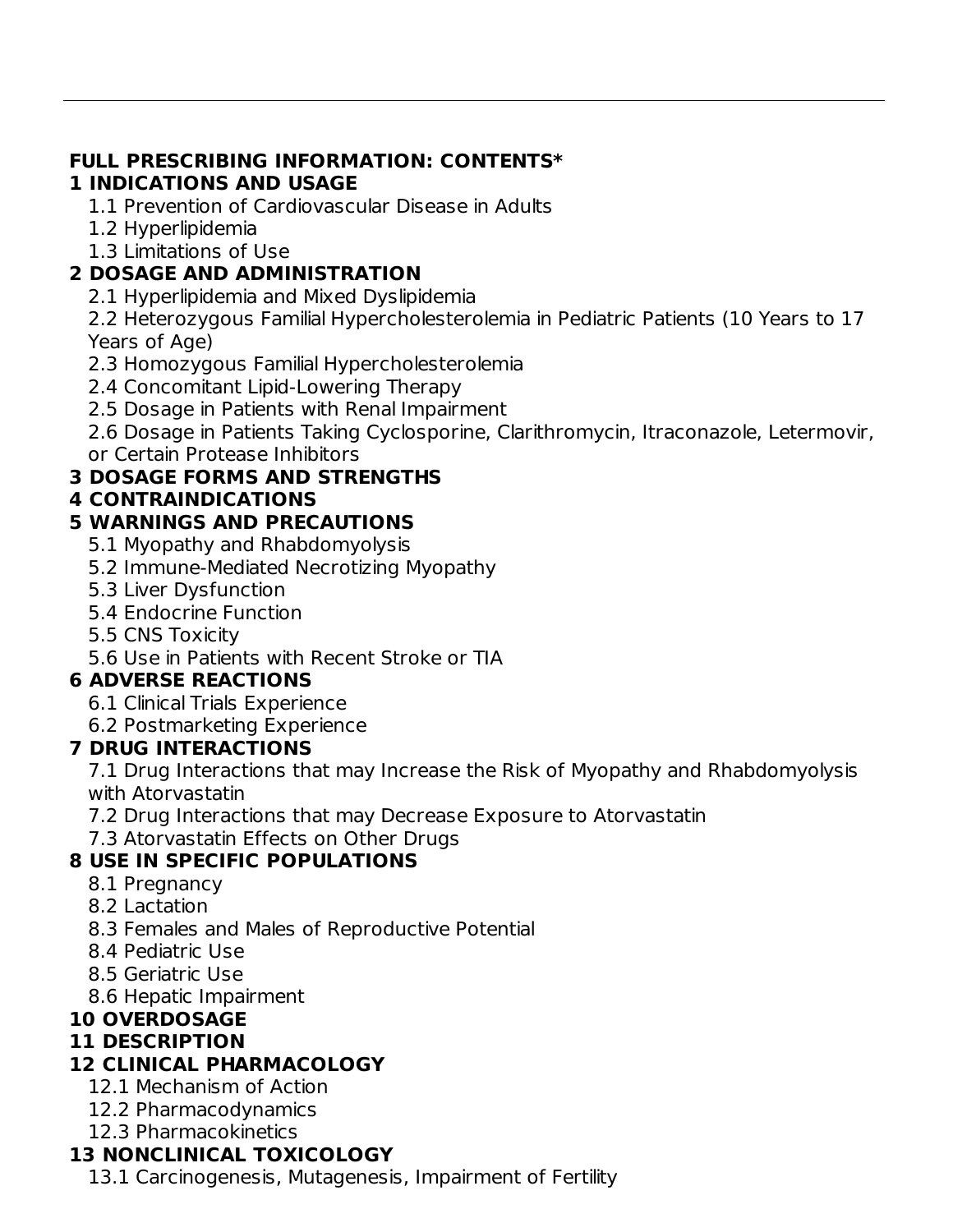#### **14 CLINICAL STUDIES**

- 14.1 Prevention of Cardiovascular Disease
- 14.2 Hyperlipidemia and Mixed Dyslipidemia
- 14.3 Hypertriglyceridemia
- 14.4 Dysbetalipoproteinemia
- 14.5 Homozygous Familial Hypercholesterolemia
- 14.6 Heterozygous Familial Hypercholesterolemia in Pediatric Patients

# **16 HOW SUPPLIED/STORAGE AND HANDLING**

#### **17 PATIENT COUNSELING INFORMATION**

- 17.1 Muscle Pain
- 17.2 Liver Enzymes
- 17.3 Embryofetal Toxicity
- 17.4 Lactation
- $\ast$  Sections or subsections omitted from the full prescribing information are not listed.

#### **FULL PRESCRIBING INFORMATION**

#### **1 INDICATIONS AND USAGE**

Therapy with lipid-altering agents should be only one component of multiple risk factor intervention in individuals at significantly increased risk for atherosclerotic vascular disease due to hypercholesterolemia. Drug therapy is recommended as an adjunct to diet when the response to a diet restricted in saturated fat and cholesterol and other nonpharmacologic measures alone has been inadequate. In patients with CHD or multiple risk factors for CHD, atorvastatin calcium tablets can be started simultaneously with diet.

#### **1.1 Prevention of Cardiovascular Disease in Adults**

In adult patients without clinically evident coronary heart disease, but with multiple risk factors for coronary heart disease such as age, smoking, hypertension, low HDL-C, or a family history of early coronary heart disease, atorvastatin calcium tablet is indicated to:

- Reduce the risk of myocardial infarction
- Reduce the risk of stroke
- Reduce the risk for revascularization procedures and angina

In adult patients with type 2 diabetes, and without clinically evident coronary heart disease, but with multiple risk factors for coronary heart disease such as retinopathy, albuminuria, smoking, or hypertension, atorvastatin calcium tablet is indicated to:

- Reduce the risk of myocardial infarction
- Reduce the risk of stroke

In adult patients with clinically evident coronary heart disease, atorvastatin calcium tablet is indicated to:

- Reduce the risk of non-fatal myocardial infarction
- Reduce the risk of fatal and non-fatal stroke
- Reduce the risk for revascularization procedures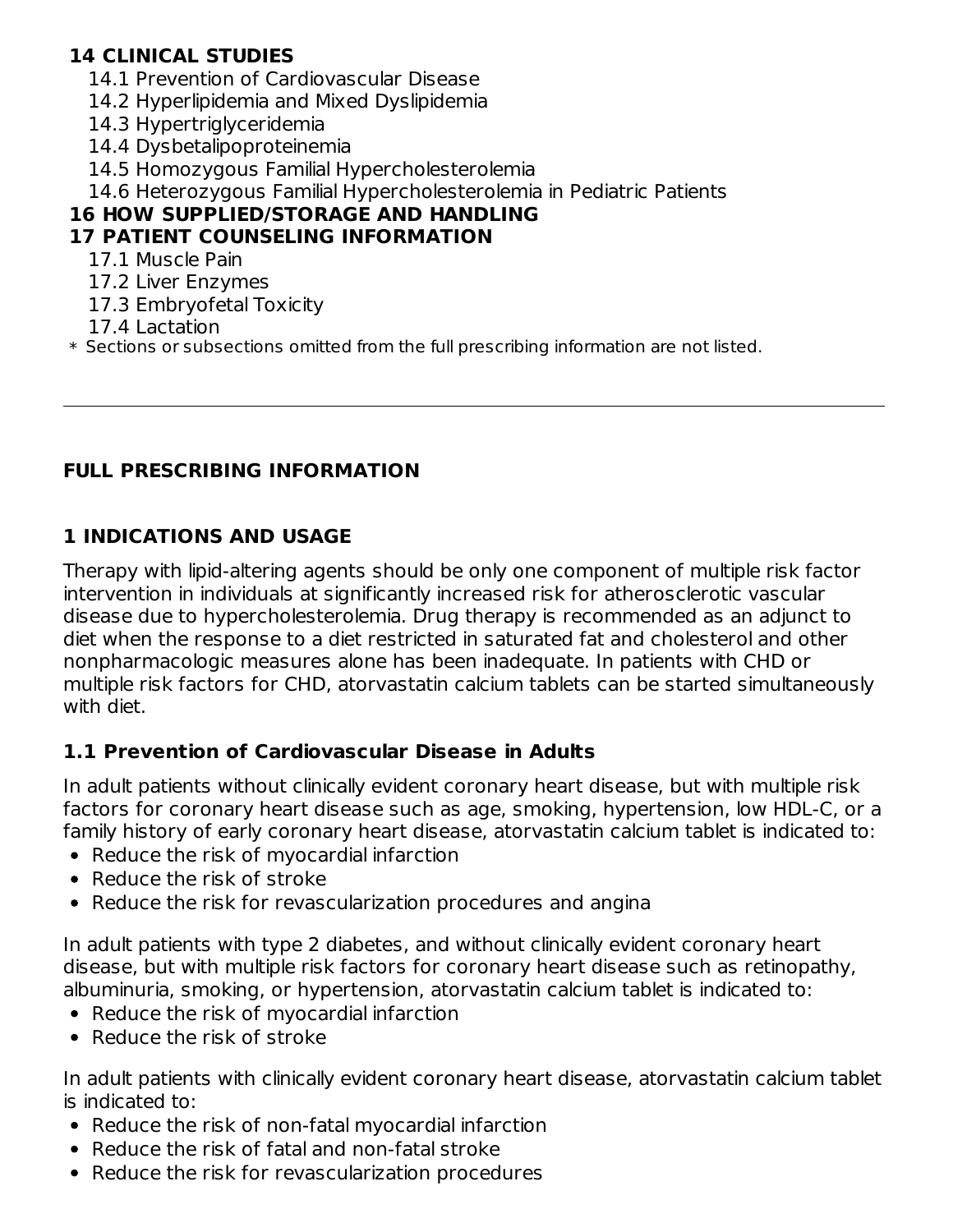- Reduce the risk of hospitalization for CHF
- Reduce the risk of angina

## **1.2 Hyperlipidemia**

Atorvastatin calcium tablet is indicated:

- As an adjunct to diet to reduce elevated total-C, LDL-C, apo B, and TG levels and to increase HDL-C in adult patients with primary hypercholesterolemia (heterozygous familial and nonfamilial) and mixed dyslipidemia (Fredrickson Types IIa and IIb);
- As an adjunct to diet for the treatment of adult patients with elevated serum TG levels (Fredrickson Type IV);
- **For the treatment of adult patients with primary dysbetalipoproteinemia (Fredrickson** Type III) who do not respond adequately to diet;
- To reduce total-C and LDL-C in patients with homozygous familial hypercholesterolemia (HoFH) as an adjunct to other lipid-lowering treatments (e.g., LDL apheresis) or if such treatments are unavailable;
- As an adjunct to diet to reduce total-C, LDL-C, and apo B levels in pediatric patients, 10 years to 17 years of age, with heterozygous familial hypercholesterolemia (HeFH) if after an adequate trial of diet therapy the following findings are present:
	- a. LDL-C remains  $\geq$  190 mg/dL or
	- b. LDL-C remains  $\geq 160$  mg/dL and:
		- there is a positive family history of premature cardiovascular disease or
		- two or more other CVD risk factors are present in the pediatric patient

## **1.3 Limitations of Use**

Atorvastatin calcium tablets have not been studied in conditions where the major lipoprotein abnormality is elevation of chylomicrons (Fredrickson Types I and V).

# **2 DOSAGE AND ADMINISTRATION**

# **2.1 Hyperlipidemia and Mixed Dyslipidemia**

The recommended starting dose of atorvastatin calcium tablet is 10 or 20 mg once daily. Patients who require a large reduction in LDL-C (more than 45%) may be started at 40 mg once daily. The dosage range of atorvastatin calcium tablet is 10 to 80 mg once daily. Atorvastatin calcium tablets can be administered as a single dose at any time of the day, with or without food. The starting dose and maintenance doses of atorvastatin calcium tablets should be individualized according to patient characteristics such as goal of therapy and response. After initiation and/or upon titration of atorvastatin calcium tablets, lipid levels should be analyzed within 2 to 4 weeks and dosage adjusted accordingly.

#### **2.2 Heterozygous Familial Hypercholesterolemia in Pediatric Patients (10 Years to 17 Years of Age)**

The recommended starting dose of atorvastatin calcium tablet is 10 mg/day; the usual dose range is 10 to 20 mg orally once daily [see Clinical Studies ( 14.6)]. Doses should be individualized according to the recommended goal of therapy [see Indications and Usage ( 1.2) and Clinical Pharmacology ( 12)]. Adjustments should be made at intervals of 4 weeks or more.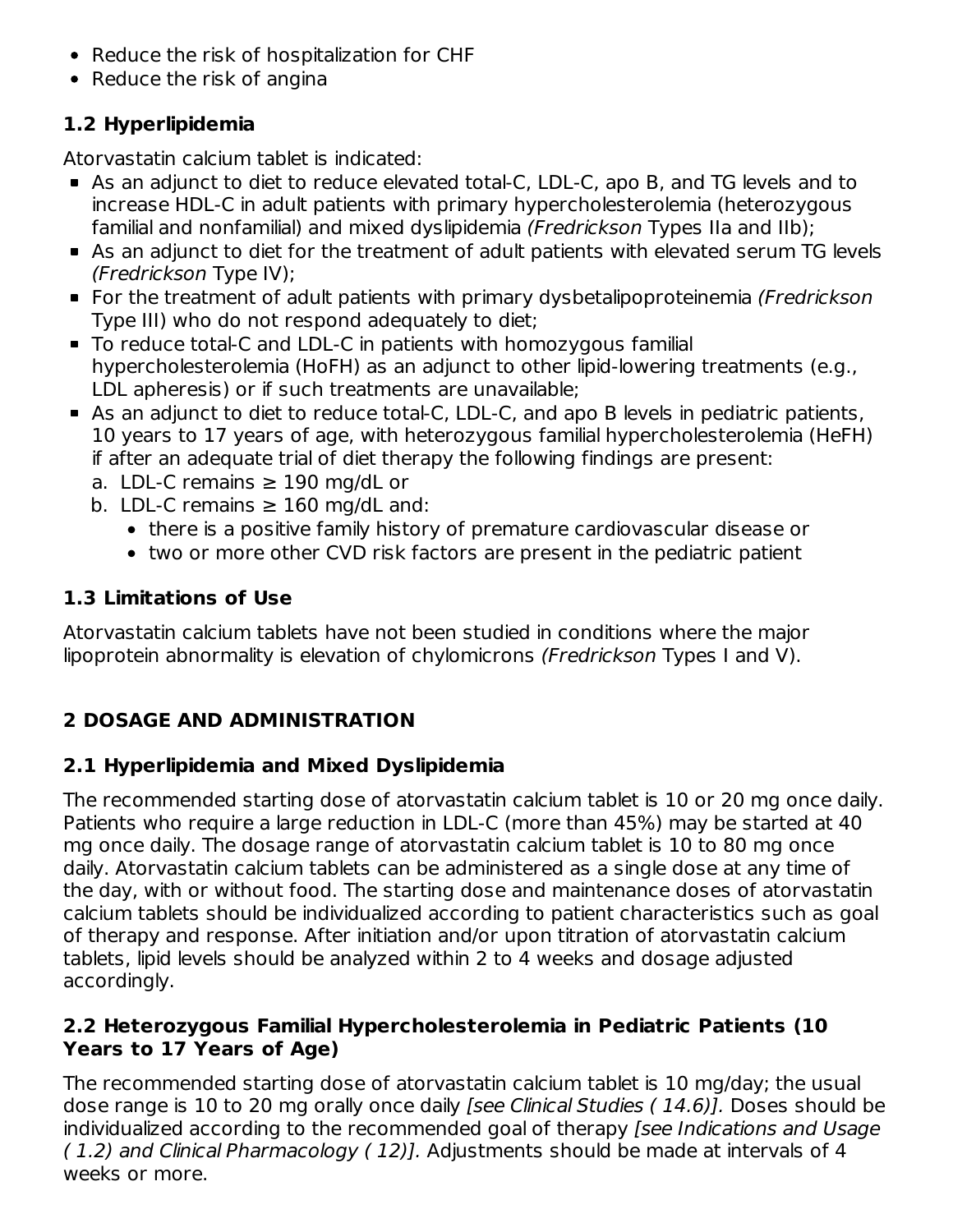## **2.3 Homozygous Familial Hypercholesterolemia**

The dosage of atorvastatin calcium tablets in patients with HoFH is 10 to 80 mg daily. Atorvastatin calcium tablets should be used as an adjunct to other lipid-lowering treatments (e.g., LDL apheresis) in these patients or if such treatments are unavailable.

## **2.4 Concomitant Lipid-Lowering Therapy**

Atorvastatin calcium tablets may be used with bile acid resins. The combination of HMG-CoA reductase inhibitors (statins) and fibrates should generally be used with caution [see Warnings and Precautions (5.1) and Drug Interactions (7)].

## **2.5 Dosage in Patients with Renal Impairment**

Renal disease does not affect the plasma concentrations nor LDL-C reduction of atorvastatin calcium tablets; thus, dosage adjustment in patients with renal dysfunction is not necessary [see Warnings and Precautions (5.1) and Clinical Pharmacology (12.3)].

#### **2.6 Dosage in Patients Taking Cyclosporine, Clarithromycin, Itraconazole, Letermovir, or Certain Protease Inhibitors**

In patients taking cyclosporine or the HIV protease inhibitor tipranavir plus ritonavir or the hepatitis C virus (HCV) protease inhibitor glecaprevir plus pibrentasvir or letermovir when co-administered with cyclosporine, therapy with atorvastatin calcium should be avoided. In patients with HIV taking lopinavir plus ritonavir, use the lowest dose necessary of atorvastatin calcium. In patients taking clarithromycin, itraconazole, elbasvir plus grazoprevir, or in patients with HIV taking a combination of saquinavir plus ritonavir, darunavir plus ritonavir, fosamprenavir, fosamprenavir plus ritonavir or letermovir therapy with atorvastatin calcium should be limited to 20 mg, and appropriate clinical assessment is recommended to ensure that the lowest dose necessary of atorvastatin calcium is used. In patients taking the HIV protease inhibitor nelfinavir therapy with atorvastatin calcium should be limited to 40 mg [see Warnings and Precautions (5.1) and Drug Interactions (7.1)].

# **3 DOSAGE FORMS AND STRENGTHS**

Atorvastatin calcium tablets USP are white to off white, oval, biconvex, film-coated, and are available in four strengths (see Table 1).

| <b>Tablet Strength</b> | <b>Identifying Features</b>                               |
|------------------------|-----------------------------------------------------------|
|                        | 10 mg of atorvastatin debossed with "FF1" on one side and |
|                        | plain on other side                                       |
|                        | 20 mg of atorvastatin debossed with "FF2" on one side and |
|                        | plain on other side                                       |
|                        | 40 mg of atorvastatin debossed with "FF3" on one side and |
|                        | plain on other side                                       |
|                        | 80 mg of atorvastatin debossed with "FF4" on one side and |

#### **Table 1: Atorvastatin Calcium Tablet Strengths and Identifying Features**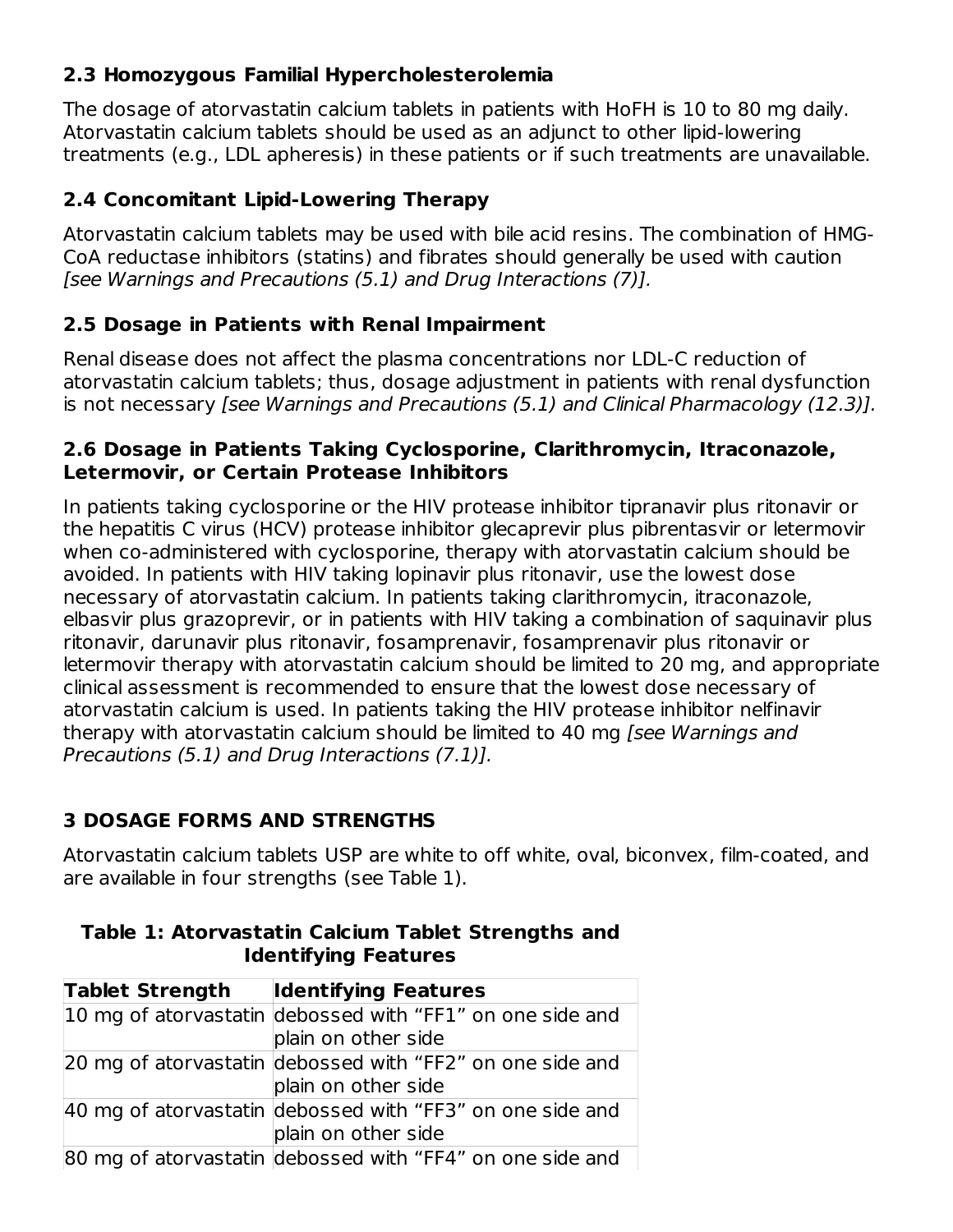#### **4 CONTRAINDICATIONS**

- **Active Liver Disease, Which May Include Unexplained Persistent Elevations in Hepatic Transaminase Levels**
- **Hypersensitivity to Any Component of This Medication**
- **Pregnancy** [see Use in Specific Populations ( 8.1, 8.3)].
- **Lactation** [see Use in Specific Populations ( 8.2)].

## **5 WARNINGS AND PRECAUTIONS**

## **5.1 Myopathy and Rhabdomyolysis**

Atorvastatin may cause myopathy (muscle pain, tenderness, or weakness with creatine kinase (CK) above ten times the upper limit of normal) and rhabdomyolysis (with or without acute renal failure secondary to myoglobinuria). Rare fatalities have occurred as a result of rhabdomyolysis with statin use, including atorvastatin.

#### Risk Factors for Myopathy

Risk factors for myopathy include age 65 years or greater, uncontrolled hypothyroidism, renal impairment, concomitant use with certain other drugs, and higher atorvastatin dosage [see Drug Interactions (7.1)].

Steps to Prevent or Reduce the Risk of Myopathy and Rhabdomyolysis Atorvastatin exposure may be increased by drug interactions due to inhibition of cytochrome P450 enzyme 3A4 (CYP3A4) and/or transporters (e.g., breast cancer resistant protein [BCRP], organic anion-transporting polypeptide [OATP1B1/OATP1B3] and P-glycoprotein [P-gp]), resulting in an increased risk of myopathy and rhabdomyolysis. Concomitant use of cyclosporine, gemfibrozil, tipranavir plus ritonavir, or glecaprevir plus pibrentasvir with atorvastatin is not recommended. Atorvastatin dosage modifications are recommended for patients taking certain anti-viral, azole antifungals, or macrolide antibiotic medications [see Dosage and Administration (2.6)] . Cases of myopathy/rhabdomyolysis have been reported with atorvastatin coadministered with lipid modifying doses (>1 gram/day) of niacin, fibrates, colchicine, and ledipasvir plus sofosbuvir. Consider if the benefit of use of these products outweighs the increased risk of myopathy and rhabdomyolysis [see Drug Interactions  $(7.1)$ .

. Concomitant intake of large quantities, more than 1.2 liters daily, of grapefruit juice is not recommended in patients taking atorvastatin [see Drug Interactions (7.1)] .

. Discontinue atorvastatin if markedly elevated CK levels occur or myopathy is diagnosed or suspected. Muscle symptoms and CK increases may resolve if atorvastatin is discontinued. Temporarily discontinue atorvastatin in patients experiencing an acute or serious condition at high risk of developing renal failure secondary to rhabdomyolysis (e.g., sepsis; shock; severe hypovolemia; major surgery; trauma; severe metabolic, endocrine, or electrolyte disorders; or uncontrolled epilepsy)..

Inform patients of the risk of myopathy and rhabdomyolysis when starting or increasing the atorvastatin dosage. Instruct patients to promptly report any unexplained muscle pain, tenderness or weakness, particularly if accompanied by malaise or fever.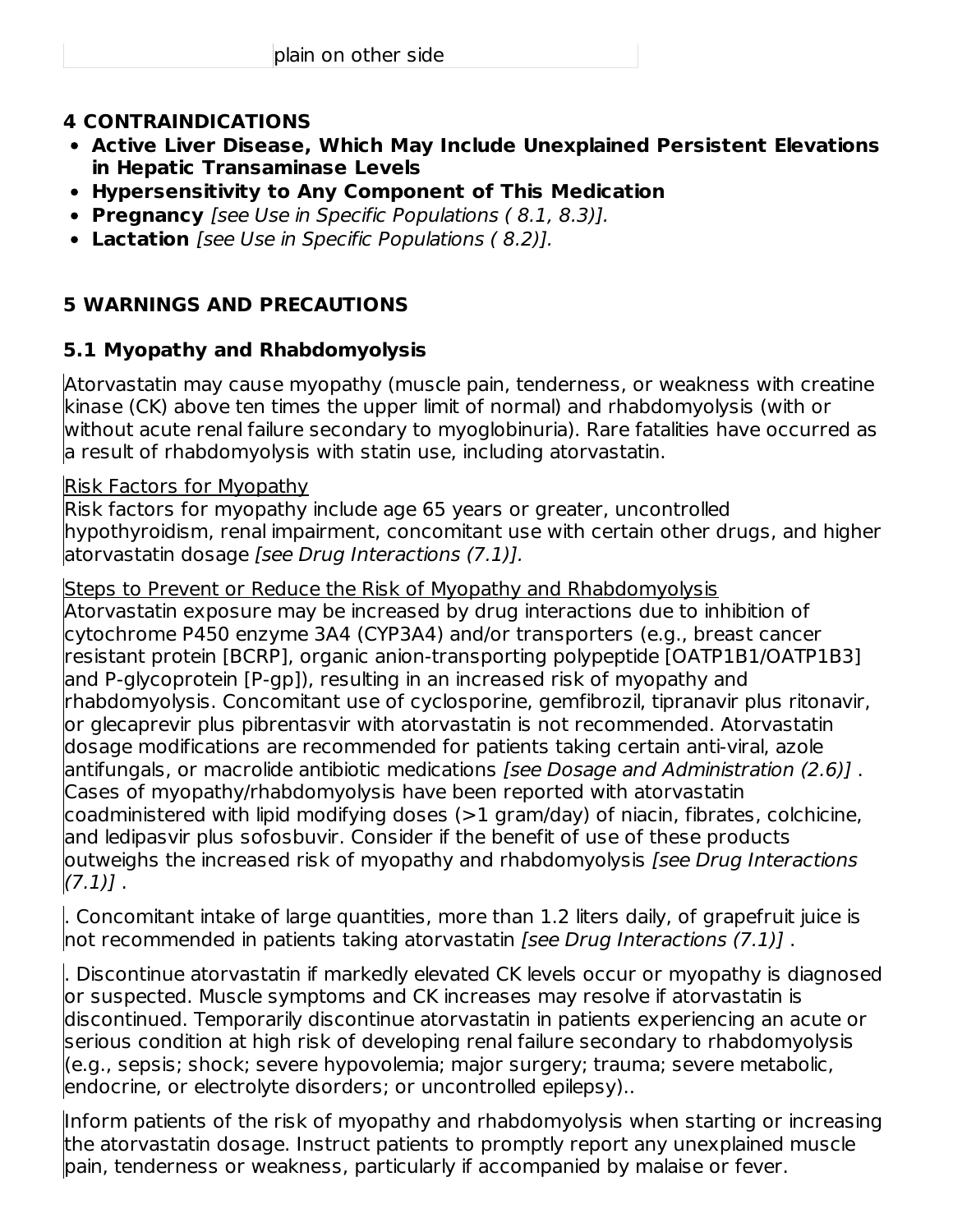## **5.2 Immune-Mediated Necrotizing Myopathy**

There have been rare reports of immune-mediated necrotizing myopathy (IMNM), an autoimmune myopathy, associated with statin use. IMNM is characterized by: proximal muscle weakness and elevated serum creatine kinase, which persist despite discontinuation of statin treatment; positive anti-HMG CoA reductase antibody; muscle biopsy showing necrotizing myopathy; and improvement with immunosuppressive agents. Additional neuromuscular and serologic testing may be necessary. Treatment with immunosuppressive agents may be required. Consider risk of IMNM carefully prior to initiation of a different statin. If therapy is initiated with a different statin, monitor for signs and symptoms of IMNM.

## **5.3 Liver Dysfunction**

Statins, like some other lipid-lowering therapies, have been associated with biochemical abnormalities of liver function. **Persistent elevations (>3 times the upper limit of normal [ULN] occurring on 2 or more occasions) in serum transaminases occurred in 0.7% of patients who received atorvastatin calcium in clinical trials. The incidence of these abnormalities was 0.2%, 0.2%, 0.6%, and 2.3% for 10, 20, 40, and 80 mg, respectively.**

One patient in clinical trials developed jaundice. Increases in liver function tests (LFT) in other patients were not associated with jaundice or other clinical signs or symptoms. Upon dose reduction, drug interruption, or discontinuation, transaminase levels returned to or near pretreatment levels without sequelae. Eighteen of 30 patients with persistent LFT elevations continued treatment with a reduced dose of atorvastatin calcium.

It is recommended that liver enzyme tests be obtained prior to initiating therapy with atorvastatin calcium and repeated as clinically indicated. There have been rare postmarketing reports of fatal and non-fatal hepatic failure in patients taking statins, including atorvastatin. If serious liver injury with clinical symptoms and/or hyperbilirubinemia or jaundice occurs during treatment with atorvastatin calcium, promptly interrupt therapy. If an alternate etiology is not found, do not restart atorvastatin calcium.

Atorvastatin calcium should be used with caution in patients who consume substantial quantities of alcohol and/or have a history of liver disease. Active liver disease or unexplained persistent transaminase elevations are contraindications to the use of atorvastatin calcium [see Contraindications (4).

# **5.4 Endocrine Function**

Increases in HbA1c and fasting serum glucose levels have been reported with HMG-CoA reductase inhibitors, including atorvastatin calcium.

Statins interfere with cholesterol synthesis and theoretically might blunt adrenal and/or gonadal steroid production. Clinical studies have shown that atorvastatin calcium does not reduce basal plasma cortisol concentration or impair adrenal reserve. The effects of statins on male fertility have not been studied in adequate numbers of patients. The effects, if any, on the pituitary-gonadal axis in premenopausal women are unknown. Caution should be exercised if a statin is administered concomitantly with drugs that may decrease the levels or activity of endogenous steroid hormones, such as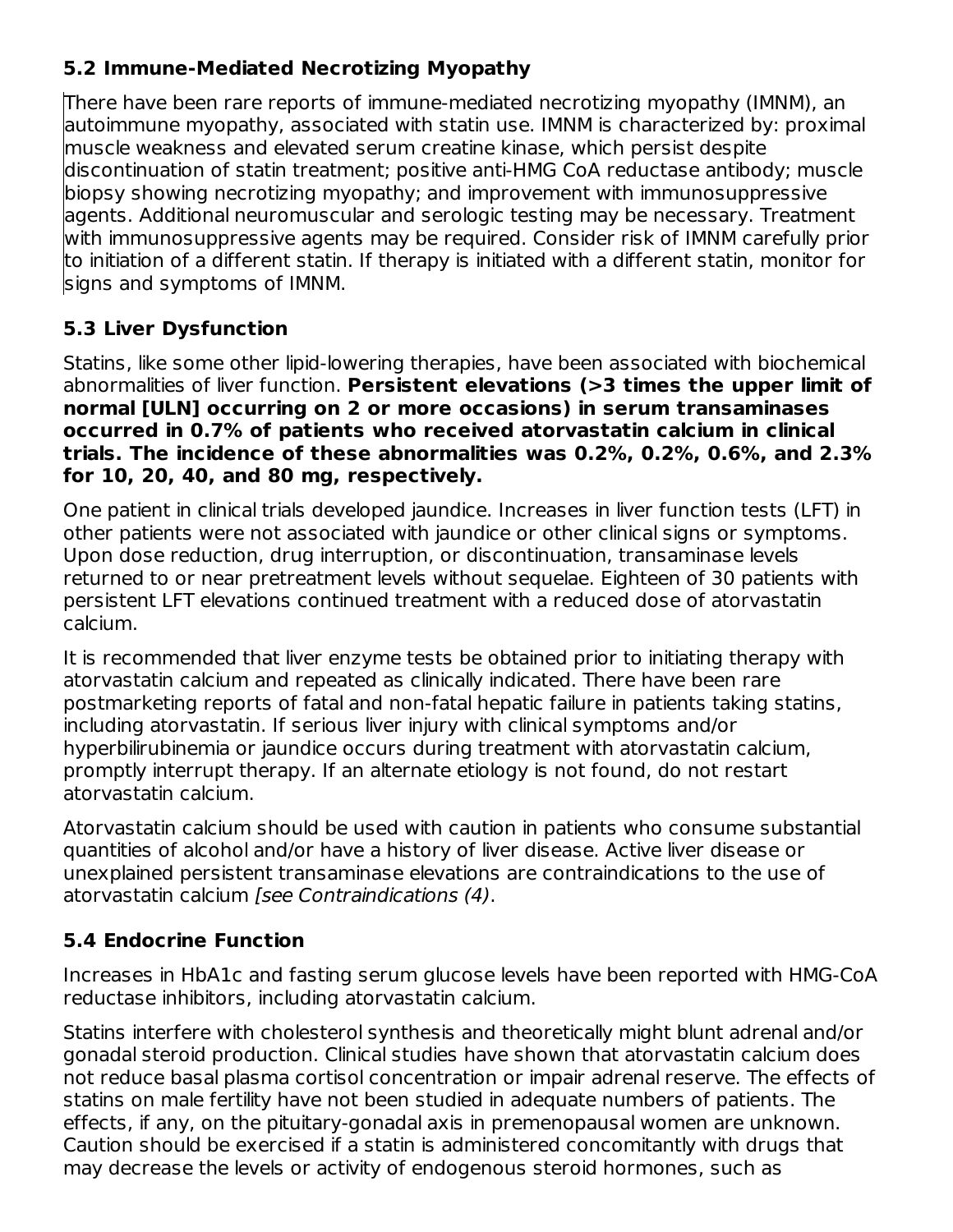ketoconazole, spironolactone, and cimetidine.

# **5.5 CNS Toxicity**

Brain hemorrhage was seen in a female dog treated for 3 months at 120 mg/kg/day. Brain hemorrhage and optic nerve vacuolation were seen in another female dog that was sacrificed in moribund condition after 11 weeks of escalating doses up to 280 mg/kg/day. The 120 mg/kg dose resulted in a systemic exposure approximately 16 times the human plasma area-under-the-curve (AUC, 0 to 24 hours) based on the maximum human dose of 80 mg/day. A single tonic convulsion was seen in each of 2 male dogs (one treated at 10 mg/kg/day and one at 120 mg/kg/day) in a 2-year study. No CNS lesions have been observed in mice after chronic treatment for up to 2 years at doses up to 400 mg/kg/day or in rats at doses up to 100 mg/kg/day. These doses were 6 to 11 times (mouse) and 8 to 16 times (rat) the human AUC (0 to 24) based on the maximum recommended human dose of 80 mg/day.

CNS vascular lesions, characterized by perivascular hemorrhages, edema, and mononuclear cell infiltration of perivascular spaces, have been observed in dogs treated with other members of this class. A chemically similar drug in this class produced optic nerve degeneration (Wallerian degeneration of retinogeniculate fibers) in clinically normal dogs in a dose-dependent fashion at a dose that produced plasma drug levels about 30 times higher than the mean drug level in humans taking the highest recommended dose.

## **5.6 Use in Patients with Recent Stroke or TIA**

In a post-hoc analysis of the Stroke Prevention by Aggressive Reduction in Cholesterol Levels (SPARCL) study where atorvastatin calcium 80 mg vs. placebo was administered in 4,731 subjects without CHD who had a stroke or TIA within the preceding 6 months, a higher incidence of hemorrhagic stroke was seen in the atorvastatin calcium 80 mg group compared to placebo (55, 2.3% atorvastatin vs. 33, 1.4% placebo; HR: 1.68, 95% CI: 1.09, 2.59; p=0.0168). The incidence of fatal hemorrhagic stroke was similar across treatment groups (17 vs. 18 for the atorvastatin and placebo groups, respectively). The incidence of nonfatal hemorrhagic stroke was significantly higher in the atorvastatin group (38, 1.6%) as compared to the placebo group (16, 0.7%). Some baseline characteristics, including hemorrhagic and lacunar stroke on study entry, were associated with a higher incidence of hemorrhagic stroke in the atorvastatin group [see Adverse Reactions (6.1).

# **6 ADVERSE REACTIONS**

The following serious adverse reactions are discussed in greater detail in other sections of the label:

Myopathy and Rhabdomyolysis [see Warnings and Precautions (5.1)]

Liver enzyme abnormalities [see Warnings and Precautions (5.3)]

# **6.1 Clinical Trials Experience**

Because clinical trials are conducted under widely varying conditions, the adverse reaction rates observed in the clinical trials of a drug cannot be directly compared to rates in the clinical trials of another drug and may not reflect the rates observed in practice.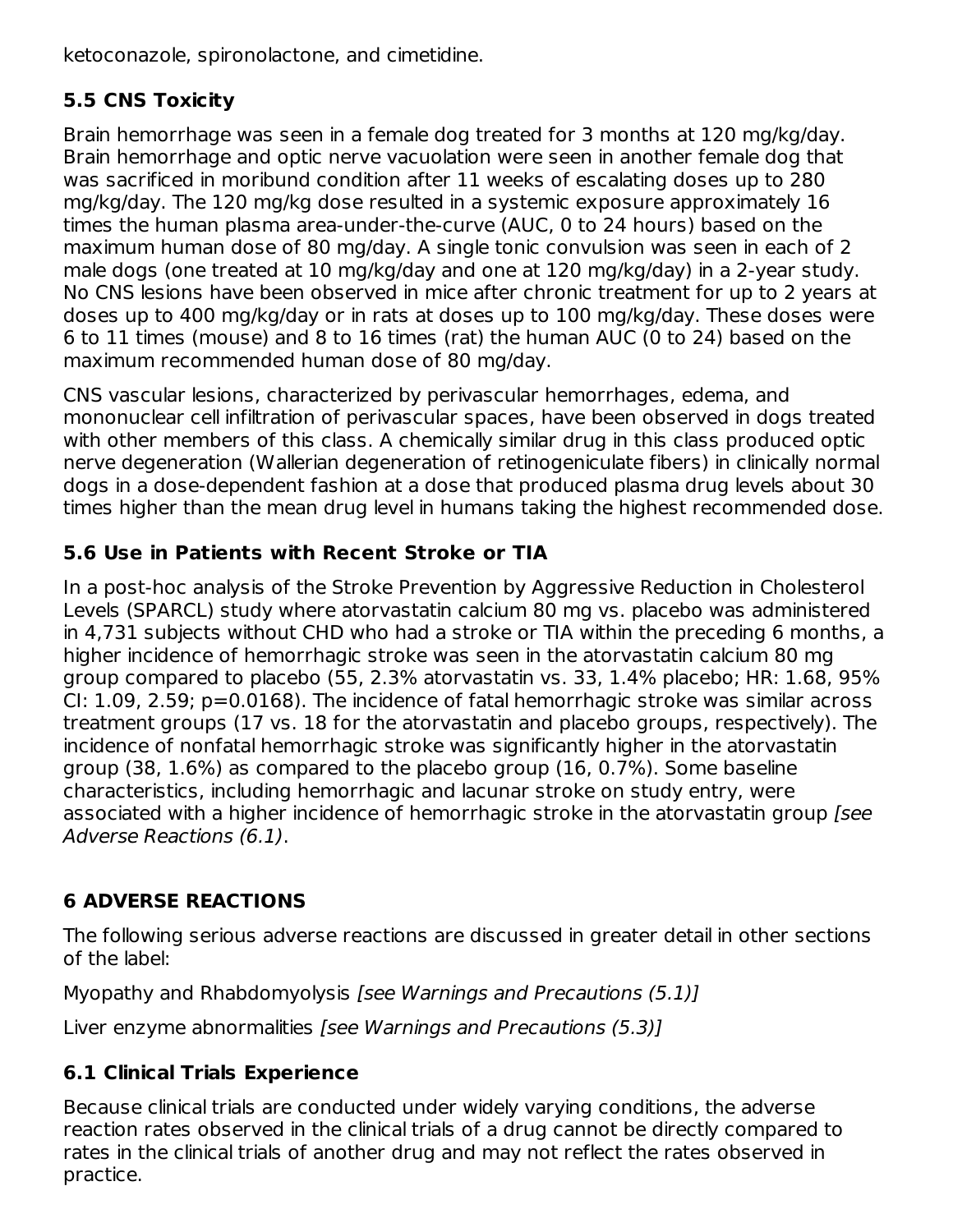In the atorvastatin calcium placebo-controlled clinical trial database of 16,066 patients (8755 atorvastatin calcium vs. 7311 placebo; age range 10 to 93 years, 39% women, 91% Caucasians, 3% Blacks, 2% Asians, 4% other) with a median treatment duration of 53 weeks, 9.7% of patients on atorvastatin calcium and 9.5% of the patients on placebo discontinued due to adverse reactions regardless of causality. The five most common adverse reactions in patients treated with atorvastatin calcium that led to treatment discontinuation and occurred at a rate greater than placebo were: myalgia (0.7%), diarrhea (0.5%), nausea (0.4%), alanine aminotransferase increase (0.4%), and hepatic enzyme increase (0.4%).

The most commonly reported adverse reactions (incidence  $\geq 2\%$  and greater than placebo) regardless of causality, in patients treated with atorvastatin calcium in placebo controlled trials (n=8755) were: nasopharyngitis (8.3%), arthralgia (6.9%), diarrhea (6.8%), pain in extremity (6.0%), and urinary tract infection (5.7%).

Table 2 summarizes the frequency of clinical adverse reactions, regardless of causality, reported in  $\geq$  2% and at a rate greater than placebo in patients treated with atorvastatin calcium (n=8755), from seventeen placebo-controlled trials.

| <b>Adverse Reaction</b>    | Any dose<br>$N = 8755$ | $10 \text{ mg}$<br>$N = 3908$ | $20 \text{ mg}$<br>$N = 188$ | 40 mg<br>$N = 604$ | 80 mg<br>$N = 4055$ | Placebo<br>$N = 7311$ |
|----------------------------|------------------------|-------------------------------|------------------------------|--------------------|---------------------|-----------------------|
| Nasopharyngitis            | 8.3                    | 12.9                          | 5.3                          | 7.0                | 4.2                 | 8.2                   |
| Arthralgia                 | 6.9                    | 8.9                           | 11.7                         | 10.6               | 4.3                 | 6.5                   |
| Diarrhea                   | 6.8                    | 7.3                           | 6.4                          | 14.1               | 5.2                 | 6.3                   |
| Pain in extremity          | 6.0                    | 8.5                           | 3.7                          | 9.3                | 3.1                 | 5.9                   |
| Urinary tract<br>infection | 5.7                    | 6.9                           | 6.4                          | 8.0                | 4.1                 | 5.6                   |
| Dyspepsia                  | 4.7                    | 5.9                           | 3.2                          | 6.0                | 3.3                 | 4.3                   |
| Nausea                     | 4.0                    | 3.7                           | 3.7                          | 7.1                | 3.8                 | 3.5                   |
| Musculoskeletal<br>pain    | 3.8                    | 5.2                           | 3.2                          | 5.1                | 2.3                 | 3.6                   |
| Muscle Spasms              | 3.6                    | 4.6                           | 4.8                          | 5.1                | 2.4                 | 3.0                   |
| Myalgia                    | 3.5                    | 3.6                           | 5.9                          | 8.4                | 2.7                 | 3.1                   |
| Insomnia                   | 3.0                    | 2.8                           | 1.1                          | 5.3                | 2.8                 | 2.9                   |
| Pharyngolaryngeal<br>pain  | 2.3                    | 3.9                           | 1.6                          | 2.8                | 0.7                 | 2.1                   |

#### **Table 2. Clinical Adverse Reactions Occurring in ≥ 2% in Patients Treated with any Dose of atorvastatin calcium and at an Incidence Greater than Placebo Regardless of Causality (% of Patients).**

 $*$ Adverse Reaction  $\geq 2\%$  in any dose greater than placebo

Other adverse reactions reported in placebo-controlled studies include:

Body as a whole: malaise, pyrexia; Digestive system: abdominal discomfort, eructation, flatulence, hepatitis, cholestasis; Musculoskeletal system: musculoskeletal pain, muscle fatigue, neck pain, joint swelling; Metabolic and nutritional system: transaminases increase, liver function test abnormal, blood alkaline phosphatase increase, creatine phosphokinase increase, hyperglycemia; Nervous system: nightmare; Respiratory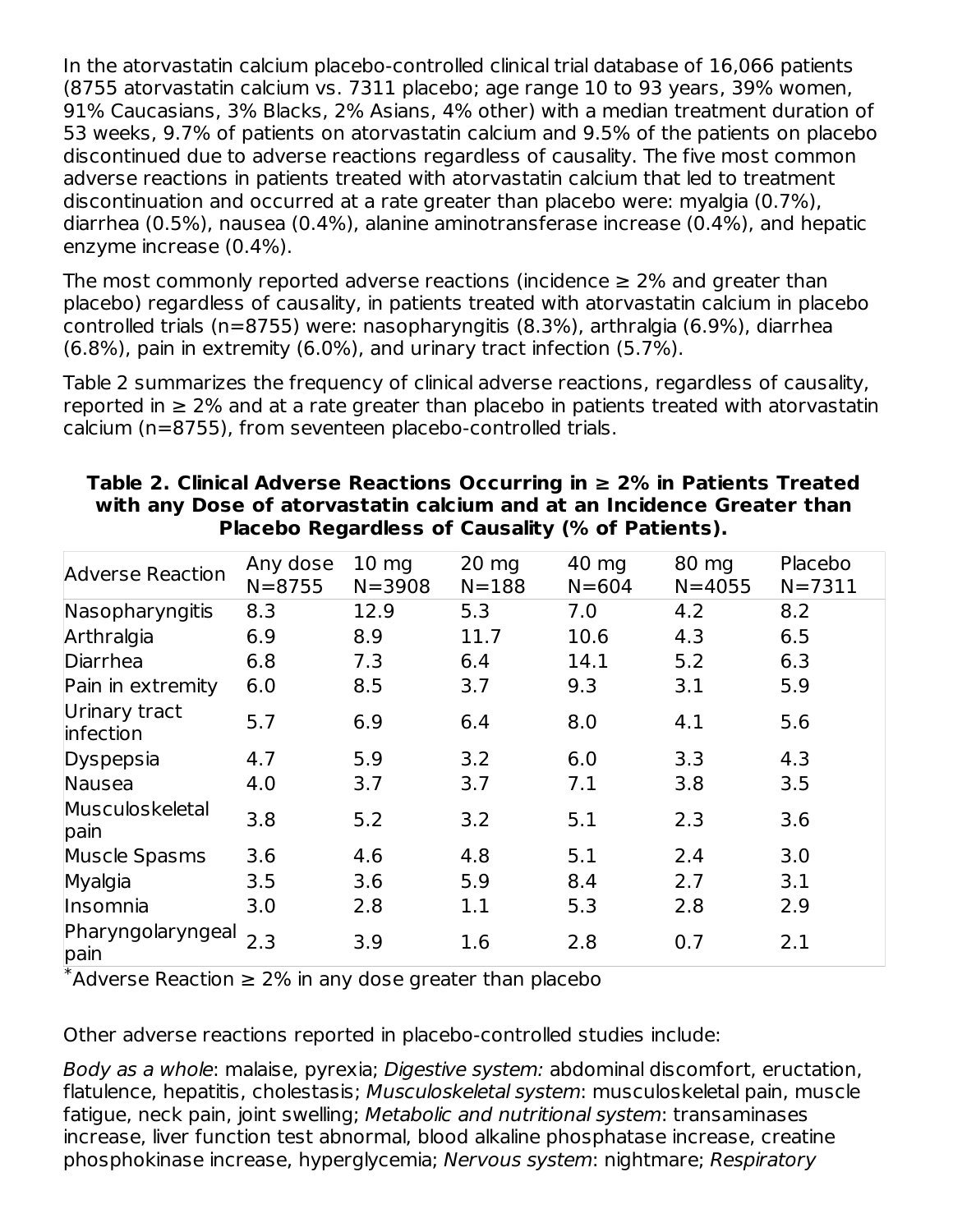system: epistaxis; Skin and appendages: urticaria; Special senses: vision blurred, tinnitus; Urogenital system: white blood cells urine positive.

## Anglo-Scandinavian Cardiac Outcomes Trial (ASCOT)

In ASCOT [see Clinical Studies (14.1)] involving 10,305 participants (age range 40 to 80 years, 19% women; 94.6% Caucasians, 2.6% Africans, 1.5% South Asians, 1.3% mixed/other) treated with atorvastatin calcium 10 mg daily (n=5,168) or placebo (n=5,137), the safety and tolerability profile of the group treated with atorvastatin calcium was comparable to that of the group treated with placebo during a median of 3.3 years of follow-up.

## Collaborative Atorvastatin Diabetes Study (CARDS)

In CARDS [see Clinical Studies (14.1)] involving 2,838 subjects (age range 39 to 77 years, 32% women; 94.3% Caucasians, 2.4% South Asians, 2.3% Afro-Caribbean, 1.0% other) with type 2 diabetes treated with atorvastatin calcium 10 mg daily (n=1,428) or placebo (n=1,410), there was no difference in the overall frequency of adverse reactions or serious adverse reactions between the treatment groups during a median follow-up of 3.9 years. No cases of rhabdomyolysis were reported.

## Treating to New Targets Study (TNT)

In TNT [see Clinical Studies (14.1)] involving 10,001 subjects (age range 29 to 78 years, 19% women; 94.1% Caucasians, 2.9% Blacks, 1.0% Asians, 2.0% other) with clinically evident CHD treated with atorvastatin calcium 10 mg daily (n=5006) or atorvastatin calcium 80 mg daily (n=4995), there were more serious adverse reactions and discontinuations due to adverse reactions in the high-dose atorvastatin group (92, 1.8%; 497, 9.9%, respectively) as compared to the low-dose group (69, 1.4%; 404, 8.1%, respectively) during a median follow-up of 4.9 years. Persistent transaminase elevations ( $\geq$ 3 × ULN twice within 4 to 10 days) occurred in 62 (1.3%) individuals with atorvastatin 80 mg and in nine (0.2%) individuals with atorvastatin 10 mg. Elevations of CK ( $\geq$  10  $\times$  ULN) were low overall, but were higher in the high-dose atorvastatin treatment group (13, 0.3%) compared to the low-dose atorvastatin group (6, 0.1%).

#### Incremental Decrease in Endpoints through Aggressive Lipid Lowering Study (IDEAL)

In IDEAL [see Clinical Studies (14.1)] involving 8,888 subjects (age range 26 to 80 years, 19% women; 99.3% Caucasians, 0.4% Asians, 0.3% Blacks, 0.04% other) treated with atorvastatin calcium 80 mg/day (n=4439) or simvastatin 20 to 40 mg daily (n=4449), there was no difference in the overall frequency of adverse reactions or serious adverse reactions between the treatment groups during a median follow-up of 4.8 years.

#### Stroke Prevention by Aggressive Reduction in Cholesterol Levels (SPARCL)

In SPARCL involving 4731 subjects (age range 21 to 92 years, 40% women; 93.3% Caucasians, 3.0% Blacks, 0.6% Asians, 3.1% other) without clinically evident CHD but with a stroke or transient ischemic attack (TIA) within the previous 6 months treated with atorvastatin calcium 80 mg (n=2365) or placebo (n=2366) for a median follow-up of 4.9 years, there was a higher incidence of persistent hepatic transaminase elevations  $\geq$  3  $\times$  ULN twice within 4 to 10 days) in the atorvastatin group (0.9%) compared to placebo (0.1%). Elevations of CK ( $>10 \times$  ULN) were rare, but were higher in the atorvastatin group (0.1%) compared to placebo (0.0%). Diabetes was reported as an adverse reaction in 144 subjects (6.1%) in the atorvastatin group and 89 subjects (3.8%) in the placebo group [see Warnings and Precautions (5.6)] .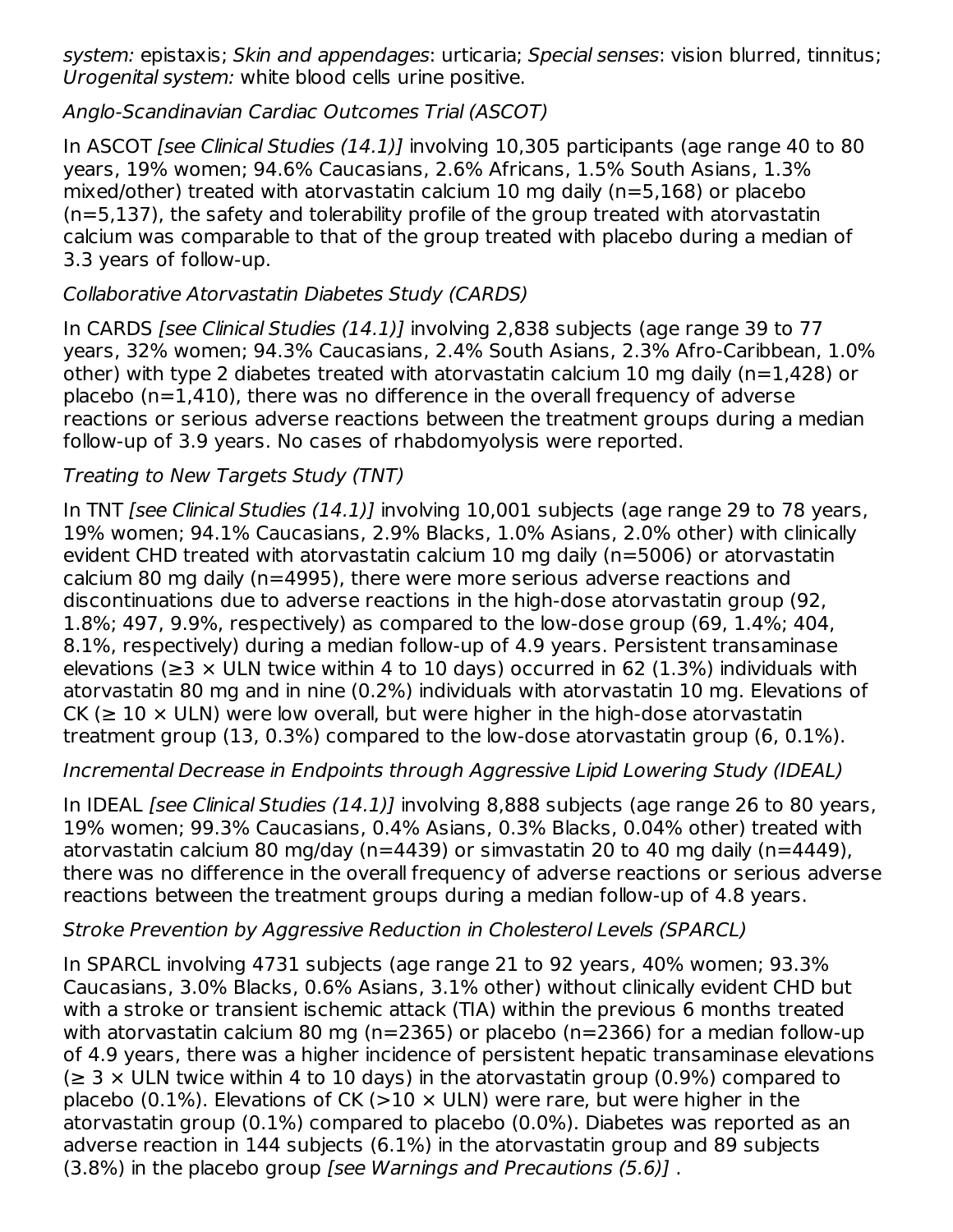In a post-hoc analysis, atorvastatin calcium 80 mg reduced the incidence of ischemic stroke (218/2365, 9.2% vs. 274/2366, 11.6%) and increased the incidence of hemorrhagic stroke (55/2365, 2.3% vs. 33/2366, 1.4%) compared to placebo. The incidence of fatal hemorrhagic stroke was similar between groups (17 atorvastatin calcium vs. 18 placebo). The incidence of non-fatal hemorrhagic strokes was significantly greater in the atorvastatin group (38 non-fatal hemorrhagic strokes) as compared to the placebo group (16 non-fatal hemorrhagic strokes). Subjects who entered the study with a hemorrhagic stroke appeared to be at increased risk for hemorrhagic stroke [7 (16%) atorvastatin calcium vs. 2 (4%) placebo].

There were no significant differences between the treatment groups for all-cause mortality: 216 (9.1%) in the atorvastatin calcium 80 mg/day group vs. 211 (8.9%) in the placebo group. The proportions of subjects who experienced cardiovascular death were numerically smaller in the atorvastatin calcium 80 mg group (3.3%) than in the placebo group (4.1%). The proportions of subjects who experienced non-cardiovascular death were numerically larger in the atorvastatin calcium 80 mg group (5.0%) than in the placebo group (4.0%).

## Adverse Reactions from Clinical Studies of Atorvastatin Calcium in Pediatric Patients

In a 26-week controlled study in boys and postmenarchal girls with HeFH (ages 10 years to 17 years) (n=140, 31% female; 92% Caucasians, 1.6% Blacks, 1.6% Asians, 4.8% other), the safety and tolerability profile of atorvastatin calcium 10 to 20 mg daily, as an adjunct to diet to reduce total cholesterol, LDL-C, and apo B levels, was generally similar to that of placebo [see Use in Special Populations (8.4) and Clinical Studies (14.6)].

## **6.2 Postmarketing Experience**

The following adverse reactions have been identified during post-approval use of atorvastatin calcium. Because these reactions are reported voluntarily from a population of uncertain size, it is not always possible to reliably estimate their frequency or establish a causal relationship to drug exposure.

Adverse reactions associated with atorvastatin calcium therapy reported since market introduction, that are not listed above, regardless of causality assessment, include the following: anaphylaxis, angioneurotic edema, bullous rashes (including erythema multiforme, Stevens-Johnson syndrome, and toxic epidermal necrolysis), rhabdomyolysis, myositis, fatigue, tendon rupture, fatal and non-fatal hepatic failure, dizziness, depression, peripheral neuropathy, pancreatitis and interstitial lung disease.

There have been rare reports of immune-mediated necrotizing myopathy associated with statin use [see Warnings and Precautions (5.2)].

There have been rare postmarketing reports of cognitive impairment (e.g., memory loss, forgetfulness, amnesia, memory impairment, confusion) associated with statin use. These cognitive issues have been reported for all statins. The reports are generally nonserious, and reversible upon statin discontinuation, with variable times to symptom onset (1 day to years) and symptom resolution (median of 3 weeks).

## **7 DRUG INTERACTIONS**

#### **7.1 Drug Interactions that may Increase the Risk of Myopathy and Rhabdomyolysis with Atorvastatin**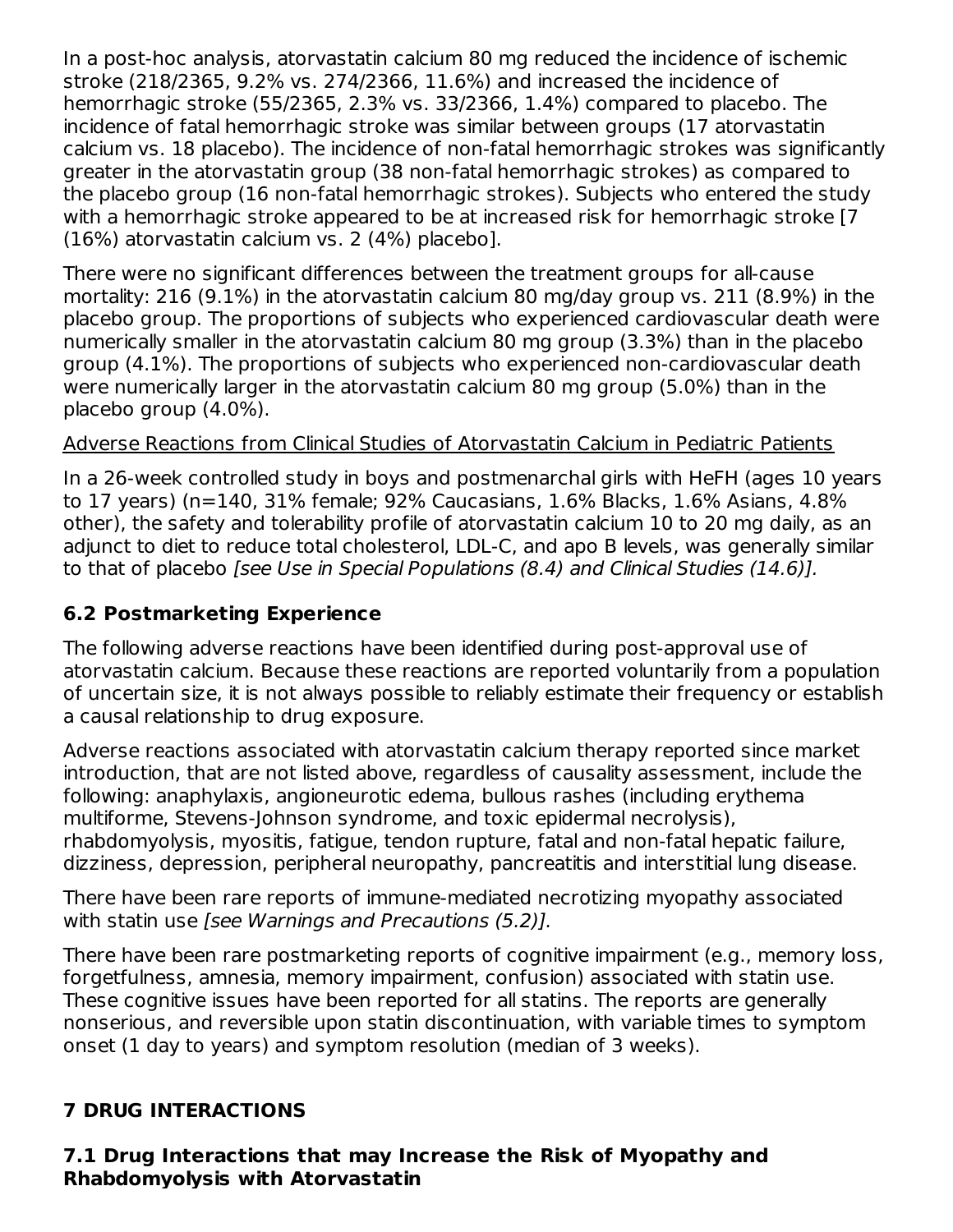Atorvastatin is a substrate of CYP3A4 and transporters (e.g., OATP1B1/1B3, P-gp, or BCRP). Atorvastatin plasma levels can be significantly increased with concomitant administration of inhibitors of CYP3A4 and transporters. Table 3 includes a list of drugs that may increase exposure to atorvastatin and may increase the risk of myopathy and rhabdomyolysis when used concomitantly and instructions for preventing or managing them [ see Warnings and Precautions (5.1) and Clinical Pharmacology (12.3)]

| Table 3: Drug Interactions that may Increase the Risk of Myopathy |                                      |  |  |
|-------------------------------------------------------------------|--------------------------------------|--|--|
|                                                                   | and Rhabdomyolysis with Atorvastatin |  |  |

**Rhabdomyolysis with Atorvastatin**

| <b>Cyclosporine or Gemfibrozil</b> |                                                                                                                                                                                                                                                                                                                                                                                                                                                                                                                                                                                                                                                                                                                                                                                                                                                                     |  |  |
|------------------------------------|---------------------------------------------------------------------------------------------------------------------------------------------------------------------------------------------------------------------------------------------------------------------------------------------------------------------------------------------------------------------------------------------------------------------------------------------------------------------------------------------------------------------------------------------------------------------------------------------------------------------------------------------------------------------------------------------------------------------------------------------------------------------------------------------------------------------------------------------------------------------|--|--|
| Clinical Impact:                   | Atorvastatin plasma levels were significantly increased<br>with concomitant administration of atorvastatin and<br>cyclosporine, an inhibitor of CYP3A4 and OATP1B1 [<br>see Clinical Pharmacology (12.3)]. Gemfibrozil may<br>cause myopathy when given alone. The risk of<br>myopathy and rhabdomyolysis is increased with<br>concomitant use of cyclosporine or gemfibrozil with<br>atorvastatin.                                                                                                                                                                                                                                                                                                                                                                                                                                                                 |  |  |
| Intervention:                      | Concomitant use of cyclosporine or gemfibrozil with<br>atorvastatin is not recommended.                                                                                                                                                                                                                                                                                                                                                                                                                                                                                                                                                                                                                                                                                                                                                                             |  |  |
| <b>Anti-Viral Medications</b>      |                                                                                                                                                                                                                                                                                                                                                                                                                                                                                                                                                                                                                                                                                                                                                                                                                                                                     |  |  |
| Clinical Impact:                   | Atorvastatin plasma levels were significantly increased<br>with concomitant administration of atorvastatin with<br>many anti-viral medications, which are inhibitors of<br>CYP3A4 and/or transporters (e.g., BCRP,<br>OATP1B1/1B3, P-gp, MRP2, and/or OAT2) [see Clinical<br>Pharmacology (12.3)]. Cases of myopathy and<br>rhabdomyolysis have been reported with concomitant<br>use of ledipasvir plus sofosbuvir with atorvastatin.                                                                                                                                                                                                                                                                                                                                                                                                                              |  |  |
| Intervention:                      | • Concomitant use of tipranavir plus ritonavir or<br>glecaprevir plus pibrentasvir with atorvastatin is not<br>recommended.<br>In patients taking lopinavir plus ritonavir, or<br>simeprevir, consider the risk/benefit of concomitant<br>use with atorvastatin.<br>In patients taking saquinavir plus ritonavir, darunavir<br>plus ritonavir, fosamprenavir, fosamprenavir plus<br>ritonavir, elbasvir plus grazoprevir or letermovir, do<br>not exceed atorvastatin 20 mg.<br>In patients taking nelfinavir, do not exceed<br>atorvastatin 40 mg [ see Dosage and Administration<br>$(2.6)$ ].<br>• Consider the risk/benefit of concomitant use of<br>ledipas vir plus sofosbuvir with atorvastatin.<br>Monitor all patients for signs and symptoms of<br>myopathy particularly during initiation of therapy<br>and during upward dose titration of either drug. |  |  |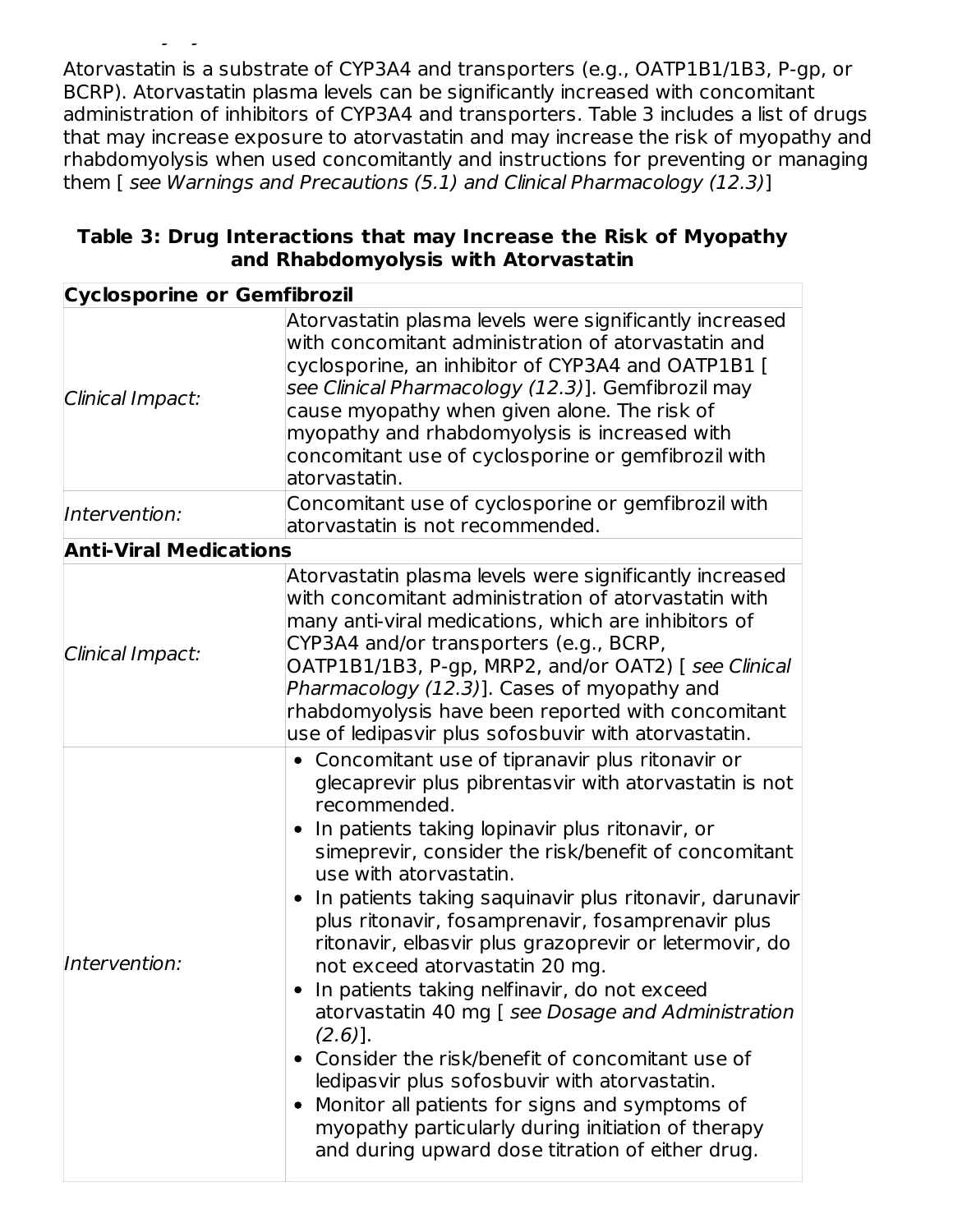| Examples:                                | Tipranavir plus ritonavir, glecaprevir plus pibrentasvir,<br>lopinavir plus ritonavir, simeprevir, saquinavir plus<br>ritonavir, darunavir plus ritonavir, fosamprenavir,<br>fosamprenavir plus ritonavir, elbasvir plus grazoprevir,<br>letermovir, nelfinavir, and ledipasvir plus sofosbuvir.                                                                                                                                                                       |
|------------------------------------------|------------------------------------------------------------------------------------------------------------------------------------------------------------------------------------------------------------------------------------------------------------------------------------------------------------------------------------------------------------------------------------------------------------------------------------------------------------------------|
|                                          | <b>Select Azole Antifungals or Macrolide Antibiotics</b>                                                                                                                                                                                                                                                                                                                                                                                                               |
| Clinical Impact:                         | Atorvastatin plasma levels were significantly increased<br>with concomitant administration of atorvastatin with<br>select azole antifungals or macrolide antibiotics, due to<br>inhibition of CYP3A4 and/or transporters [ see Clinical<br>Pharmacology (12.3)].                                                                                                                                                                                                       |
| Intervention:                            | In patients taking clarithromycin or itraconazole, do not<br>exceed atorvastatin 20 mg [ see Dosage and<br>Administration (2.6)]. Consider the risk/benefit of<br>concomitant use of other azole antifungals or<br>macrolide antibiotics with atorvastatin. Monitor all<br>patients for signs and symptoms of myopathy<br>particularly during initiation of therapy and during<br>upward dose titration of either drug.<br>Erythromycin, clarithromycin, itraconazole, |
| Examples:                                | ketoconazole, posaconazole, and voriconazole.                                                                                                                                                                                                                                                                                                                                                                                                                          |
| <b>Niacin</b>                            |                                                                                                                                                                                                                                                                                                                                                                                                                                                                        |
| Clinical Impact:                         | Cases of myopathy and rhabdomyolysis have been<br>observed with concomitant use of lipid modifying<br>dosages of niacin $(>1$ gram/day niacin) with<br>atorvastatin.                                                                                                                                                                                                                                                                                                   |
| Intervention:                            | Consider if the benefit of using lipid modifying dosages<br>of niacin concomitantly with atorvastatin outweighs the<br>increased risk of myopathy and rhabdomyolysis. If<br>concomitant use is decided, monitor patients for signs<br>and symptoms of myopathy particularly during<br>initiation of therapy and during upward dose titration of<br>either drug.                                                                                                        |
| <b>Fibrates (other than Gemfibrozil)</b> |                                                                                                                                                                                                                                                                                                                                                                                                                                                                        |
| Clinical Impact:                         | Fibrates may cause myopathy when given alone. The<br>risk of myopathy and rhabdomyolysis is increased with<br>concomitant use of fibrates with atorvastatin.                                                                                                                                                                                                                                                                                                           |
| Intervention:                            | Consider if the benefit of using fibrates concomitantly<br>with atorvastatin outweighs the increased risk of<br>myopathy and rhabdomyolysis. If concomitant use is<br>decided, monitor patients for signs and symptoms of<br>myopathy particularly during initiation of therapy and<br>during upward dose titration of either drug.                                                                                                                                    |
| <b>Colchicine</b>                        |                                                                                                                                                                                                                                                                                                                                                                                                                                                                        |
| Clinical Impact:                         | Cases of myopathy and rhabdomyolysis have been<br>reported with concomitant use of colchicine with<br>atorvastatin.                                                                                                                                                                                                                                                                                                                                                    |
|                                          | Consider the risk/benefit of concomitant use of<br>colchicine with atorvastatin. If concomitant use is                                                                                                                                                                                                                                                                                                                                                                 |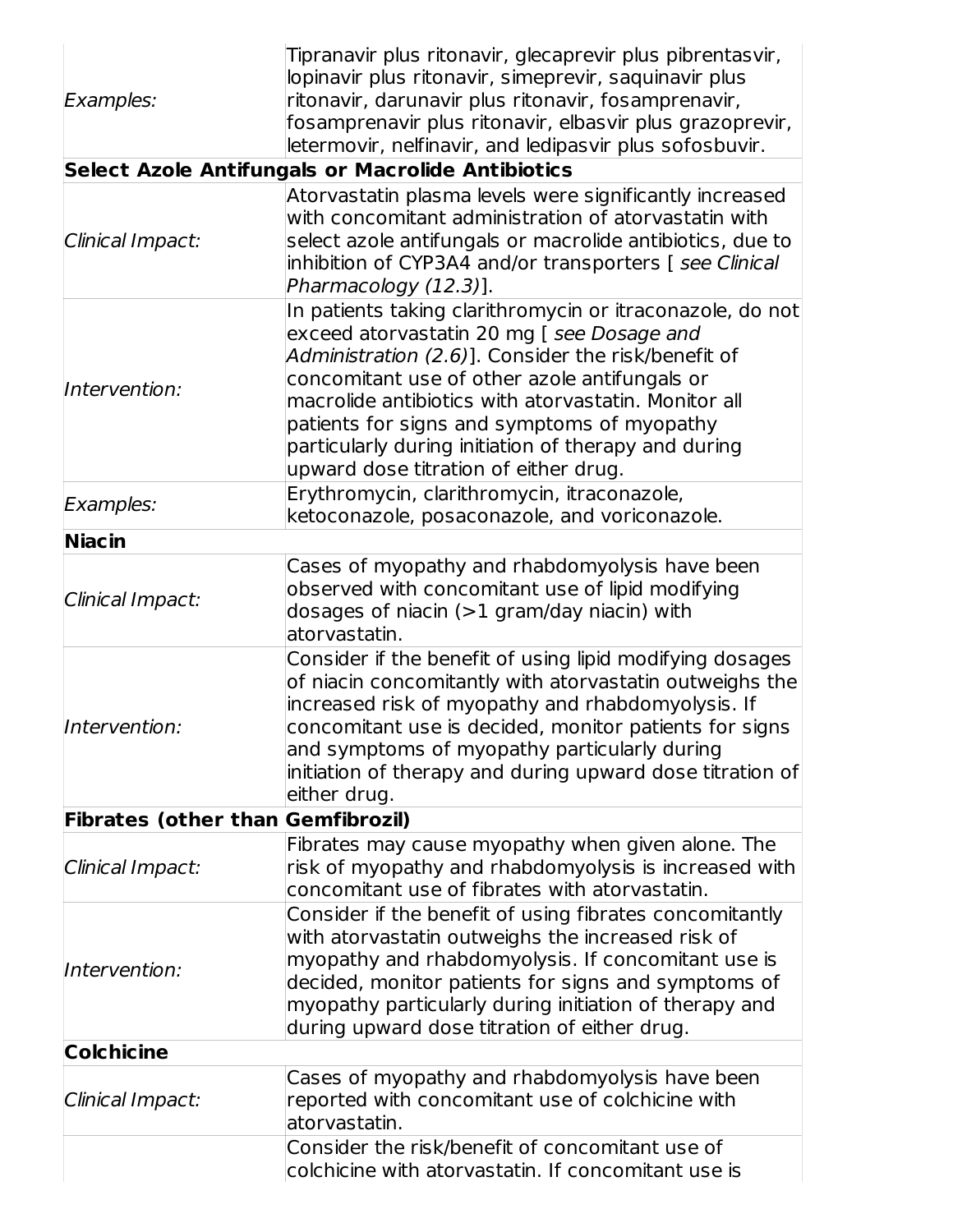| Intervention:           | decided, monitor patients for signs and symptoms of<br>myopathy particularly during initiation of therapy and<br>during upward dose titration of either drug.                                              |
|-------------------------|------------------------------------------------------------------------------------------------------------------------------------------------------------------------------------------------------------|
| <b>Grapefruit Juice</b> |                                                                                                                                                                                                            |
| Clinical Impact:        | Grapefruit juice consumption, especially excessive<br>consumption, more than 1.2 liters/daily, can raise the<br>plasma levels of atorvastatin and may increase the risk<br>of myopathy and rhabdomyolysis. |
| Intervention:           | Avoid intake of large quantities of grapefruit juice, more<br>than 1.2 liters daily, when taking atorvastatin.                                                                                             |

#### **7.2 Drug Interactions that may Decrease Exposure to Atorvastatin**

Table 4 presents drug interactions that may decrease exposure to atorvastatin and instructions for preventing or managing them.

#### **Table 4: Drug Interactions that may Decrease Exposure to Atorvastatin**

| <b>Rifampin</b>  |                                                                                                                                                                                                                                                                                                                                                                                                                                         |
|------------------|-----------------------------------------------------------------------------------------------------------------------------------------------------------------------------------------------------------------------------------------------------------------------------------------------------------------------------------------------------------------------------------------------------------------------------------------|
| Clinical Impact: | Concomitant administration of atorvastatin with<br>rifampin, an inducer of cytochrome P450 3A4 and<br>inhibitor of OATP1B1, can lead to variable reductions in<br>plasma concentrations of atorvastatin. Due to the dual<br>interaction mechanism of rifampin, delayed<br>administration of atorvastatin after administration of<br>rifampin has been associated with a significant<br>reduction in atorvastatin plasma concentrations. |
| Intervention:    | Administer atorvastatin and rifampin simultaneously.                                                                                                                                                                                                                                                                                                                                                                                    |

#### **7.3 Atorvastatin Effects on Other Drugs**

Table 5 presents Atorvastatin's effect on other drugs and instructions for preventing or managing them.

| <b>Oral Contraceptives</b> |                                                                                                                                                                                 |
|----------------------------|---------------------------------------------------------------------------------------------------------------------------------------------------------------------------------|
| Clinical Impact:           | Co-administration of atorvastatin and an oral<br>contraceptive increased plasma concentrations of<br>norethindrone and ethinyl estradiol [see Clinical<br>Pharmacology (12.3)]. |
| Intervention:              | Consider this when selecting an oral contraceptive for<br>patients taking atorvastatin.                                                                                         |
| <b>Digoxin</b>             |                                                                                                                                                                                 |
| Clinical Impact:           | When multiple doses of atorvastatin and digoxin were<br>co-administered, steady state plasma digoxin<br>concentrations increased [ see Clinical Pharmacology<br>$(12.3)$ ].     |

#### **Table 5: Atorvastatin Effects on Other Drugs**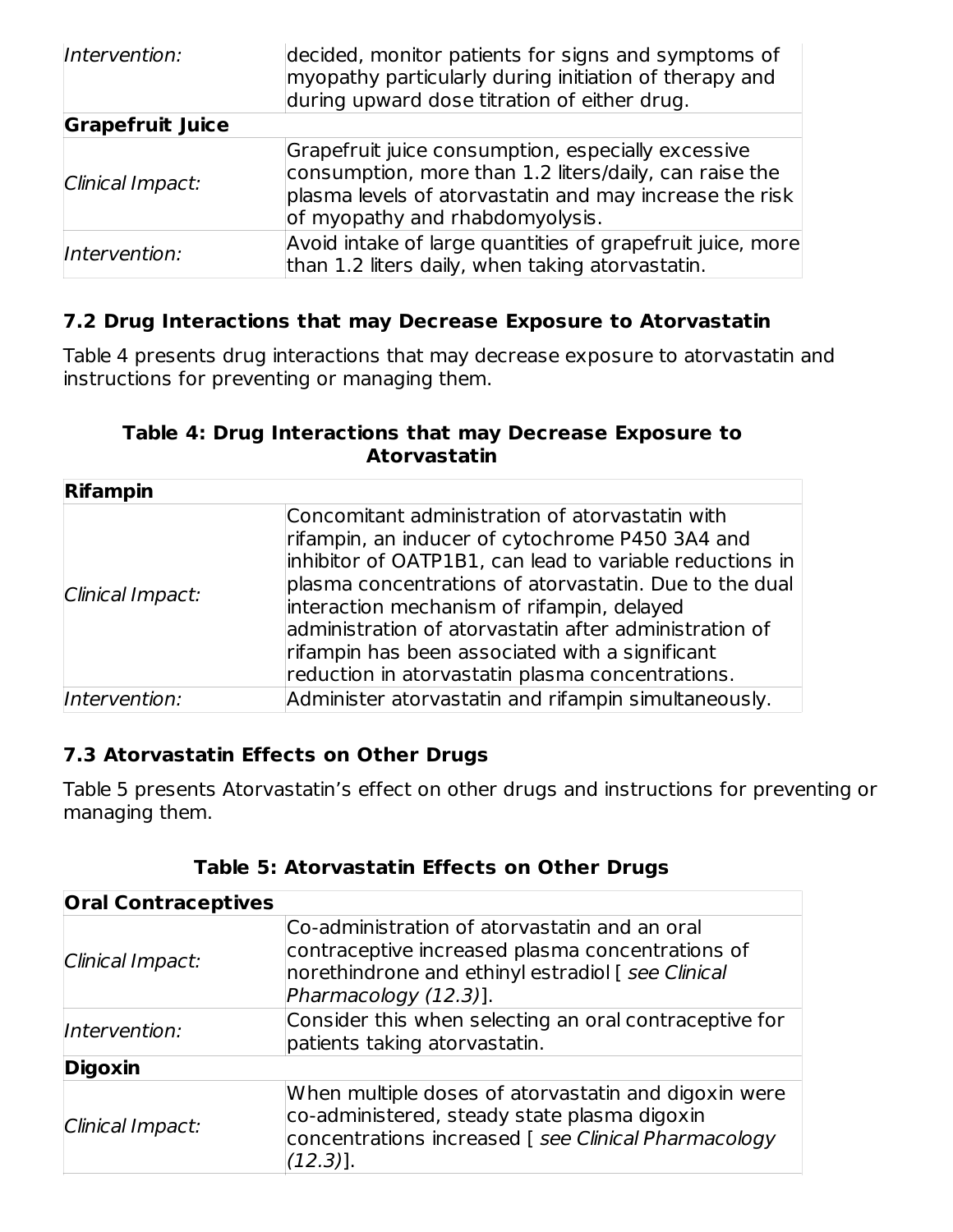## **8 USE IN SPECIFIC POPULATIONS**

#### **8.1 Pregnancy**

#### Risk Summary

Atorvastatin calcium tablet is contraindicated for use in pregnant women since safety in pregnant women has not been established and there is no apparent benefit of lipid lowering drugs during pregnancy. Because HMG-CoA reductase inhibitors decrease cholesterol synthesis and possibly the synthesis of other biologically active substances derived from cholesterol, atorvastatin calcium may cause fetal harm when administered to a pregnant woman. Atorvastatin calcium tablets should be discontinued as soon as pregnancy is recognized [see Contraindications (4)]. Limited published data on the use of atorvastatin are insufficient to determine a drug-associated risk of major congenital malformations or miscarriage. In animal reproduction studies in rats and rabbits there was no evidence of embryo-fetal toxicity or congenital malformations at doses up to 30 and 20 times, respectively, the human exposure at the maximum recommended human dose (MRHD) of 80 mg, based on body surface area (mg/m  $2$ ). In rats administered atorvastatin during gestation and lactation, decreased postnatal growth and development was observed at doses  $\geq 6$  times the MRHD (see Data).

The estimated background risk of major birth defects and miscarriage for the indicated population is unknown. In the U.S. general population, the estimated background risk of major birth defects and miscarriage in clinically recognized pregnancies is 2 to 4% and 15 to 20%, respectively.

#### Data

Human Data Limited published data on atorvastatin calcium from observational studies, meta-analyses and case reports have not shown an increased risk of major congenital malformations or miscarriage. Rare reports of congenital anomalies have been received following intrauterine exposure to other HMG-CoA reductase inhibitors. In a review of approximately 100 prospectively followed pregnancies in women exposed to simvastatin or lovastatin, the incidences of congenital anomalies, spontaneous abortions, and fetal deaths/stillbirths did not exceed what would be expected in the general population. The number of cases is adequate to exclude  $a \geq 3$  to 4-fold increase in congenital anomalies over the background incidence. In 89% of the prospectively followed pregnancies, drug treatment was initiated prior to pregnancy and was discontinued at some point in the first trimester when pregnancy was identified.

#### Animal Data

Atorvastatin crosses the rat placenta and reaches a level in fetal liver equivalent to that of maternal plasma. Atorvastatin was administered to pregnant rats and rabbits during organogenesis at oral doses up to 300 mg/kg/day and 100 mg/kg/day, respectively. Atorvastatin was not teratogenic in rats at doses up to 300 mg/kg/day or in rabbits at doses up to 100 mg/kg/day. These doses resulted in multiples of about 30 times (rat) or 20 times (rabbit) the human exposure at the MRHD based on surface area (mg/m  $^2$ ). In rats, the maternally toxic dose of 300 mg/kg resulted in increased post-implantation loss and decreased fetal body weight. At the maternally toxic doses of 50 and 100 mg/kg/day in rabbits, there was increased post-implantation loss, and at 100 mg/kg/day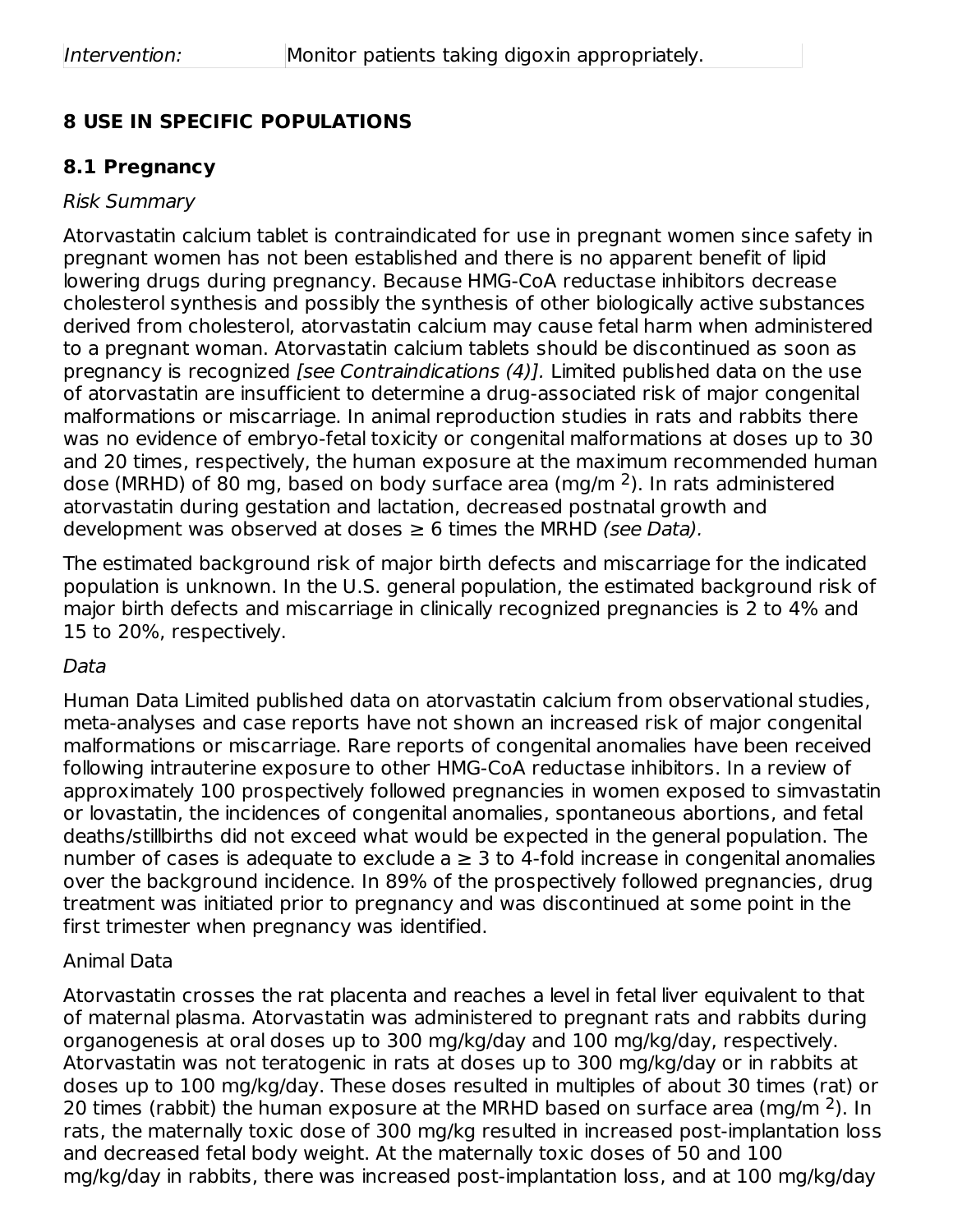fetal body weights were decreased.

In a study in pregnant rats administered 20, 100, or 225 mg/kg/day from gestation day 7 through to lactation day 20 (weaning), there was decreased survival at birth, postnatal day 4, weaning, and post-weaning in pups of mothers dosed with 225 mg/kg/day, a dose at which maternal toxicity was observed. Pup body weight was decreased through postnatal day 21 at 100 mg/kg/day, and through postnatal day 91 at 225 mg/kg/day. Pup development was delayed (rotarod performance at 100 mg/kg/day and acoustic startle at 225 mg/kg/day; pinnae detachment and eye-opening at 225 mg/kg/day). These doses correspond to 6 times (100 mg/kg) and 22 times (225 mg/kg) the human exposure at the MRHD, based on AUC.

## **8.2 Lactation**

#### Risk Summary

Atorvastatin calcium tablet use is contraindicated during breastfeeding [see Contraindications (4)]. There is no available information on the effects of the drug on the breastfed infant or the effects of the drug on milk production. It is not known whether atorvastatin is present in human milk, but it has been shown that another drug in this class passes into human milk and atorvastatin is present in rat milk. Because of the potential for serious adverse reactions in a breastfed infant, advise women that breastfeeding is not recommended during treatment with atorvastatin calcium tablets.

## **8.3 Females and Males of Reproductive Potential**

## Contraception

Atorvastatin calcium tablets may cause fetal harm when administered to a pregnant woman. Advise females of reproductive potential to use effective contraception during treatment with atorvastatin calcium tablets [see Use in Specific Populations (8.1)].

## **8.4 Pediatric Use**

#### Heterozygous Familial Hypercholesterolemia (HeFH)

The safety and effectiveness of atorvastatin calcium tablets have been established in pediatric patients, 10 years to 17 years of age, with HeFH as an adjunct to diet to reduce total cholesterol, LDL-C, and apo B levels when, after an adequate trial of diet therapy, the following are present:

- $\bullet$  LDL-C  $\geq$  190 mg/dL, or
- LDL-C  $\geq$  160 mg/dL and
	- a positive family history of FH, or premature CVD in a first, or second-degree relative, or
	- two or more other CVD risk factors are present.

Use of atorvastatin calcium tablets for this indication is supported by evidence from [see Dosage and Administration (2.2), Adverse Reactions (6.1), Clinical Pharmacology (12.3), and Clinical Studies (14.6)] :

• A placebo-controlled clinical trial of 6 months duration in 187 boys and postmenarchal girls, 10 years to 17 years of age. Patients treated with 10 mg or 20 mg daily atorvastatin calcium tablets had an adverse reaction profile generally similar to that of patients treated with placebo. In this limited controlled study, there was no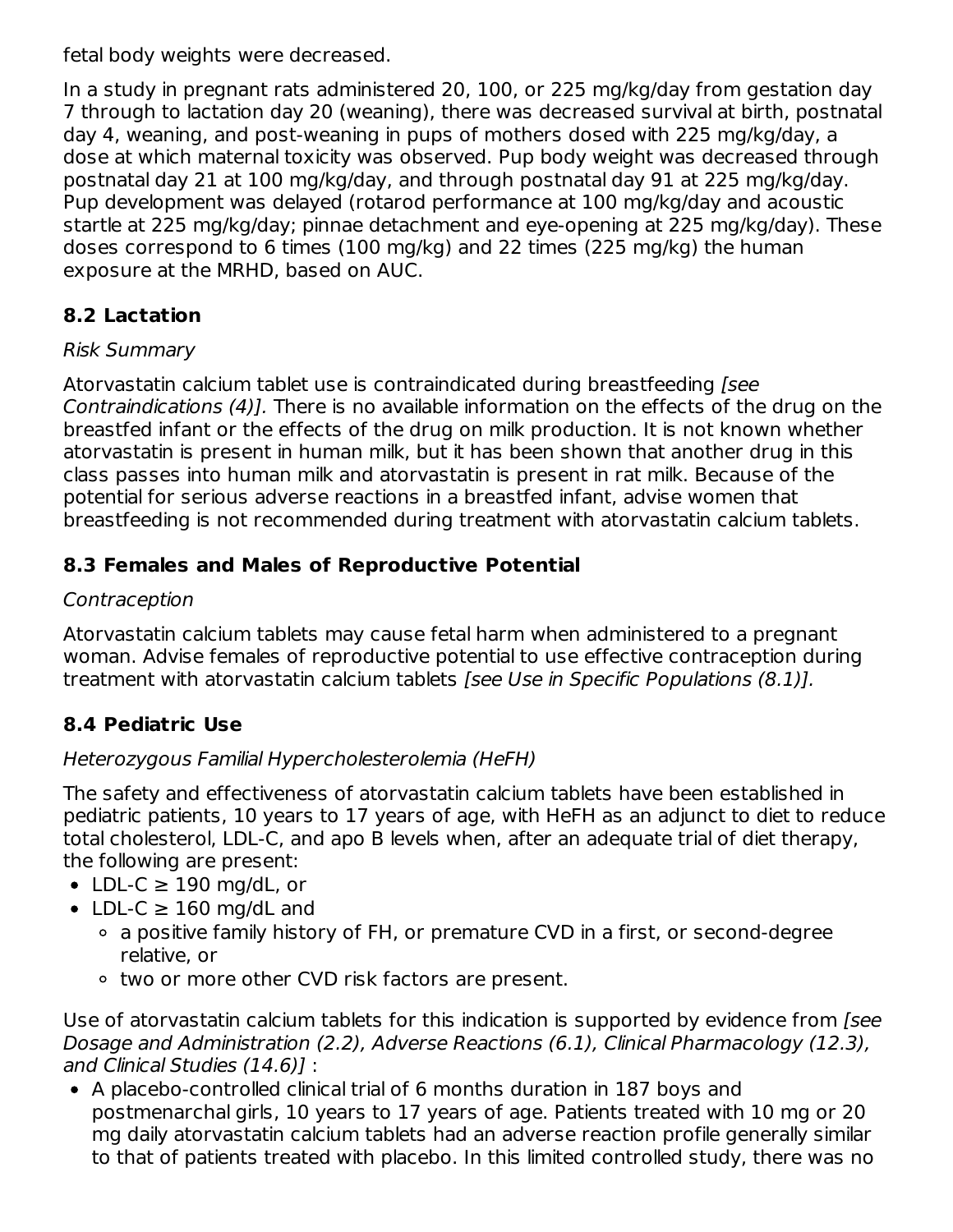significant effect on growth or sexual maturation in boys or on menstrual cycle length in girls.

A three year open-label uncontrolled trial that included 163 pediatric patients 10 to 15 years of age with HeFH who were titrated to achieve a target LDL-C < 130 mg/dL. The safety and efficacy of atorvastatin calcium in lowering LDL-C appeared generally consistent with that observed for adult patients, despite limitations of the uncontrolled study design

Advise postmenarchal girls of contraception recommendations, if appropriate for the patient [see Use in Specific Populations (8.1), (8.3)].

The long-term efficacy of atorvastatin calcium tablets therapy initiated in childhood to reduce morbidity and mortality in adulthood has not been established.

The safety and efficacy of atorvastatin calcium tablets have not been established in pediatric patients younger than 10 years of age with HeFH.

Homozygous Familial Hypercholesterolemia (HoFH)

Clinical efficacy of atorvastatin calcium tablets with dosages up to 80 mg/day for 1 year was evaluated in an uncontrolled study of patients with HoFH including 8 pediatric patients [see Clinical Studies (14.5)].

#### **8.5 Geriatric Use**

Of the 39,828 patients who received atorvastatin calcium in clinical studies, 15,813 (40%) were ≥65 years old and 2,800 (7%) were ≥75 years old. No overall differences in safety or effectiveness were observed between these subjects and younger subjects, and other reported clinical experience has not identified differences in responses between the elderly and younger patients, but greater sensitivity of some older adults cannot be ruled out. Since advanced age (≥65 years) is a predisposing factor for myopathy, atorvastatin calcium should be prescribed with caution in the elderly.

#### **8.6 Hepatic Impairment**

Atorvastatin calcium is contraindicated in patients with active liver disease which may include unexplained persistent elevations in hepatic transaminase levels [see Contraindications (4) and Clinical Pharmacology (12.3)].

#### **10 OVERDOSAGE**

There is no specific treatment for atorvastatin calcium overdosage. In the event of an overdose, the patient should be treated symptomatically, and supportive measures instituted as required. Due to extensive drug binding to plasma proteins, hemodialysis is not expected to significantly enhance atorvastatin calcium clearance.

## **11 DESCRIPTION**

Atorvastatin calcium is a synthetic lipid-lowering agent. Atorvastatin is an inhibitor of 3 hydroxy-3-methylglutaryl-coenzyme A (HMG-CoA) reductase. This enzyme catalyzes the conversion of HMG-CoA to mevalonate, an early and rate-limiting step in cholesterol biosynthesis.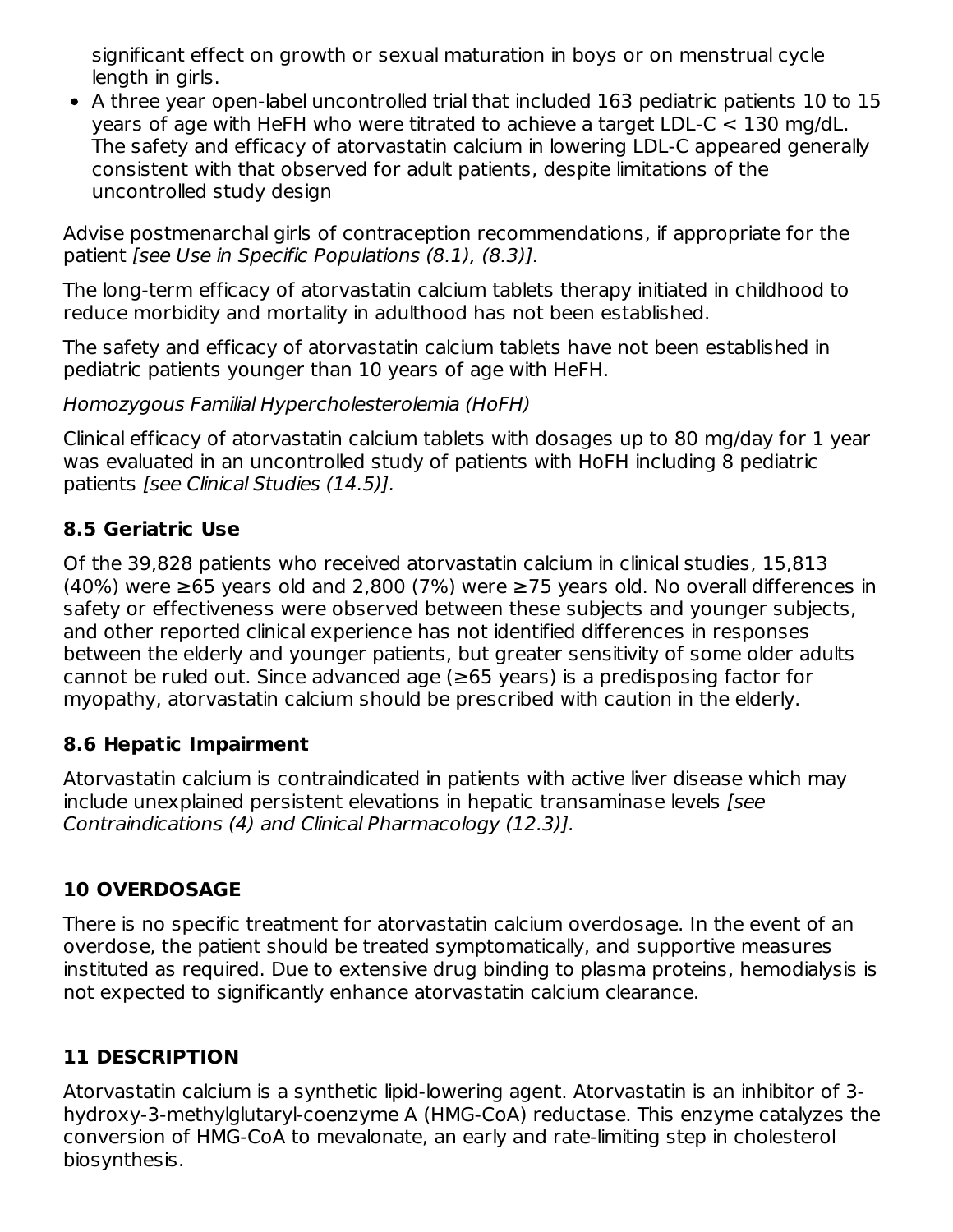Atorvastatin calcium is [R-(R\*, R\*)]-2-(4-fluorophenyl)-ß, δ-dihydroxy-5-(1-methylethyl)- 3-phenyl-4-[(phenylamino)carbonyl]-1H-pyrrole-1-heptanoic acid, calcium salt (2:1) trihydrate. The empirical formula of atorvastatin calcium is (C  $_{\rm 33}$ H  $_{\rm 34}$  FN  $_{\rm 2}$ O  $_{\rm 5)}$   $_{\rm 2}$ Ca•3H  $_{\rm 2}$ O and its molecular weight is 1209.42. Its structural formula is:



Atorvastatin calcium is a white to off-white crystalline powder that is insoluble in aqueous solutions of pH 4 and below. Atorvastatin calcium is very slightly soluble in distilled water, pH 7.4 phosphate buffer, and acetonitrile; slightly soluble in ethanol; and freely soluble in methanol.

Atorvastatin calcium tablets USP for oral administration contain 10, 20, 40, or 80 mg of atorvastatin and the following inactive ingredients: croscarmellose sodium, hydroxyl propyl cellulose, lactose monohydrate, magnesium stearate, microcrystalline cellulose, opadry-YS-1-7040 white (hypromellose, polyethylene glycol, talc, titanium dioxide), polysorbate 80, precipitated calcium carbonate.

# **12 CLINICAL PHARMACOLOGY**

## **12.1 Mechanism of Action**

Atorvastatin calcium is a selective, competitive inhibitor of HMG-CoA reductase, the ratelimiting enzyme that converts 3-hydroxy-3-methylglutaryl-coenzyme A to mevalonate, a precursor of sterols, including cholesterol. In animal models, atorvastatin calcium lowers plasma cholesterol and lipoprotein levels by inhibiting HMG-CoA reductase and cholesterol synthesis in the liver and by increasing the number of hepatic LDL receptors on the cell surface to enhance uptake and catabolism of LDL; atorvastatin calcium also reduces LDL production and the number of LDL particles.

## **12.2 Pharmacodynamics**

Atorvastatin calcium, as well as some of its metabolites, are pharmacologically active in humans. The liver is the primary site of action and the principal site of cholesterol synthesis and LDL clearance. Drug dosage, rather than systemic drug concentration, correlates better with LDL-C reduction. Individualization of drug dosage should be based on therapeutic response [see Dosage and Administration (2)].

## **12.3 Pharmacokinetics**

**Absorption:** Atorvastatin calcium is rapidly absorbed after oral administration;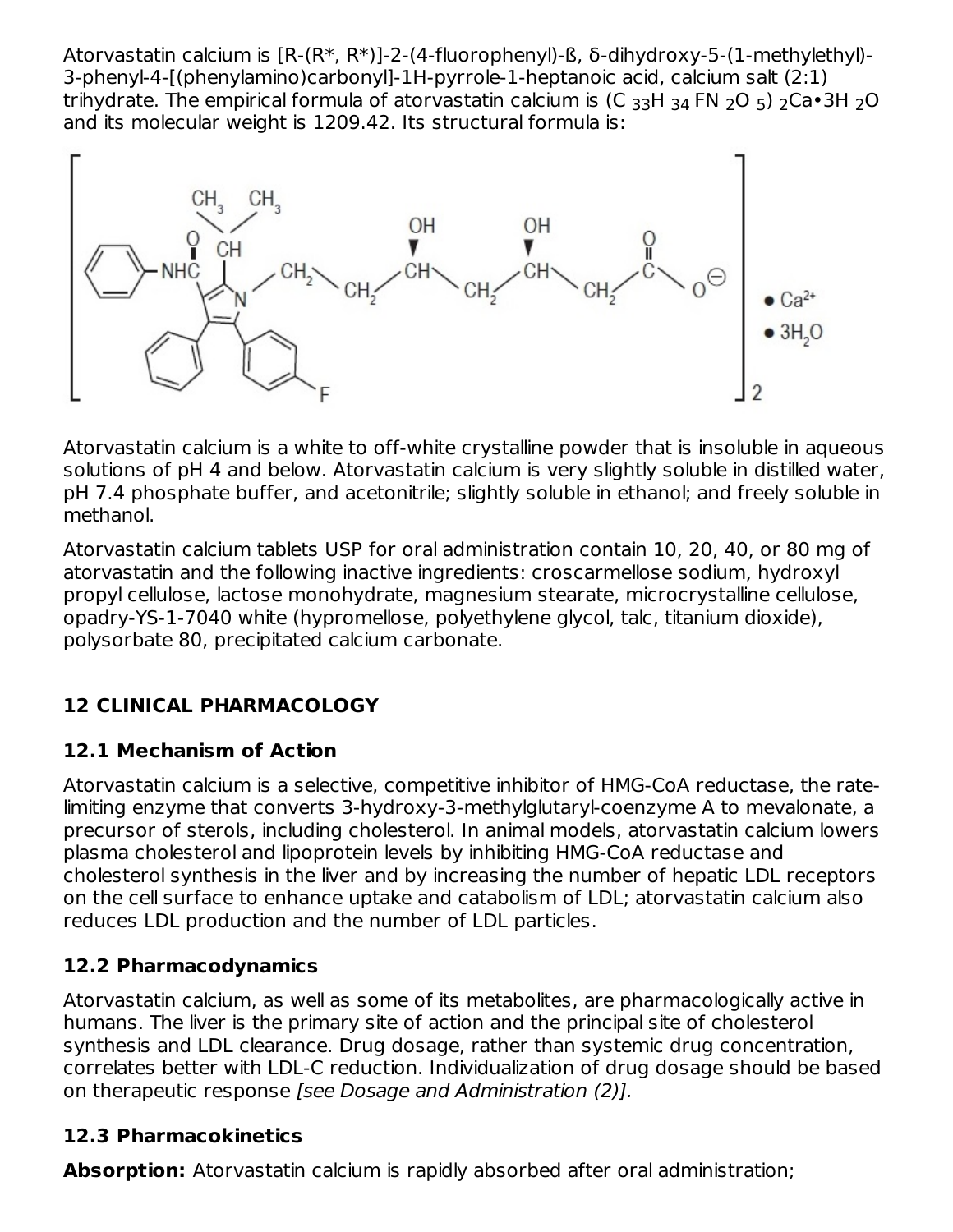maximum plasma concentrations occur within 1 to 2 hours. Extent of absorption increases in proportion to Atorvastatin calcium dose. The absolute bioavailability of atorvastatin (parent drug) is approximately 14% and the systemic availability of HMG-CoA reductase inhibitory activity is approximately 30%. The low systemic availability is attributed to presystemic clearance in gastrointestinal mucosa and/or hepatic first-pass metabolism. Although food decreases the rate and extent of drug absorption by approximately 25% and 9%, respectively, as assessed by Cmax and AUC, LDL-C reduction is similar whether atorvastatin calcium is given with or without food. Plasma atorvastatin calcium concentrations are lower (approximately 30% for Cmax and AUC) following evening drug administration compared with morning. However, LDL-C reduction is the same regardless of the time of day of drug administration [see Dosage and Administration (2)].

**Distribution:** Mean volume of distribution of atorvastatin calcium is approximately 381 liters. Atorvastatin calcium is ≥98% bound to plasma proteins. A blood/plasma ratio of approximately 0.25 indicates poor drug penetration into red blood cells. Based on observations in rats, atorvastatin calcium is likely to be secreted in human milk [see Contraindications (4) and Use in Specific Populations (8.2)].

**Metabolism:** Atorvastatin calcium is extensively metabolized to ortho- and parahydroxylated derivatives and various beta-oxidation products. In vitro inhibition of HMG-CoA reductase by ortho- and parahydroxylated metabolites is equivalent to that of atorvastatin calcium. Approximately 70% of circulating inhibitory activity for HMG-CoA reductase is attributed to active metabolites. In vitro studies suggest the importance of atorvastatin calcium metabolism by cytochrome P450 3A4, consistent with increased plasma concentrations of atorvastatin calcium in humans following co-administration with erythromycin, a known inhibitor of this isozyme *[see Drug Interactions (7.1)* In animals, the ortho-hydroxy metabolite undergoes further glucuronidation.

**Excretion:** Atorvastatin calcium and its metabolites are eliminated primarily in bile following hepatic and/or extra-hepatic metabolism; however, the drug does not appear to undergo enterohepatic recirculation. Mean plasma elimination half-life of atorvastatin calcium in humans is approximately 14 hours, but the half-life of inhibitory activity for HMG-CoA reductase is 20 to 30 hours due to the contribution of active metabolites. Less than 2% of a dose of atorvastatin calcium is recovered in urine following oral administration.

#### **Specific Populations**

**Geriatric:** Plasma concentrations of atorvastatin calcium are higher (approximately 40% for Cmax and 30% for AUC) in healthy elderly subjects (age ≥65 years) than in young adults. Clinical data suggest a greater degree of LDL-lowering at any dose of drug in the elderly patient population compared to younger adults *[see Use in Specific* Populations (8.5)].

**Pediatric:** Apparent oral clearance of atorvastatin in pediatric subjects appeared similar to that of adults when scaled allometrically by body weight as the body weight was the only significant covariate in atorvastatin population PK model with data including pediatric HeFH patients (ages 10 years to 17 years of age, n=29) in an open-label, 8-week study.

**Gender:** Plasma concentrations of atorvastatin calcium in women differ from those in men (approximately 20% higher for Cmax and 10% lower for AUC); however, there is no clinically significant difference in LDL-C reduction with atorvastatin calcium between men and women.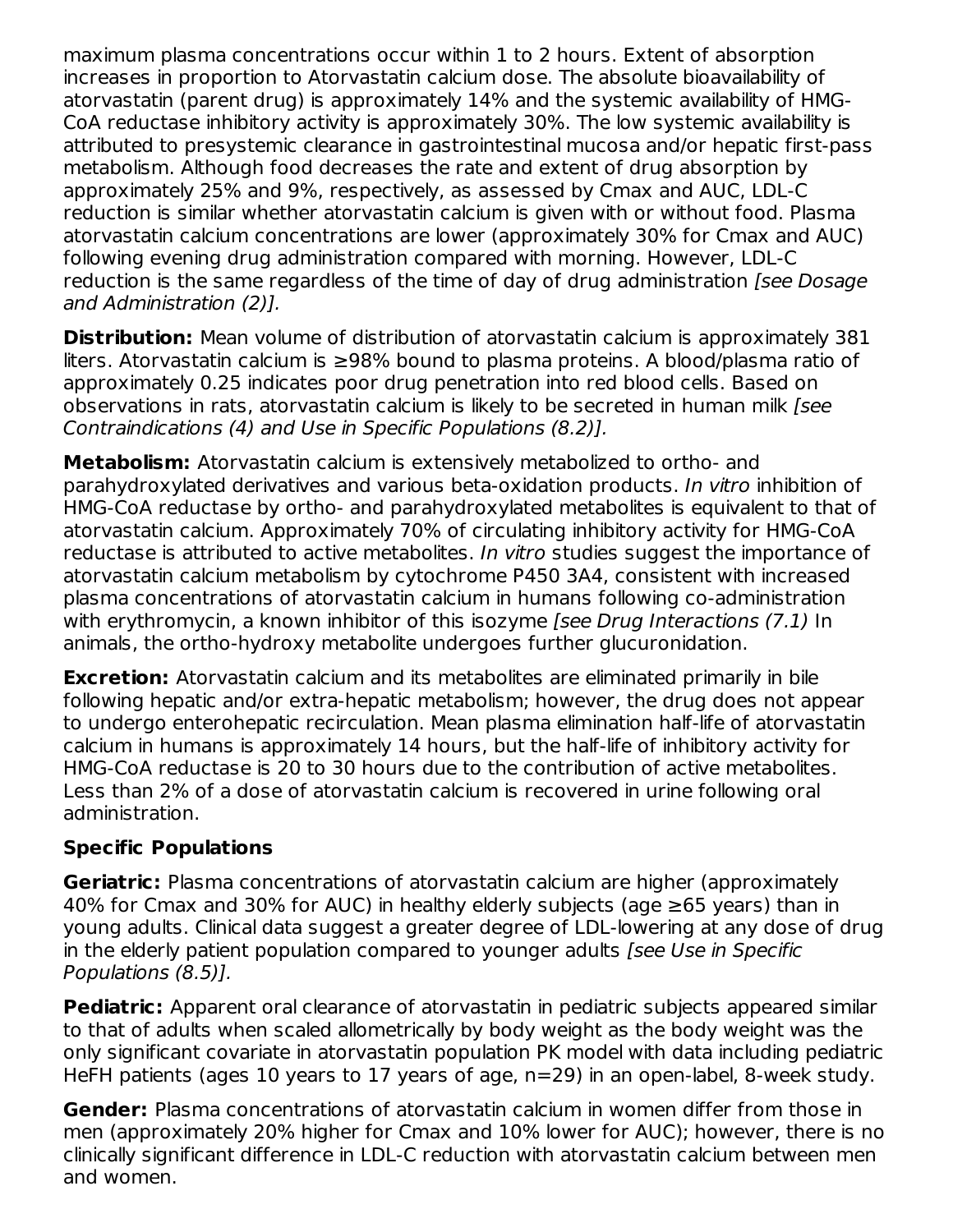**Renal Impairment:** Renal disease has no influence on the plasma concentrations or LDL-C reduction of atorvastatin calcium; thus, dose adjustment in patients with renal dysfunction is not necessary [see Dosage and Administration (2.5), and Warnings and Precautions (5.1)].

**Hemodialysis:** While studies have not been conducted in patients with end-stage renal disease, hemodialysis is not expected to significantly enhance clearance of atorvastatin calcium since the drug is extensively bound to plasma proteins.

**Hepatic Impairment:** In patients with chronic alcoholic liver disease, plasma concentrations of atorvastatin calcium are markedly increased. Cmax and AUC are each 4-fold greater in patients with Childs-Pugh A disease. Cmax and AUC are approximately 16-fold and 11-fold increased, respectively, in patients with Childs-Pugh B disease [see Contraindications (4)].

#### **Drug Interaction Studies**

Atorvastatin is a substrate of the hepatic transporters, OATP1B1 and OATP1B3 transporter. Metabolites of atorvastatin are substrates of OATP1B1. Atorvastatin is also identified as a substrate of the efflux transporter BCRP, which may limit the intestinal absorption and biliary clearance of atorvastatin.

| Co-administered drug and                                                                    | <b>Atorvastatin</b>                 |                           |                              |  |
|---------------------------------------------------------------------------------------------|-------------------------------------|---------------------------|------------------------------|--|
| dosing regimen                                                                              | Dose (mg)                           | <b>Ratio of AUC</b><br>&. | Ratio of<br>$C_{\text{max}}$ |  |
| $\rm{^\#Cyc}$ losporine 5.2 mg/kg/day, stable<br>dose                                       | 10 mg QD $a$ for 28<br>days         | 8.69                      | 10.66                        |  |
| #Tipranavir 500 mg BID <sup>b</sup> /ritonavir<br>200 mg BID <sup>b</sup> , 7 days          | 10 mg, SD $c$                       | 9.36                      | 8.58                         |  |
| #Glecaprevir 400 mg QD<br><sup>a</sup> /pibrentasvir 120 mg QD <sup>a</sup> , 7 days        | 10 mg QD $a$ for 7<br>days          | 8.28                      | 22.00                        |  |
| #Telaprevir 750 mg q8h <sup>f</sup> , 10 days                                               | 20 mg, SD c                         | 7.88                      | 10.60                        |  |
| $\sharp$ , $\sharp$ Saquinavir 400 mg BID b/<br>ritonavir 400 mg BID <sup>b</sup> , 15 days | 40 mg QD $a$ for 4<br>days          | 3.93                      | 4.31                         |  |
| #Elbasvir 50 mg QD <sup>a</sup> /grazoprevir<br>200 mg QD <sup>a</sup> , 13 days            | 10 mg SD $c$                        | 1.94                      | 4.34                         |  |
| #Simeprevir 150 mg QD <sup>a</sup> , 10 days                                                | 40 mg SD $c$                        | 2.12                      | 1.70                         |  |
| #Clarithromycin 500 mg BID <sup>b</sup> , 9<br>days                                         | 80 mg QD for 8<br>days              | 4.54                      | 5.38                         |  |
| #Darunavir 300 mg BID <sup>b</sup> /ritonavir<br>100 mg BID <sup>b</sup> , 9 days           | 10 mg QD <sup>a</sup> for 4<br>days | 3.45                      | 2.25                         |  |
| #Itraconazole 200 mg QD <sup>a</sup> , 4 days                                               | 40 mg SD c                          | 3.32                      | 1.20                         |  |
| <sup>#</sup> Letermovir 480 mg QD <sup>a</sup> , 10 days                                    | 20 mg SD $c$                        | 3.29                      | 2.17                         |  |
| #Fosamprenavir 700 mg BID<br><sup>b</sup> /ritonavir 100 mg BID <sup>b</sup> , 14 days      | 10 mg QD $a$ for 4<br>days          | 2.53                      | 2.84                         |  |
| #Fosamprenavir 1400 mg BID <sup>b</sup> , 14<br>days                                        | 10 mg QD $a$ for 4<br>days          | 2.30                      | 4.04                         |  |

#### **Table 6: Effect of Co-administered Drugs on the Pharmacokinetics of Atorvastatin**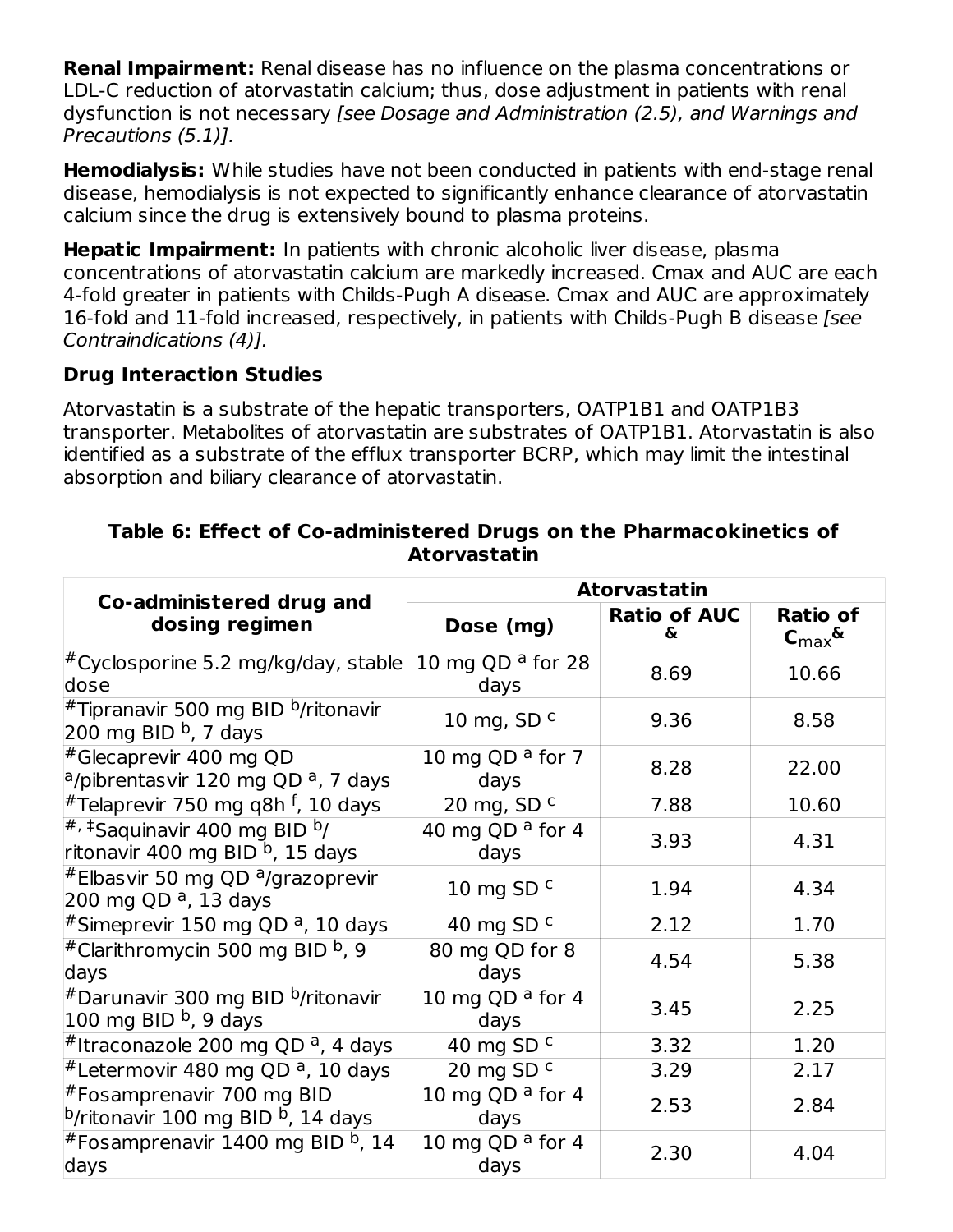| <sup>#</sup> Nelfinavir 1250 mg BID <sup>b</sup> , 14 days                  | 10 mg QD $a$ for 28<br>days          | 1.74      | 2.22      |
|-----------------------------------------------------------------------------|--------------------------------------|-----------|-----------|
| <sup>#</sup> Grapefruit Juice, 240 mL QD $a^*$                              | 40 mg, SD c                          | 1.37      | 1.16      |
| Diltiazem 240 mg QD <sup>a</sup> , 28 days                                  | 40 mg, SD $c$                        | 1.51      | 1.00      |
| Erythromycin 500 mg QID <sup>e</sup> , 7 days                               | 10 mg, SD $c$                        | 1.33      | 1.38      |
| Amlodipine 10 mg, single dose                                               | 80 mg, SD c                          | 1.18      | 0.91      |
| Cimetidine 300 mg QID <sup>e</sup> , 2 weeks                                | 10 mg QD <sup>a</sup> for 2<br>weeks | 1.00      | 0.89      |
| Colestipol 10 g BID $^{\rm b}$ , 24 weeks                                   | 40 mg QD <sup>a</sup> for 8<br>weeks | <b>NA</b> | $0.74***$ |
| Maalox TC $\textcircled{8}$ 30 mL QID $\textcircled{e}$ , 17 days           | 10 mg QD $a$ for 15<br>days          | 0.66      | 0.67      |
| Efavirenz 600 mg QD <sup>a</sup> , 14 days                                  | 10 mg for 3 days                     | 0.59      | 1.01      |
| #Rifampin 600 mg QD <sup>a</sup> , 7 days (co-<br>administered) $†$         | 40 mg SD $c$                         | 1.12      | 2.90      |
| #Rifampin 600 mg QD <sup>a</sup> , 5 days<br>(doses separated) $^{\dagger}$ | 40 mg SD $c$                         | 0.20      | 0.60      |
| #Gemfibrozil 600 mg BID <sup>b</sup> , 7 days                               | 40 mg SD c                           | 1.35      | 1.00      |
| #Fenofibrate 160 mg QD <sup>a</sup> , 7 days                                | 40 mg SD $c$                         | 1.03      | 1.02      |
| Boceprevir 800 mg TID <sup>d</sup> , 7 days                                 | 40 mg SD c                           | 2.32      | 2.66      |

 $^{\&}$  Represents ratio of treatments (co-administered drug plus atorvastatin vs. atorvastatin alone).

 $*$  See Sections 5.1 and 7 for clinical significance.

Greater increases in AUC (ratio of AUC up to 2.5) and/or C  $_{\text{max}}$  (ratio of C  $_{\text{max}}$  up to 1.71) have been reported with excessive grapefruit consumption ( $\geq 750$  mL -1.2 liters per day).  $^*$  Greater increases in AUC (ratio of AUC up to 2.5) and/or C  $_{\sf max}$  (ratio of C  $_{\sf max}$ 

Ratio based on a single sample taken 8 to 16 h post dose. \*\*

 $^\dagger$  Due to the dual interaction mechanism of rifampin, simultaneous co-administration of atorvastatin with rifampin is recommended, as delayed administration of atorvastatin after administration of rifampin has been associated with a significant reduction in atorvastatin plasma concentration.

 $^\ddag$  The dose of saquinavir plus ritonavir in this study is not the clinically used dose. The increase in atorvastatin exposure when used clinically is likely to be higher than what was observed in this study. Therefore, caution should be applied and the lowest dose necessary should be used.

- <sup>a</sup> Once daily
- <sup>b</sup> Twice daily
- <sup>c</sup> Single dose
- <sup>d</sup> Three times daily

<sup>e</sup> Four times daily

<sup>f</sup> Every 8 hours

| Table 7: Effect of Atorvastatin on the Pharmacokinetics of Co-administered |
|----------------------------------------------------------------------------|
| <b>Drugs</b>                                                               |

| <b>Atorvastatin</b>                    | Co-administered drug and dosing regimen                     |                               |                          |  |  |  |
|----------------------------------------|-------------------------------------------------------------|-------------------------------|--------------------------|--|--|--|
|                                        | Drug/Dose (mg)                                              | <b>Ratio of</b><br><b>AUC</b> | <b>Ratio of C</b><br>max |  |  |  |
| 80 mg QD <sup>a</sup> for 15<br>days   | Antipyrine, 600 mg SD c                                     | 1.03                          | 0.89                     |  |  |  |
| 80 mg QD <sup>a</sup> for $10$<br>days | <sup>#</sup> Digoxin 0.25 mg QD <sup>a</sup> , 20 days      | 1.15                          | 1.20                     |  |  |  |
| 40 mg QD <sup>a</sup> for 22<br>dave   | Oral contraceptive QD $a$ , 2 months<br>-norethindrone 1 mg | 1.28<br>110                   | 1.23<br>1 RN             |  |  |  |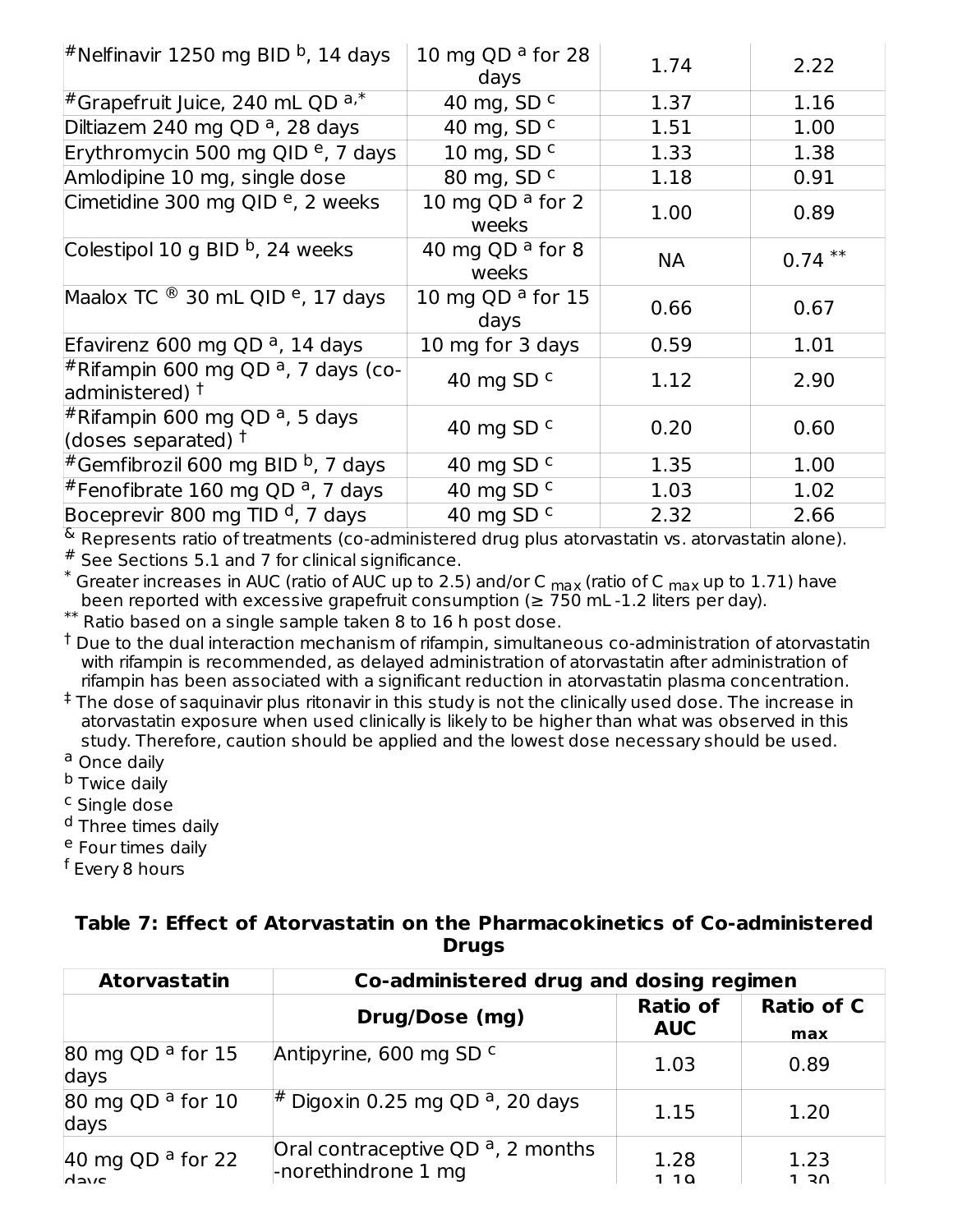| <b>uay</b>                          | -ethinyl estradiol 35 $\mu$ q                                                         | $\perp$ . $\perp$ $\cup$ | ∪כ.⊥ |
|-------------------------------------|---------------------------------------------------------------------------------------|--------------------------|------|
| 10 mg, SD $c$                       | Tipranavir 500 mg BID <sup>b</sup> /ritonavir<br>$200$ mg BID $b$ , 7 days            | 1.08                     | 0.96 |
| 10 mg QD $a$ for 4<br>days          | Fosamprenavir 1400 mg BID b, 14<br>days                                               | 0.73                     | 0.82 |
| 10 mg QD <sup>a</sup> for 4<br>days | Fosamprenavir 700 mg BID<br>$\frac{b}{r}$ titonavir 100 mg BID <sup>b</sup> , 14 days | 0.99                     | 0.94 |

# See Section 7 for clinical significance.

<sup>a</sup> Once daily

<sup>b</sup> Twice daily

<sup>c</sup> Single dose

Atorvastatin had no clinically significant effect on prothrombin time when administered to patients receiving chronic warfarin treatment.

## **13 NONCLINICAL TOXICOLOGY**

#### **13.1 Carcinogenesis, Mutagenesis, Impairment of Fertility**

In a 2-year carcinogenicity study in rats at dose levels of 10, 30, and 100 mg/kg/day, 2 rare tumors were found in muscle in high-dose females: in one, there was a rhabdomyosarcoma and, in another, there was a fibrosarcoma. This dose represents a plasma AUC (0 to 24) value of approximately 16 times the mean human plasma drug exposure after an 80 mg oral dose.

A 2-year carcinogenicity study in mice given 100, 200, or 400 mg/kg/day resulted in a significant increase in liver adenomas in high-dose males and liver carcinomas in highdose females. These findings occurred at plasma AUC (0 to 24) values of approximately 6 times the mean human plasma drug exposure after an 80 mg oral dose.

In vitro, atorvastatin was not mutagenic or clastogenic in the following tests with and without metabolic activation: the Ames test with Salmonella typhimurium and Escherichia coli, the HGPRT forward mutation assay in Chinese hamster lung cells, and the chromosomal aberration assay in Chinese hamster lung cells. Atorvastatin was negative in the in vivo mouse micronucleus test.

In female rats, atorvastatin at doses up to 225 mg/kg (56 times the human exposure) did not cause adverse effects on fertility. Studies in male rats performed at doses up to 175 mg/kg (15 times the human exposure) produced no changes in fertility. There was aplasia and aspermia in the epididymis of 2 of 10 rats treated with 100 mg/kg/day of atorvastatin for 3 months (16 times the human AUC at the 80 mg dose); testis weights were significantly lower at 30 and 100 mg/kg and epididymal weight was lower at 100 mg/kg. Male rats given 100 mg/kg/day for 11 weeks prior to mating had decreased sperm motility, spermatid head concentration, and increased abnormal sperm. Atorvastatin caused no adverse effects on semen parameters, or reproductive organ histopathology in dogs given doses of 10, 40, or 120 mg/kg for two years.

#### **14 CLINICAL STUDIES**

## **14.1 Prevention of Cardiovascular Disease**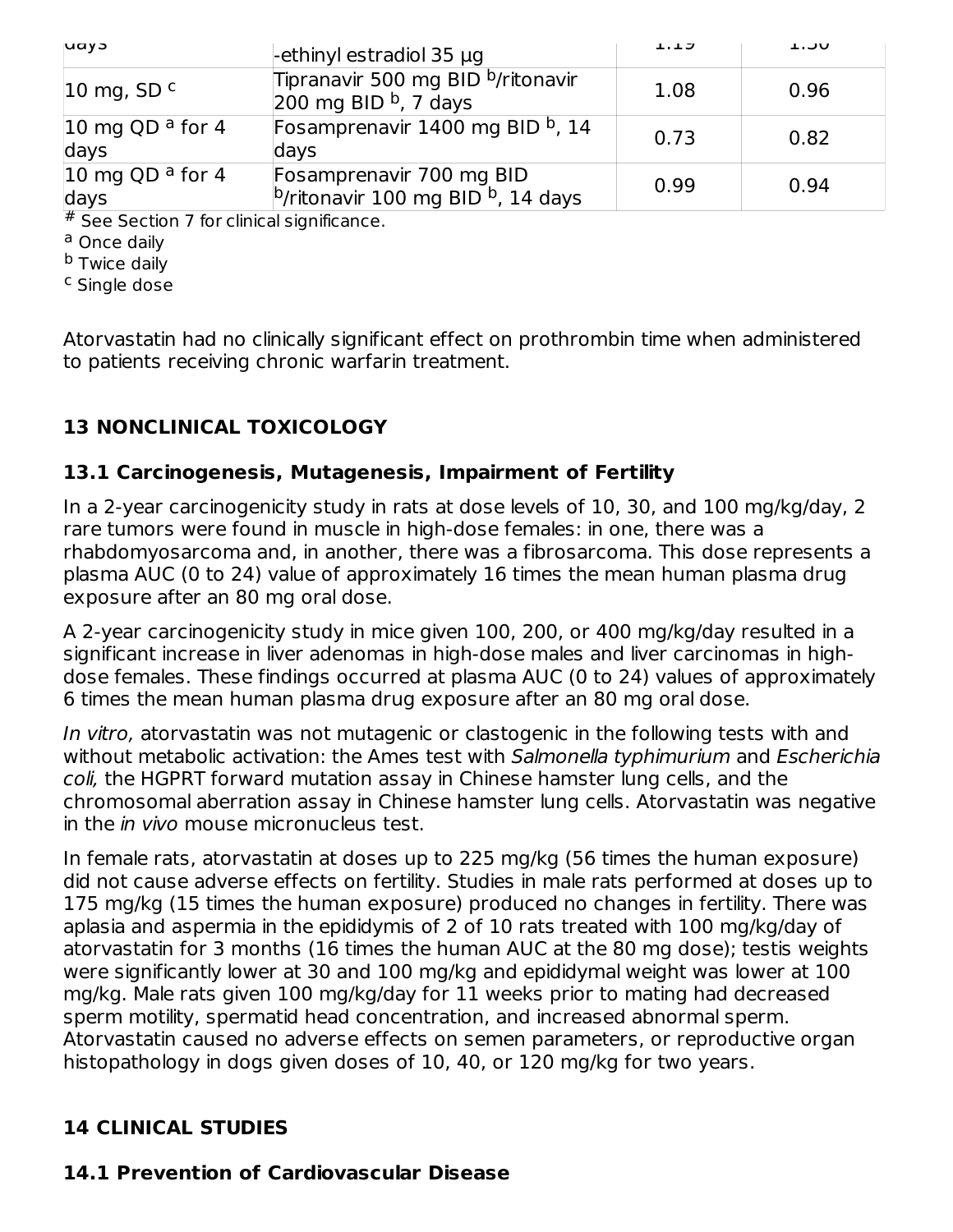In the Anglo-Scandinavian Cardiac Outcomes Trial (ASCOT), the effect of atorvastatin calcium on fatal and non-fatal coronary heart disease was assessed in 10,305 hypertensive patients 40 to 80 years of age (mean of 63 years), without a previous myocardial infarction and with TC levels ≤251 mg/dL (6.5 mmol/L). Additionally, all patients had at least 3 of the following cardiovascular risk factors: male gender (81.1%), age >55 years (84.5%), smoking (33.2%), diabetes (24.3%), history of CHD in a firstdegree relative (26%), TC:HDL >6 (14.3%), peripheral vascular disease (5.1%), left ventricular hypertrophy (14.4%), prior cerebrovascular event (9.8%), specific ECG abnormality (14.3%), proteinuria/albuminuria (62.4%). In this double-blind, placebocontrolled study, patients were treated with anti-hypertensive therapy (Goal BP <140/90 mm Hg for non-diabetic patients; <130/80 mm Hg for diabetic patients) and allocated to either atorvastatin calcium 10 mg daily (n=5168) or placebo (n=5137), using a covariate adaptive method which took into account the distribution of nine baseline characteristics of patients already enrolled and minimized the imbalance of those characteristics across the groups. Patients were followed for a median duration of 3.3 years.

The effect of 10 mg/day of atorvastatin calcium on lipid levels was similar to that seen in previous clinical trials.

Atorvastatin calcium significantly reduced the rate of coronary events [either fatal coronary heart disease (46 events in the placebo group vs. 40 events in the atorvastatin calcium group) or non-fatal MI (108 events in the placebo group vs. 60 events in the atorvastatin calcium group)] with a relative risk reduction of 36% [(based on incidences of 1.9% for atorvastatin calcium vs. 3.0% for placebo), p=0.0005 (see Figure 1)]. The risk reduction was consistent regardless of age, smoking status, obesity, or presence of renal dysfunction. The effect of atorvastatin calcium was seen regardless of baseline LDL levels. Due to the small number of events, results for women were inconclusive.

#### **Figure 1: Effect of Atorvastatin calcium 10 mg/day on Cumulative Incidence of Non-Fatal Myocardial Infarction or Coronary Heart Disease Death (in ASCOT-LLA)**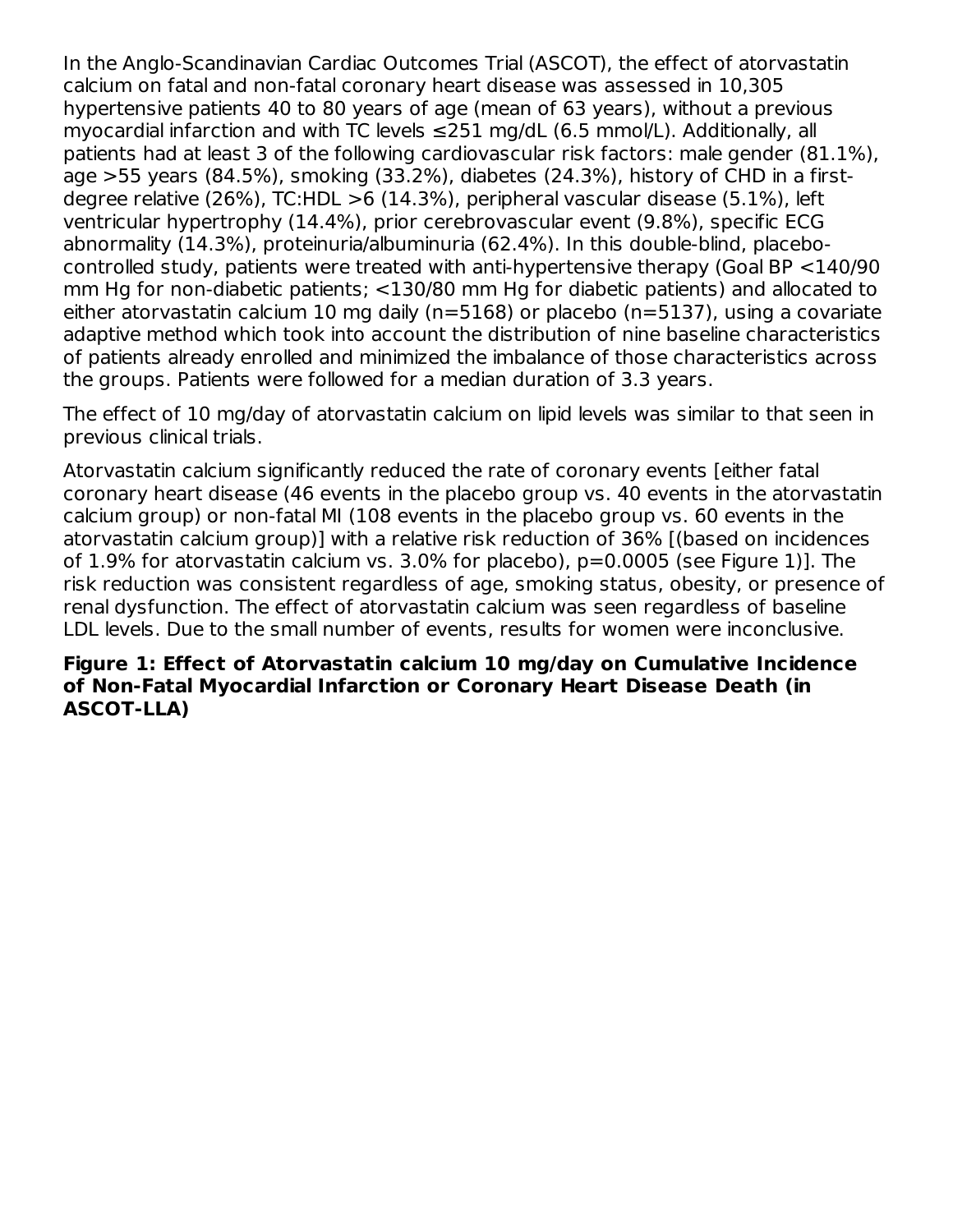

Atorvastatin calcium also significantly decreased the relative risk for revascularization procedures by 42% (incidences of 1.4% for atorvastatin calcium and 2.5% for placebo). Although the reduction of fatal and non-fatal strokes did not reach a pre-defined significance level (p=0.01), a favorable trend was observed with a 26% relative risk reduction (incidences of 1.7% for atorvastatin calcium and 2.3% for placebo). There was no significant difference between the treatment groups for death due to cardiovascular causes ( $p=0.51$ ) or noncardiovascular causes ( $p=0.17$ ).

In the Collaborative Atorvastatin Diabetes Study (CARDS), the effect of atorvastatin calcium on cardiovascular disease (CVD) endpoints was assessed in 2838 subjects (94% white, 68% male), ages 40 to 75 with type 2 diabetes based on WHO criteria, without prior history of cardiovascular disease and with LDL  $\leq$  160 mg/dL and TG  $\leq$  600 mg/dL. In addition to diabetes, subjects had 1 or more of the following risk factors: current smoking (23%), hypertension (80%), retinopathy (30%), or microalbuminuria (9%) or macroalbuminuria (3%). No subjects on hemodialysis were enrolled in the study. In this multicenter, placebo-controlled, double-blind clinical trial, subjects were randomly allocated to either atorvastatin calcium 10 mg daily (1429) or placebo (1411) in a 1:1 ratio and were followed for a median duration of 3.9 years. The primary endpoint was the occurrence of any of the major cardiovascular events: myocardial infarction, acute CHD death, unstable angina, coronary revascularization, or stroke. The primary analysis was the time to first occurrence of the primary endpoint.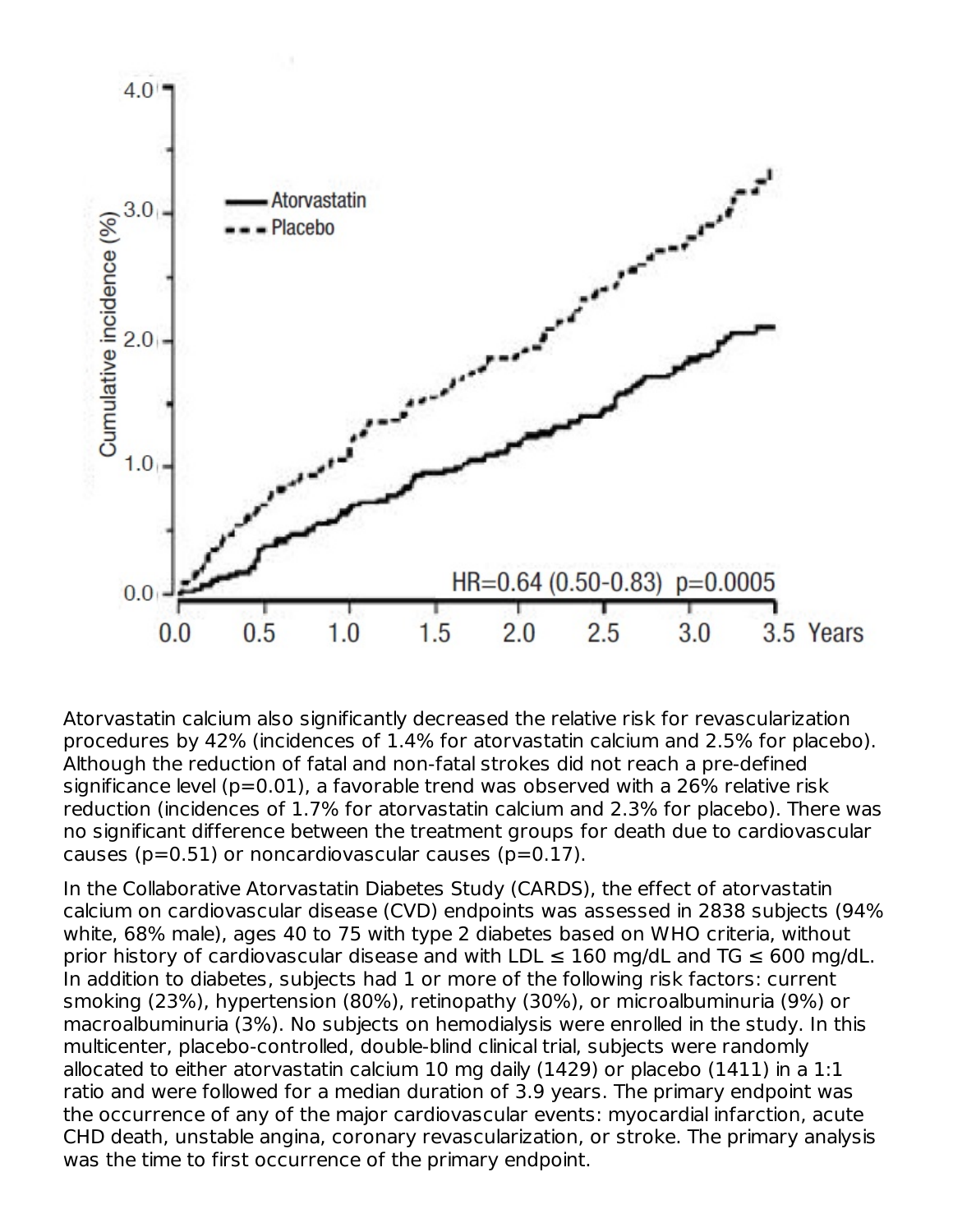Baseline characteristics of subjects were: mean age of 62 years, mean HbA  $_{1c}$  7.7%; median LDL-C 120 mg/dL; median TC 207 mg/dL; median TG 151 mg/dL; median HDL-C 52 mg/dL.

The effect of atorvastatin calcium 10 mg/day on lipid levels was similar to that seen in previous clinical trials.

Atorvastatin calcium significantly reduced the rate of major cardiovascular events (primary endpoint events) (83 events in the atorvastatin calcium group vs. 127 events in the placebo group) with a relative risk reduction of 37%, HR 0.63, 95% CI (0.48, 0.83) (p=0.001) (see Figure 2). An effect of atorvastatin calcium was seen regardless of age, sex, or baseline lipid levels.

Atorvastatin calcium significantly reduced the risk of stroke by 48% (21 events in the atorvastatin calcium group vs. 39 events in the placebo group), HR 0.52, 95% CI (0.31, 0.89) (p=0.016) and reduced the risk of MI by 42% (38 events in the atorvastatin calcium group vs. 64 events in the placebo group), HR 0.58, 95.1% CI (0.39, 0.86) (p=0.007). There was no significant difference between the treatment groups for angina, revascularization procedures, and acute CHD death.

There were 61 deaths in the atorvastatin calcium group vs. 82 deaths in the placebo group (HR 0.73, p=0.059).

#### **Figure 2: Effect of Atorvastatin calcium 10 mg/day on Time to Occurrence of Major Cardiovascular Event (myocardial infarction, acute CHD death, unstable angina, coronary revascularization, or stroke) in CARDS**



In the Treating to New Targets Study (TNT), the effect of atorvastatin calcium 80 mg/day vs. atorvastatin calcium 10 mg/day on the reduction in cardiovascular events was assessed in 10,001 subjects (94% white, 81% male, 38% ≥65 years) with clinically evident coronary heart disease who had achieved a target LDL-C level <130 mg/dL after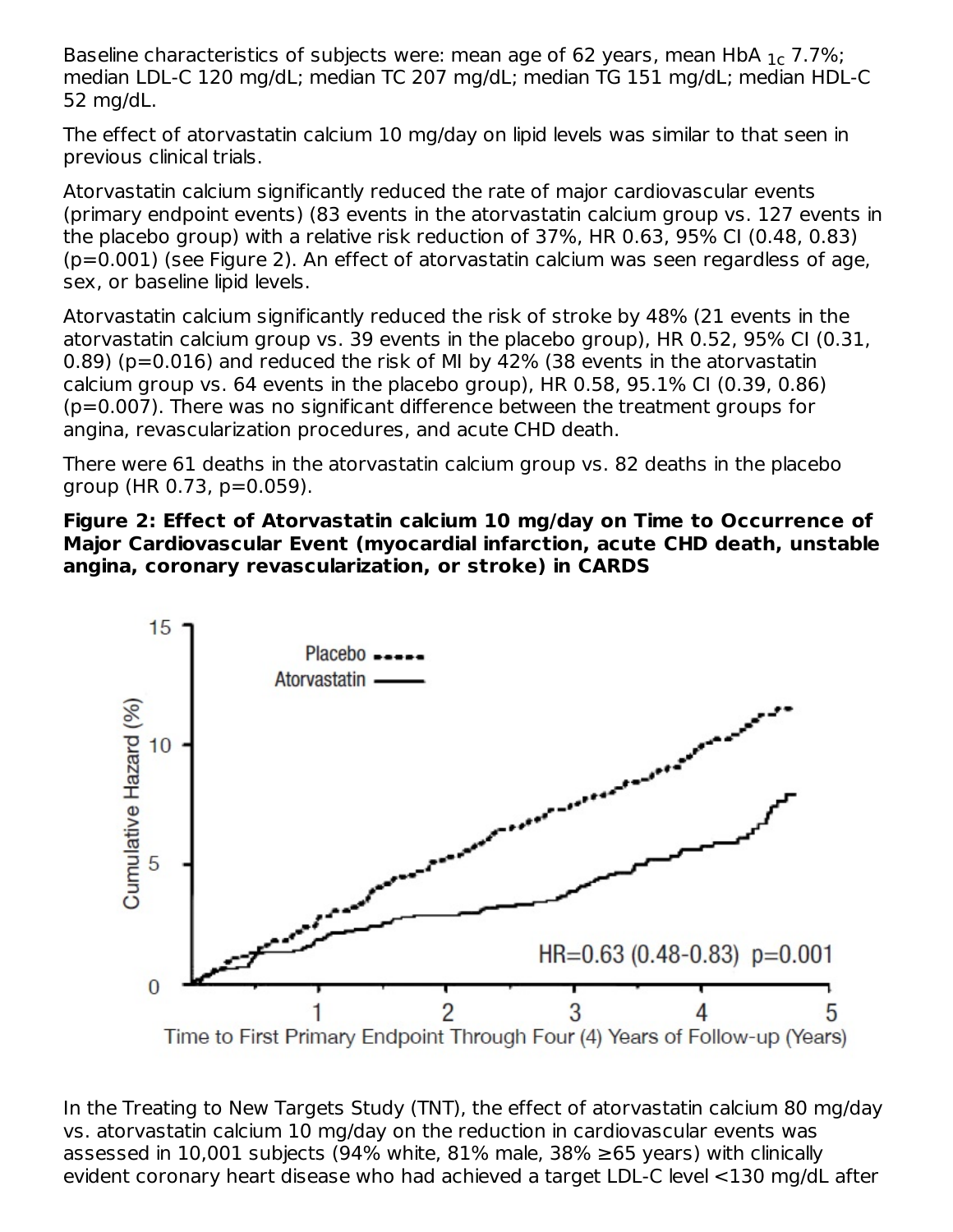completing an 8-week, open-label, run-in period with atorvastatin calcium 10 mg/day. Subjects were randomly assigned to either 10 mg/day or 80 mg/day of atorvastatin calcium and followed for a median duration of 4.9 years. The primary endpoint was the time-to-first occurrence of any of the following major cardiovascular events (MCVE): death due to CHD, non-fatal myocardial infarction, resuscitated cardiac arrest, and fatal and non-fatal stroke. The mean LDL-C, TC, TG, non-HDL, and HDL cholesterol levels at 12 weeks were 73, 145, 128, 98, and 47 mg/dL during treatment with 80 mg of atorvastatin calcium and 99, 177, 152, 129, and 48 mg/dL during treatment with 10 mg of atorvastatin calcium.

Treatment with atorvastatin calcium 80 mg/day significantly reduced the rate of MCVE (434 events in the 80 mg/day group vs. 548 events in the 10 mg/day group) with a relative risk reduction of 22%, HR 0.78, 95% CI (0.69, 0.89), p=0.0002 (see Figure 3 and Table 9). The overall risk reduction was consistent regardless of age ( $\leq 65$ ,  $\geq 65$ ) or gender.

#### **Figure 3: Effect of Atorvastatin calcium 80 mg/day vs. 10 mg/day on Time to Occurrence of Major Cardiovascular Events (TNT)**



| <b>TABLE 8: Overview of Efficacy Results in TNT</b> |  |  |  |
|-----------------------------------------------------|--|--|--|
|-----------------------------------------------------|--|--|--|

| Endpoint                                     |     | <b>Atorvastatin</b><br><b>Atorvastatin</b><br>$10 \text{ mg}$<br>80 mg<br>$(N=4995)$<br>$(N=5006)$ |     | $HR * (95\%CI)$ |                  |
|----------------------------------------------|-----|----------------------------------------------------------------------------------------------------|-----|-----------------|------------------|
| <b>PRIMARY ENDPOINT</b>                      | n   | (%)                                                                                                | n   | (%)             |                  |
| First major cardiovascular endpoint          | 548 | (10.9)                                                                                             | 434 | (8.7)           | 0.78(0.69, 0.89) |
| <b>Components of the Primary</b><br>Endpoint |     |                                                                                                    |     |                 |                  |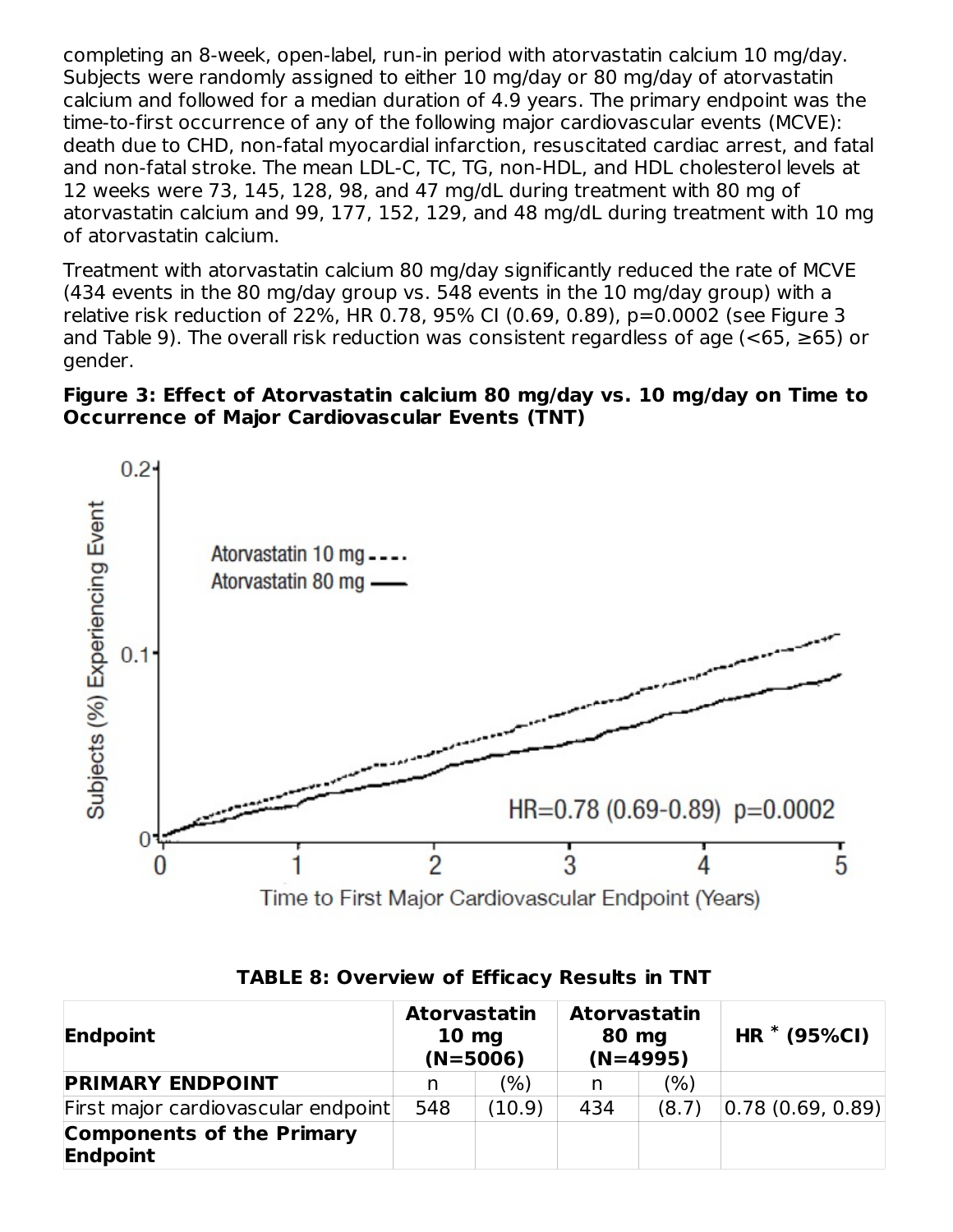| CHD death                                                                 | 127 | (2.5)  | 101 | (2.0)  | 0.80(0.61, 1.03)  |
|---------------------------------------------------------------------------|-----|--------|-----|--------|-------------------|
| Non-fatal, non-procedure related<br>MI                                    | 308 | (6.2)  | 243 | (4.9)  | 0.78(0.66, 0.93)  |
| Resuscitated cardiac arrest                                               | 26  | (0.5)  | 25  | (0.5)  | 0.96(0.56, 1.67)  |
| Stroke (fatal and non-fatal)                                              | 155 | (3.1)  | 117 | (2.3)  | 0.75(0.59, 0.96)  |
| <b>SECONDARY ENDPOINTS T</b>                                              |     |        |     |        |                   |
| First CHF with hospitalization                                            | 164 | (3.3)  | 122 | (2.4)  | 0.74(0.59, 0.94)  |
| First PVD endpoint                                                        | 282 | (5.6)  | 275 | (5.5)  | 0.97(0.83, 1.15)  |
| First CABG or other coronary<br>revascularization procedure $^{\ddagger}$ | 904 | (18.1) | 667 | (13.4) | 0.72(0.65, 0.80)  |
| First documented angina endpoint<br>l‡.                                   | 615 | (12.3) | 545 | (10.9) | 0.88(0.79, 0.99)  |
| All-cause mortality                                                       | 282 | (5.6)  | 284 | (5.7)  | 1.01(0.85, 1.19)  |
| <b>Components of All-Cause</b><br>Mortality                               |     |        |     |        |                   |
| Cardiovascular death                                                      | 155 | (3.1)  | 126 | (2.5)  | 0.81(0.64, 1.03)  |
| Noncardiovascular death                                                   | 127 | (2.5)  | 158 | (3.2)  | 1.25(0.99, 1.57)  |
| Cancer death                                                              | 75  | (1.5)  | 85  | (1.7)  | 1.13(0.83, 1.55)  |
| Other non-CV death                                                        | 43  | (0.9)  | 58  | (1.2)  | 1.35 (0.91, 2.00) |
| Suicide, homicide, and<br>othertraumatic non-CV death                     | 9   | (0.2)  | 15  | (0.3)  | 1.67(0.73, 3.82)  |

\* Atorvastatin 80 mg: atorvastatin 10 mg

† Secondary endpoints not included in primary endpoint

‡ Component of other secondary endpoints HR=hazard ratio; CHD=coronary heart disease; CI=confidence interval; MI=myocardial infarction; CHF=congestive heart failure; CV=cardiovascular; PVD=peripheral vascular disease; CABG=coronary artery bypass graft Confidence intervals for the Secondary Endpoints were not adjusted for multiple comparisons

Of the events that comprised the primary efficacy endpoint, treatment with atorvastatin calcium 80 mg/day significantly reduced the rate of non-fatal, non-procedure related MI and fatal and non-fatal stroke, but not CHD death or resuscitated cardiac arrest ( Table 8). Of the predefined secondary endpoints, treatment with atorvastatin calcium 80 mg/day significantly reduced the rate of coronary revascularization, angina, and hospitalization for heart failure, but not peripheral vascular disease. The reduction in the rate of CHF with hospitalization was only observed in the 8% of patients with a prior history of CHF.

There was no significant difference between the treatment groups for all-cause mortality ( Table 8). The proportions of subjects who experienced cardiovascular death, including the components of CHD death and fatal stroke, were numerically smaller in the atorvastatin calcium 80 mg group than in the atorvastatin calcium 10 mg treatment group. The proportions of subjects who experienced noncardiovascular death were numerically larger in the atorvastatin calcium 80 mg group than in the atorvastatin calcium 10 mg treatment group.

In the Incremental Decrease in Endpoints Through Aggressive Lipid Lowering Study (IDEAL), treatment with atorvastatin calcium 80 mg/day was compared to treatment with simvastatin 20 to 40 mg/day in 8,888 subjects up to 80 years of age with a history of CHD to assess whether reduction in CV risk could be achieved. Patients were mainly male (81%), white (99%) with an average age of 61.7 years, and an average LDL-C of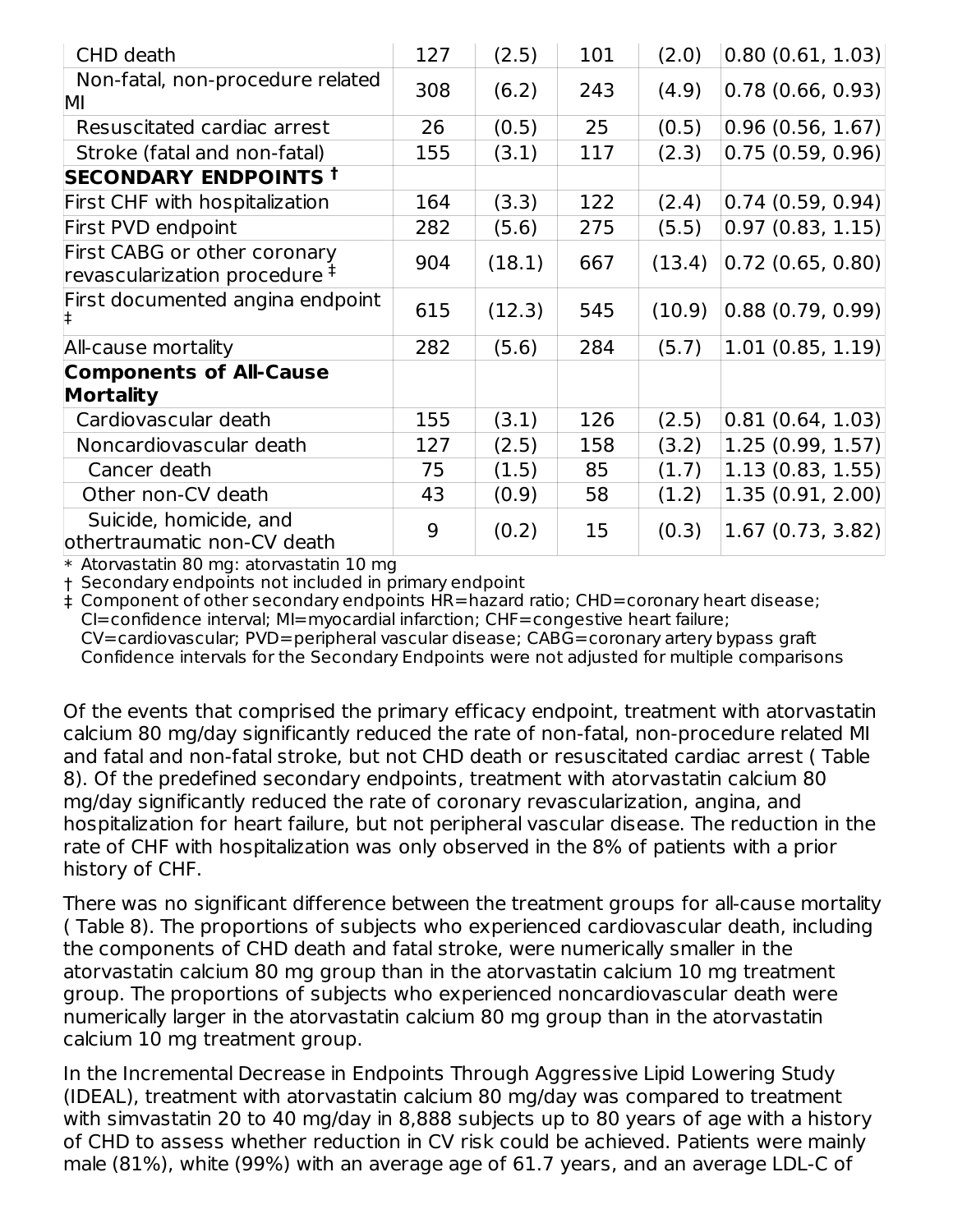121.5 mg/dL at randomization; 76% were on statin therapy. In this prospective, randomized, open-label, blinded endpoint (PROBE) trial with no run-in period, subjects were followed for a median duration of 4.8 years. The mean LDL-C, TC, TG, HDL, and non-HDL cholesterol levels at Week 12 were 78, 145, 115, 45, and 100 mg/dL during treatment with 80 mg of atorvastatin calcium and 105, 179, 142, 47, and 132 mg/dL during treatment with 20 to 40 mg of simvastatin.

There was no significant difference between the treatment groups for the primary endpoint, the rate of first major coronary event (fatal CHD, non-fatal MI, and resuscitated cardiac arrest): 411 (9.3%) in the atorvastatin calcium 80 mg/day group vs. 463 (10.4%) in the simvastatin 20 to 40 mg/day group, HR 0.89, 95% CI ( 0.78, 1.01), p=0.07.

There were no significant differences between the treatment groups for all-cause mortality: 366 (8.2%) in the atorvastatin calcium 80 mg/day group vs. 374 (8.4%) in the simvastatin 20 to 40 mg/day group. The proportions of subjects who experienced CV or non-CV death were similar for the atorvastatin calcium 80 mg group and the simvastatin 20 to 40 mg group.

## **14.2 Hyperlipidemia and Mixed Dyslipidemia**

Atorvastatin calcium reduces total-C, LDL-C, VLDL-C, apo B, and TG, and increases HDL-C in patients with hyperlipidemia (heterozygous familial and nonfamilial) and mixed dyslipidemia ( Fredrickson Types IIa and IIb). Therapeutic response is seen within 2 weeks, and maximum response is usually achieved within 4 weeks and maintained during chronic therapy.

Atorvastatin calcium is effective in a wide variety of patient populations with hyperlipidemia, with and without hypertriglyceridemia, in men and women, and in the elderly.

In two multicenter, placebo-controlled, dose-response studies in patients with hyperlipidemia, atorvastatin calcium given as a single dose over 6 weeks, significantly reduced total-C, LDL-C, apo B, and TG. (Pooled results are provided in Table 9.)

| <b>Dose</b> | N  | ТC    |       | LDL-C Apo B | ΤG    |    | Non-<br>HDL-C HDL-C/<br>HDL-C |
|-------------|----|-------|-------|-------------|-------|----|-------------------------------|
| Placebo     | 21 | 4     | 4     | 3           | 10    | -3 |                               |
| 10          | 22 | $-29$ | $-39$ | $-32$       | $-19$ | 6  | -34                           |
| 20          | 20 | -33   | -43   | $-35$       | $-26$ | 9  | $-41$                         |
| 40          | 21 | $-37$ | $-50$ | $-42$       | $-29$ | 6  | $-45$                         |
| 80          | つろ | $-45$ | $-60$ | $-50$       | $-37$ | 5  | -53                           |

#### **TABLE 9: Dose Response in Patients With Primary Hyperlipidemia (Adjusted Mean % Change From Baseline) a**

aResults are pooled from 2 dose-response studies.

In patients with Fredrickson Types IIa and IIb hyperlipoproteinemia pooled from 24 controlled trials, the median (25 <sup>th</sup> and 75 <sup>th</sup> percentile) percent changes from baseline in HDL-C for atorvastatin calcium 10, 20, 40, and 80 mg were 6.4 (-1.4, 14), 8.7 (0, 17), 7.8 (0, 16), and 5.1 (-2.7, 15), respectively. Additionally, analysis of the pooled data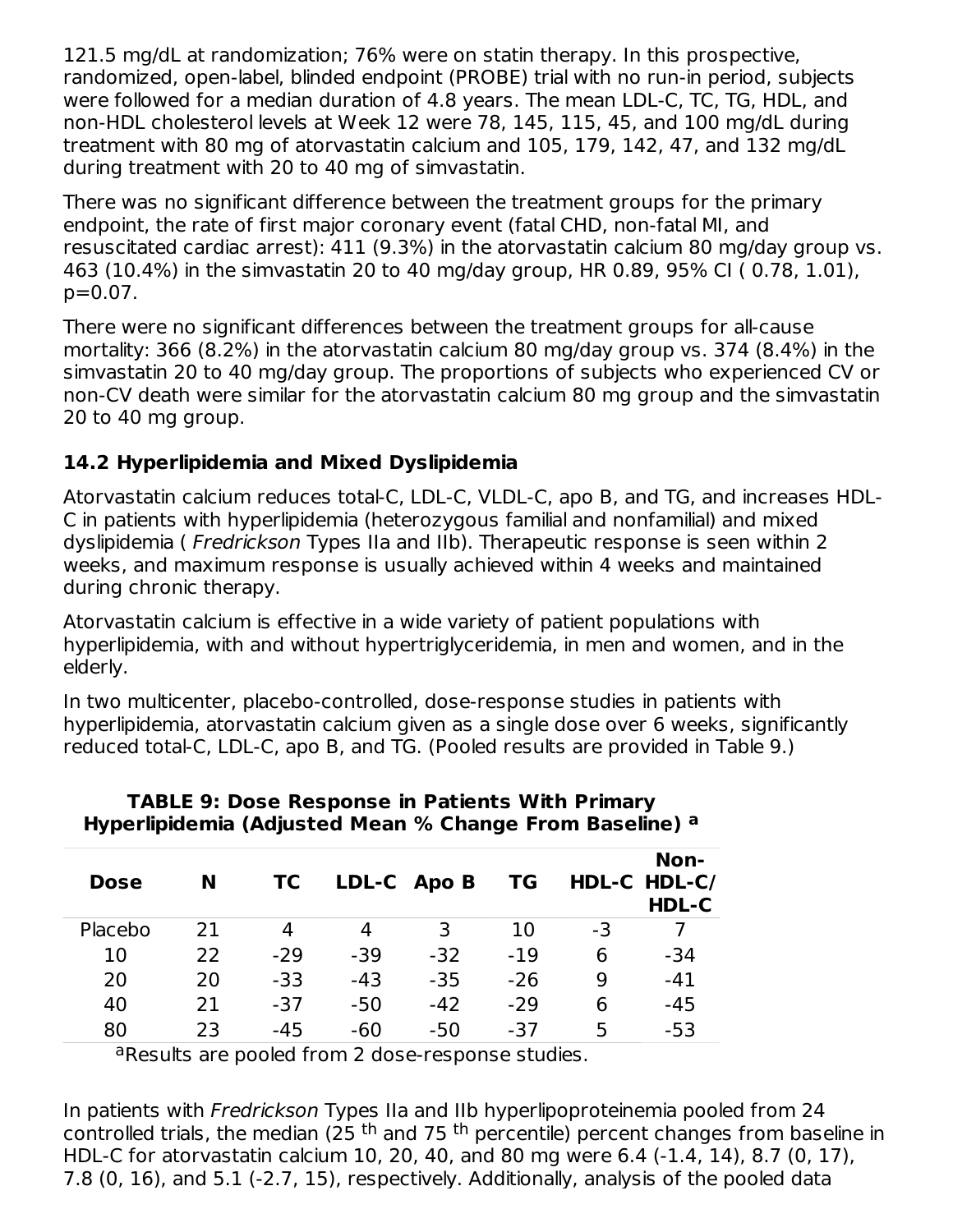7.8 (0, 16), and 5.1 (-2.7, 15), respectively. Additionally, analysis of the pooled data demonstrated consistent and significant decreases in total-C, LDL-C, TG, total-C/HDL-C, and LDL-C/HDL-C.

In three multicenter, double-blind studies in patients with hyperlipidemia, atorvastatin calcium was compared to other statins. After randomization, patients were treated for 16 weeks with either atorvastatin calcium 10 mg per day or a fixed dose of the comparative agent ( Table 10).

| <b>Treatment</b>                |     |                    |                    |                    |                    |             | Non-                   |
|---------------------------------|-----|--------------------|--------------------|--------------------|--------------------|-------------|------------------------|
| (Daily Dose)                    |     |                    |                    |                    |                    |             | $HDL-C/$               |
|                                 | N   | <b>Total-C</b>     | LDL-C              | Apo B              | <b>TG</b>          | HDL-C       | HDL-C                  |
| Study 1                         |     |                    |                    |                    |                    |             |                        |
| Atorvastatin                    |     |                    |                    |                    |                    |             |                        |
| Calcium 10<br>mg                | 707 | $-27$ $*$          | $-36$ <sup>†</sup> | $-28$ <sup>+</sup> | $-17$ <sup>t</sup> | $+7$        | $-37†$                 |
| Lovastatin 20<br>mg             | 191 | $-19$              | $-27$              | $-20$              | $-6$               | $+7$        | $-28$                  |
| 95% CI for<br>Diff <sup>t</sup> |     | $-9.2, -6.5$       | $-10.7, -$<br>7.1  | $-10.0,-$<br>6.5   | $-15.2, -$<br>7.1  | $-1.7, 2.0$ | $-11.1, -$<br>7.1      |
| Study 2                         |     |                    |                    |                    |                    |             |                        |
| Atorvastatin                    |     |                    |                    |                    |                    |             |                        |
| Calcium 10                      | 222 | $-25$ <sup>#</sup> | $-35$ <sup>‡</sup> | $-27$ $+$          | $-17$ $+$          | $+6$        | $-36†$                 |
| mg                              |     |                    |                    |                    |                    |             |                        |
| Pravastatin                     |     |                    |                    |                    |                    |             |                        |
| $20 \text{ mg}$                 | 77  | $-17$              | $-23$              | $-17$              | $-9$               | $+8$        | $-28$                  |
| 95% CI for                      |     | $-10.8, -$         | $-14.5, -$         | $-13.4, -$         | $-14.1,-$          |             | $-11.5, -$             |
| $Diff*$                         |     | 6.1                | 8.2                | 7.4                | 0.7                | $-4.9, 1.6$ | 4.1                    |
| Study 3                         |     |                    |                    |                    |                    |             |                        |
| Atorvastatin                    |     |                    |                    |                    |                    |             |                        |
| Calcium 10                      | 132 | $-29§$             | $-37§$             | $-34$ §            | $-23§$             | $+7$        | $-39§$                 |
| mg                              |     |                    |                    |                    |                    |             |                        |
| Simvastatin                     |     |                    |                    |                    |                    |             |                        |
| $10 \, mg$                      | 45  | $-24$              | $-30$              | $-30$              | $-15$              | $+7$        | $-33$                  |
| 95% CI for<br>$Diff*$           |     | $-8.7, -2.7$       | $-10.1,-$<br>2.6   | $-8.0, -1.1$       | $-15.1, -$<br>0.7  |             | $-4.3, 3.9 -9.6, -1.9$ |

#### **TABLE 10: Mean Percentage Change From Baseline at Endpoint (Double-Blind, Randomized, Active-Controlled Trials)**

 $\ast$  A negative value for the 95% CI for the difference between treatments favors atorvastatin calcium for all except HDL-C, for which a positive value favors atorvastatin calcium. If the range does not include 0, this indicates a statistically significant difference.

† Significantly different from lovastatin, ANCOVA, p ≤0.05

‡ Significantly different from pravastatin, ANCOVA, p ≤0.05

§ Significantly different from simvastatin, ANCOVA, p ≤0.05

The impact on clinical outcomes of the differences in lipid-altering effects between treatments shown in Table 10 is not known. Table 10 does not contain data comparing the effects of atorvastatin calcium 10 mg and higher doses of lovastatin, pravastatin, and simvastatin. The drugs compared in the studies summarized in the table are not necessarily interchangeable.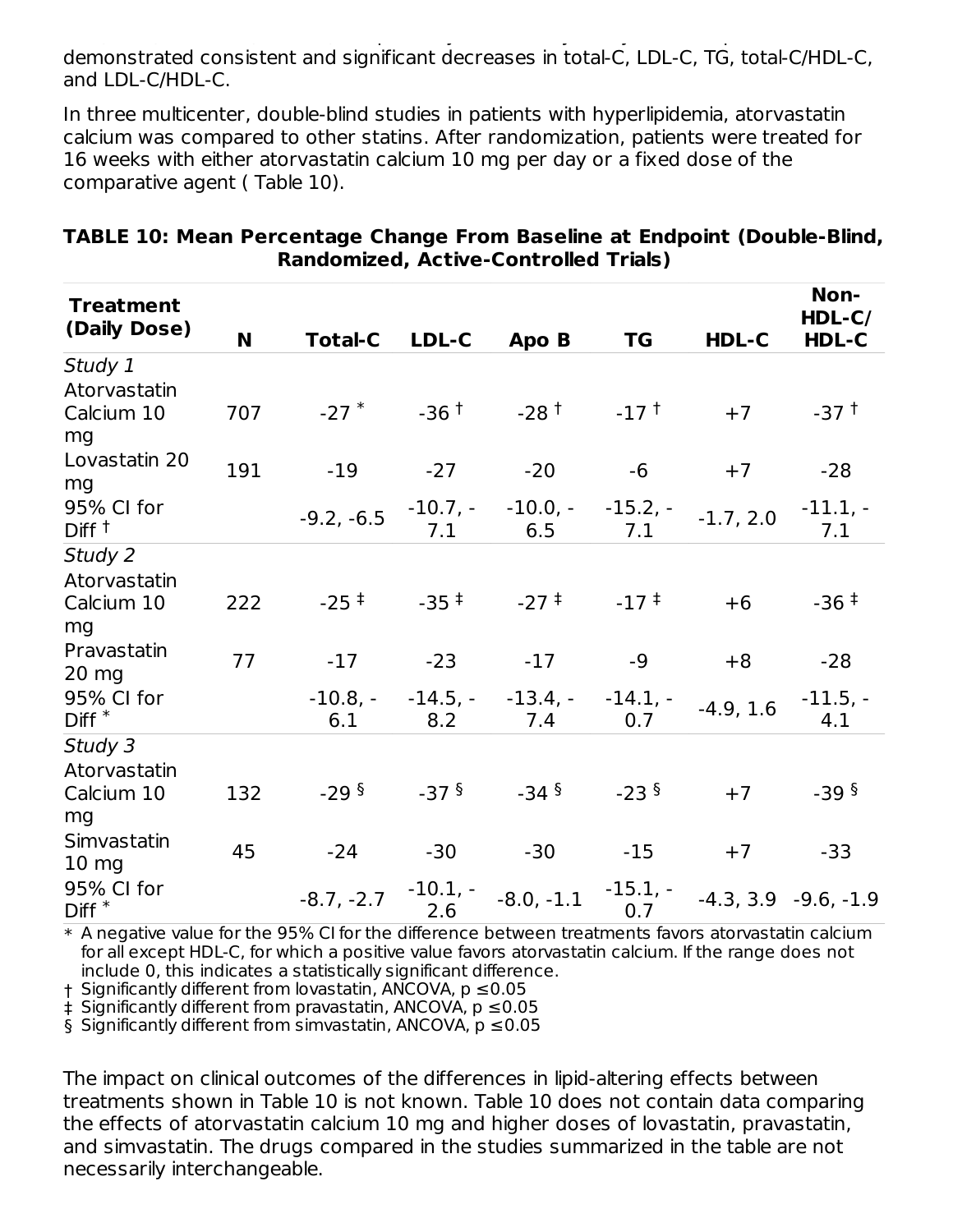#### **14.3 Hypertriglyceridemia**

The response to atorvastatin calcium in 64 patients with isolated hypertriglyceridemia ( Fredrickson Type IV) treated across several clinical trials is shown in the table below ( Table 11). For the atorvastatin calcium-treated patients, median (min, max) baseline TG level was 565 (267 to1502).

|                      | <b>Placebo</b><br>$(N=12)$   | <b>Atorvastatin</b><br>Calcium 10 mg<br>$(N=37)$ | <b>Atorvastatin</b><br>Calcium 20 mg<br>$(N=13)$          | <b>Atorvastatin</b><br>Calcium 80 mg<br>$(N=14)$ |
|----------------------|------------------------------|--------------------------------------------------|-----------------------------------------------------------|--------------------------------------------------|
| <b>Triglycerides</b> | $-12.4$ ( $-36.6$ )<br>82.7) | $-41.0$ $(-76.2,$<br>49.4)                       | $-38.7(-62.7)$<br>29.5)                                   | $-51.8$ $(-82.8,$<br>41.3)                       |
| Total-C              | $-2.3$ $(-15.5, 24.4)$       | $-28.2$ ( $-44.9$ , $-$<br>6.8)                  | $-34.9$ ( $-49.6$ , $-$<br>15.2)                          | $-44.4$ ( $-63.5$ , $-$<br>3.8)                  |
| LDL-C                |                              |                                                  | $3.6$ (-31.3, 31.6) -26.5 (-57.7, 9.8) -30.4 (-53.9, 0.3) | $-40.5$ ( $-60.6$ , $-$<br>13.8                  |
| HDL-C                |                              | $3.8$ (-18.6, 13.4) 13.8 (-9.7, 61.5)            |                                                           | $11.0$ (-3.2, 25.2) 7.5 (-10.8, 37.2)            |
| <b>VLDL-C</b>        | $-1.0$ ( $-31.9$ , 53.2)     | $-48.8$ ( $-85.8$ )<br>57.3)                     | $-44.6(-62.2,-$<br>10.8)                                  | $-62.0$ ( $-88.2$ )<br>37.6)                     |
| non-HDL-C            | $-2.8$ $(-17.6, 30.0)$       | $-33.0$ ( $-52.1$ , $-$<br>13.3)                 | $-42.7$ ( $-53.7$ , $-$<br>17.4)                          | $-51.5$ ( $-72.9$ , $-$<br>(4.3)                 |

#### **TABLE 11: Combined Patients With Isolated Elevated TG: Median (min, max) Percentage Change From Baseline**

#### **14.4 Dysbetalipoproteinemia**

The results of an open-label crossover study of 16 patients (genotypes: 14 apo E2/E2 and 2 apo E3/E2) with dysbetalipoproteinemia (Fredrickson Type III) are shown in the table below ( Table 12).

|                      |                                          | Median % Change (min, max)           |                                      |  |  |
|----------------------|------------------------------------------|--------------------------------------|--------------------------------------|--|--|
|                      | Median (min, max)<br>at Baseline (mg/dL) | <b>Atorvastatin</b><br>Calcium 10 mg | <b>Atorvastatin</b><br>Calcium 80 mg |  |  |
| Total-C              | 442 (225, 1320)                          | $-37$ ( $-85, 17$ )                  | $-58$ $(-90, -31)$                   |  |  |
| <b>Triglycerides</b> | 678 (273, 5990)                          | $-39(-92,-8)$                        | $-53$ ( $-95, -30$ )                 |  |  |
| $IDL-C + VLDL-C$     | 215 (111, 613)                           | $-32$ ( $-76, 9$ )                   | $-63$ ( $-90, -8$ )                  |  |  |
| non-HDL-C            | 411 (218, 1272)                          | $-43$ $(-87, -19)$                   | $-64$ $(-92, -36)$                   |  |  |

#### **TABLE 12: Open-Label Crossover Study of 16 Patients With Dysbetalipoproteinemia (Fredrickson Type III)**

#### **14.5 Homozygous Familial Hypercholesterolemia**

In a study without a concurrent control group, 29 patients ages 6 years to 37 years with HoFH received maximum daily doses of 20 to 80 mg of atorvastatin calcium. The mean LDL-C reduction in this study was 18%. Twenty-five patients with a reduction in LDL-C had a mean response of 20% (range of 7% to 53%, median of 24%); the remaining 4 patients had 7% to 24% increases in LDL-C. Five of the 29 patients had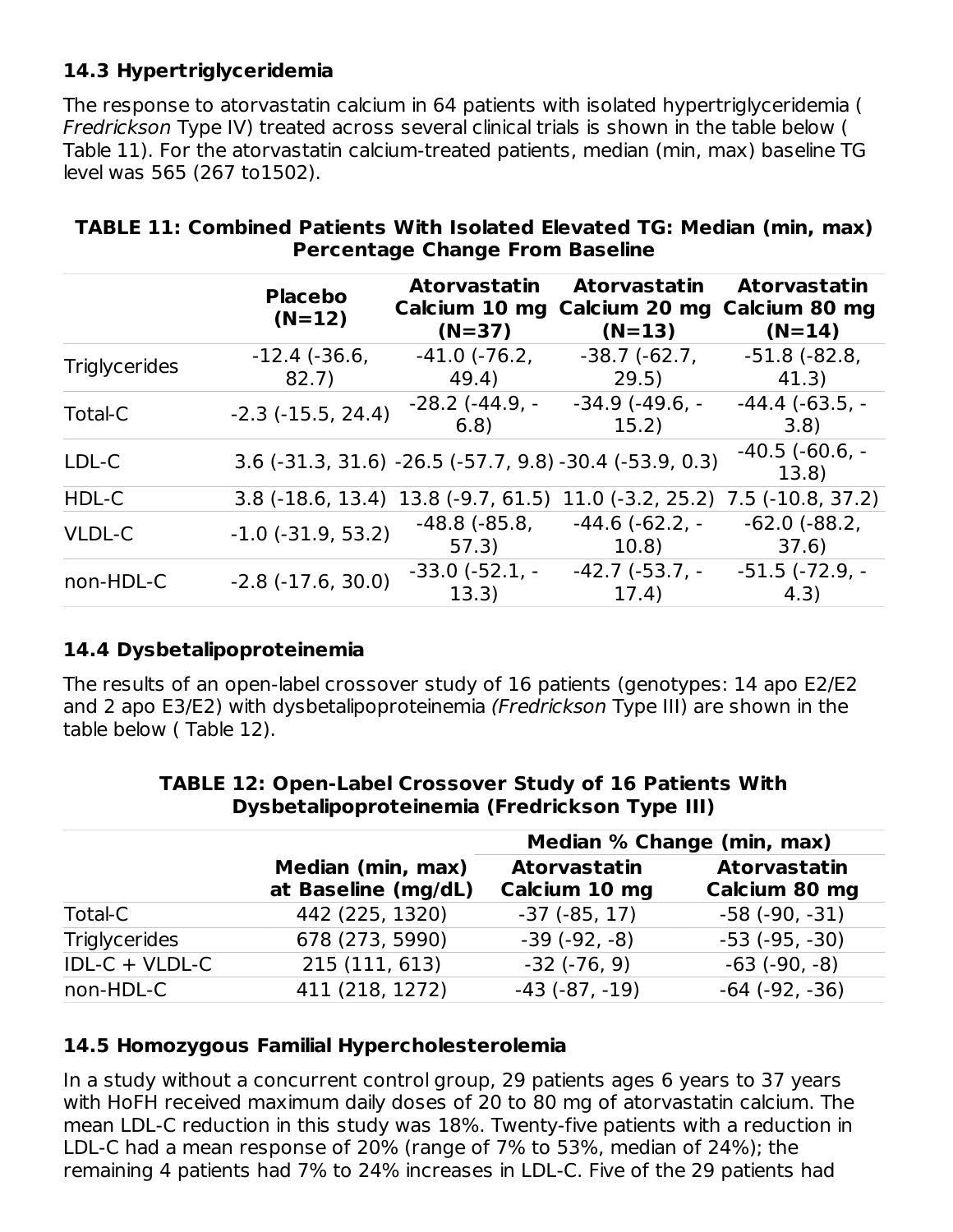absent LDL-receptor function. Of these, 2 patients also had a portacaval shunt and had no significant reduction in LDL-C. The remaining 3 receptor-negative patients had a mean LDL-C reduction of 22%.

## **14.6 Heterozygous Familial Hypercholesterolemia in Pediatric Patients**

In a double-blind, placebo-controlled study followed by an open-label phase, 187 boys and post-menarchal girls 10 years to 17 years of age (mean age 14.1 years) with heterozygous familial hypercholesterolemia (HeFH) or severe hypercholesterolemia, were randomized to atorvastatin calcium (n=140) or placebo (n=47) for 26 weeks and then all received atorvastatin calcium for 26 weeks. Inclusion in the study required 1) a baseline LDL-C level  $\geq 190$  mg/dL or 2) a baseline LDL-C level  $\geq 160$  mg/dL and positive family history of FH or documented premature cardiovascular disease in a first or second-degree relative. The mean baseline LDL-C value was 218.6 mg/dL (range: 138.5 to 385.0 mg/dL) in the atorvastatin calcium group compared to 230.0 mg/dL (range: 160.0 to 324.5 mg/dL) in the placebo group. The dosage of atorvastatin calcium (once daily) was 10 mg for the first 4 weeks and uptitrated to 20 mg if the LDL-C level was  $>$ 130 mg/dL. The number of atorvastatin calcium-treated patients who required uptitration to 20 mg after Week 4 during the double-blind phase was 78 (55.7%).

Atorvastatin calcium significantly decreased plasma levels of total-C, LDL-C, triglycerides, and apolipoprotein B during the 26-week double-blind phase (see Table 13).

**TABLE 13: Lipid-altering Effects of Atorvastatin Calcium in Adolescent Boys and Girls with Heterozygous Familial Hypercholesterolemia or Severe Hypercholesterolemia (Mean Percentage Change From Baseline at Endpoint in Intention-to-Treat Population)**

| <b>DOSAGE</b>        |     |         |        | Total-C   LDL-C   HDL-C | TG      | Apolipoprotein |
|----------------------|-----|---------|--------|-------------------------|---------|----------------|
|                      |     |         |        |                         |         |                |
| Placebo              | 47  | $-1.5$  | $-0.4$ | $-1.9$                  |         | 0.7            |
| Atorvastatin Calcium | 140 | $-31.4$ | -39.6  | 2.8                     | $-12.0$ | $-34.0$        |

The mean achieved LDL-C value was 130.7 mg/dL (range: 70.0 to 242.0 mg/dL) in the atorvastatin calcium group compared to 228.5 mg/dL (range: 152.0 to 385.0 mg/dL) in the placebo group during the 26-week double-blind phase.

Atorvastatin was also studied in a three year open-label, uncontrolled trial that included 163 patients with HeFH who were 10 years to 15 years old (82 boys and 81 girls). All patients had a clinical diagnosis of HeFH confirmed by genetic analysis (if not already confirmed by family history). Approximately 98% were Caucasian, and less than 1% were Black or Asian. Mean LDL-C at baseline was 232 mg/dL. The starting atorvastatin dosage was 10 mg once daily and doses were adjusted to achieve a target of < 130 mg/dL LDL-C. The reductions in LDL-C from baseline were generally consistent across age groups within the trial as well as with previous clinical studies in both adult and pediatric placebo-controlled trials.

The long-term efficacy of atorvastatin calcium tablets therapy in childhood to reduce morbidity and mortality in adulthood has not been established.

## **16 HOW SUPPLIED/STORAGE AND HANDLING**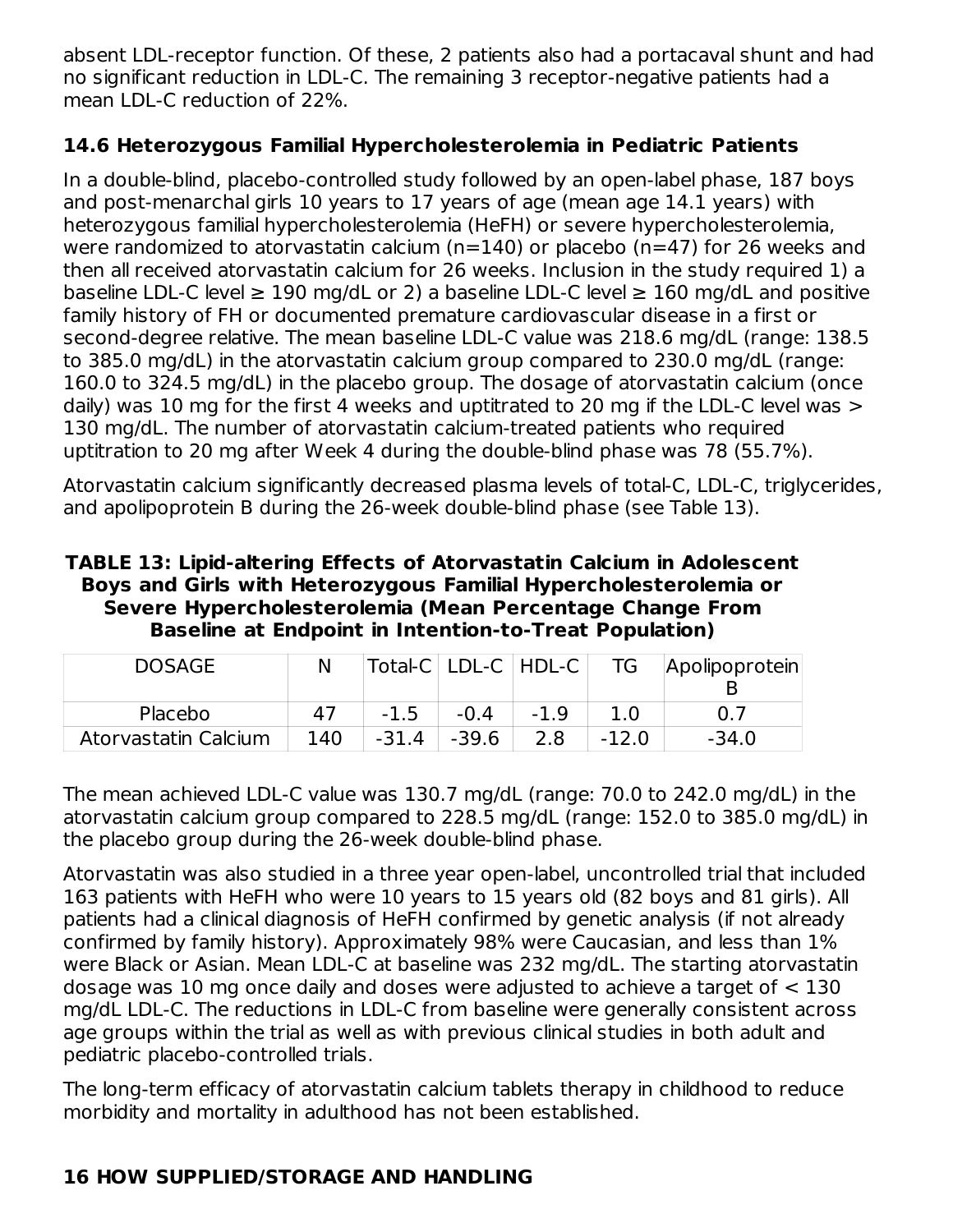**Atorvastatin calcium tablets USP 20 mg(20 mg of atorvastatin)**: White to off-

white, oval shaped, biconvex, film coated tablets, debossed with "FF2" on one side and plain on other side.

NDC: 70934-360-30 bottles of 30's count with child-resistant closure

#### **Storage**

Store at 20°C to 25°C (68°F to 77°F). [See USP Controlled Room Temperature].

## **17 PATIENT COUNSELING INFORMATION**

Advise the patient to read the FDA-approved patient labeling ( Patient Information).

Patients taking atorvastatin calcium should be advised that cholesterol is a chronic condition and they should adhere to their medication along with their National Cholesterol Education Program (NCEP)-recommended diet, a regular exercise program as appropriate, and periodic testing of a fasting lipid panel to determine goal attainment.

#### **Patients should be advised about substances they should not take concomitantly with atorvastatin [see Warnings and Precautions (5.1)] . Patients should also be advised to inform other healthcare professionals prescribing a new medication that they are taking atorvastatin calcium.**

## **17.1 Muscle Pain**

All patients starting therapy with atorvastatin calcium should be advised of the risk of myopathy and told to report promptly any unexplained muscle pain, tenderness, or weakness particularly if accompanied by malaise or fever or if these muscle signs or symptoms persist after discontinuing atorvastatin calcium. The risk of this occurring is increased when taking certain types of medication or consuming larger quantities (>1 liter) of grapefruit juice. They should discuss all medication, both prescription and over the counter, with their healthcare professional.

## **17.2 Liver Enzymes**

It is recommended that liver enzyme tests be performed before the initiation of atorvastatin calcium and if signs or symptoms of liver injury occur. All patients treated with atorvastatin calcium should be advised to report promptly any symptoms that may indicate liver injury, including fatigue, anorexia, right upper abdominal discomfort, dark urine, or jaundice.

# **17.3 Embryofetal Toxicity**

Advise females of reproductive potential of the risk to a fetus, to use effective contraception during treatment and to inform their healthcare provider of a known or suspected pregnancy [see Contraindications (4) and Use in Specific Populations (8.1, 8.3)].

# **17.4 Lactation**

Advise women not to breastfeed during treatment with atorvastatin calcium tablets [see Contraindications (4) and Use in Specific Populations (8.2)].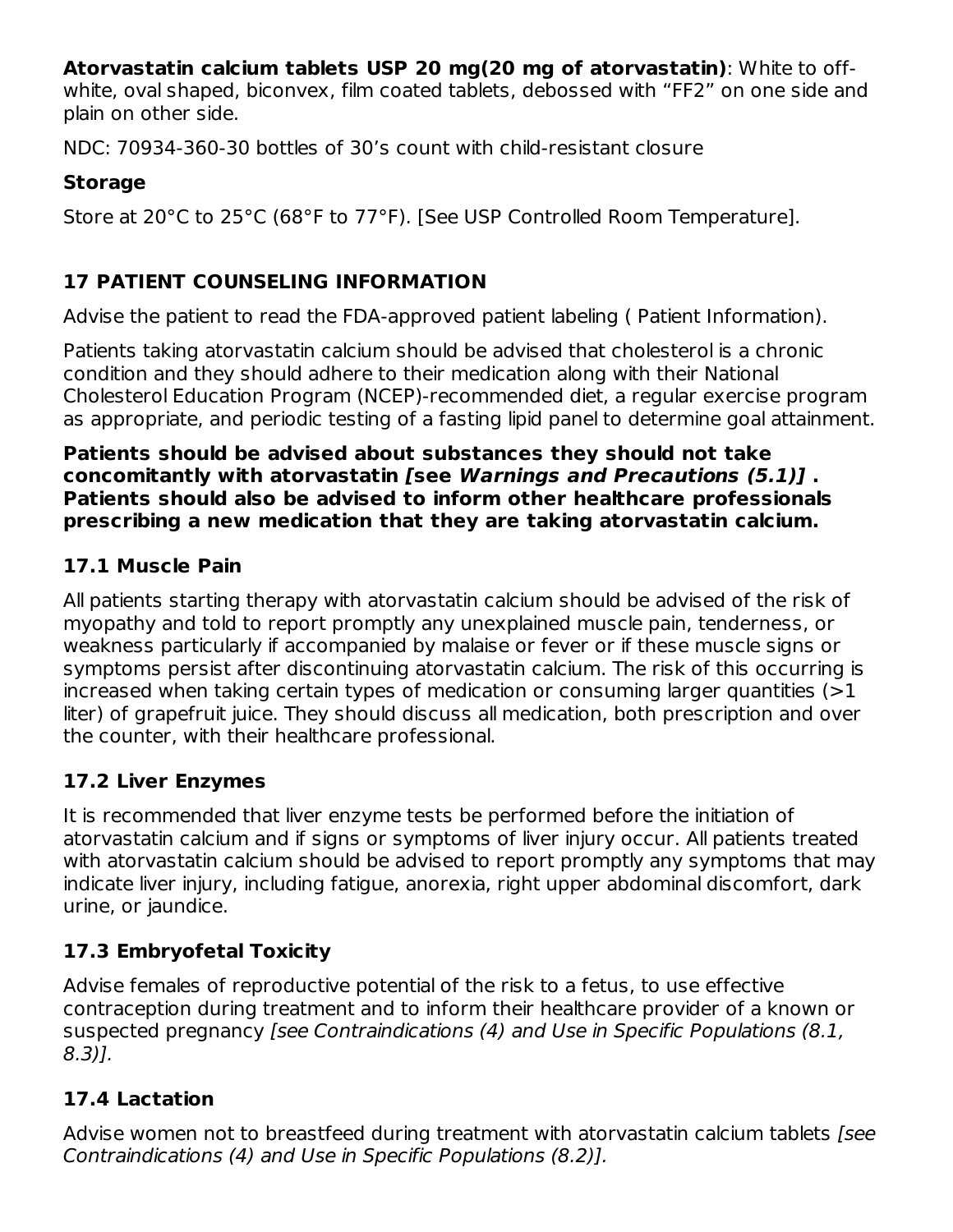The brands listed are trademarks of their respective owners.

#### **Manufactured For:**

Accord Healthcare, Inc., 1009 Slater Road, Suite 210-B, Durham, NC 27703, USA.

#### **Manufactured By:**

Intas Pharmaceuticals Limited, Ahmedabad – 380 054, India.

10 3000 4 6005769

Issued December 2020

#### **INFORMATION**

#### **Calcium Tablets**

#### **STAT-in KAL-see-um)**

Read the Patient Information that comes with atorvastatin calcium tablets before you start taking it and each time you get a refill. There may be new information. This leaflet does not take the place of talking with your doctor about your condition or treatment.

If you have any questions about atorvastatin calcium tablets, ask your doctor or pharmacist.

#### **What are Atorvastatin calcium tablets?**

Atorvastatin calcium tablet is a prescription medicine that lowers cholesterol in your blood. It lowers the LDL-C ("bad" cholesterol) and triglycerides in your blood. It can raise your HDL-C ("good" cholesterol) as well. Atorvastatin calcium tablet is for adults and children over 10 whose cholesterol does not come down enough with exercise and a low-fat diet alone.

Atorvastatin calcium tablets can lower the risk for heart attack, stroke, certain types of heart surgery, and chest pain in patients who have heart disease or risk factors for heart disease such as:

age, smoking, high blood pressure, low HDL-C, heart disease in the family.

Atorvastatin calcium tablets can lower the risk for heart attack or stroke in patients with diabetes and risk factors such as:

• eye problems, kidney problems, smoking, or high blood pressure.

Atorvastatin calcium tablets start to work in about 2 weeks.

#### **What is Cholesterol?**

**PATIENT**

#### **Atorvastatin**

**(a-TOR-va-**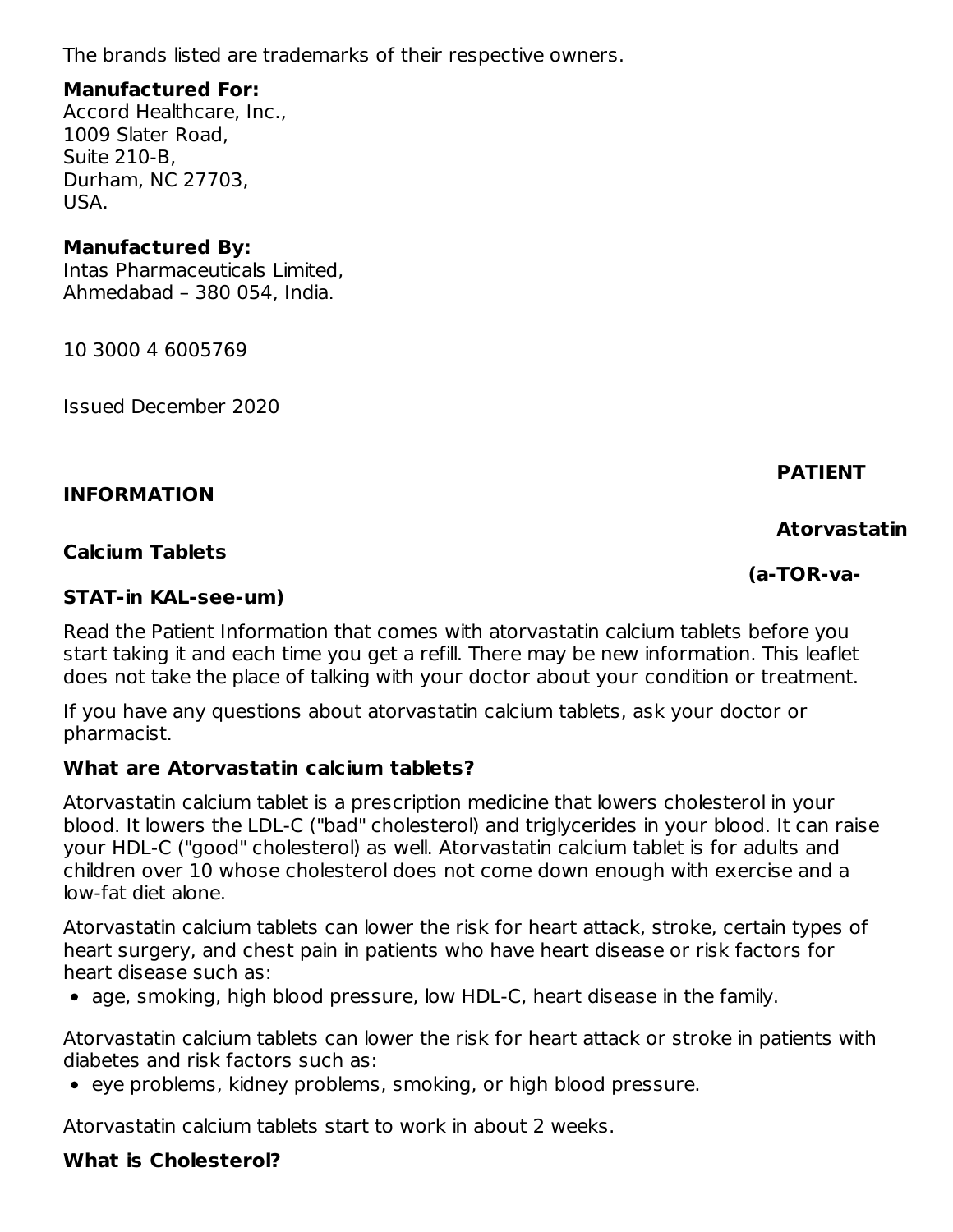Cholesterol and triglycerides are fats that are made in your body. They are also found in foods. You need some cholesterol for good health, but too much is not good for you. Cholesterol and triglycerides can clog your blood vessels. It is especially important to lower your cholesterol if you have heart disease, smoke, have diabetes or high blood pressure, are older, or if heart disease starts early in your family.

## **Who Should Not Take Atorvastatin Calcium Tablets?**

Do not take atorvastatin calcium tablets if you:

- are pregnant or think you may be pregnant, or are planning to become pregnant. Atorvastatin calcium may harm your unborn baby. If you get pregnant, stop taking atorvastatin calcium tablets and call your doctor right away.
- are breast feeding **.** Atorvastatin calcium can pass into your breast milk and may harm your baby.
- have liver problems.
- are allergic to atorvastatin calcium tablets or any of its ingredients. The active ingredient is atorvastatin. See the end of this leaflet for a complete list of ingredients in atorvastatin calcium tablets.

Atorvastatin calcium tablets dosing has not been established in children under 10 years of age.

## **Before You Start Atorvastatin calcium tablets**

Tell your doctor if you:

- have muscle aches or weakness
- drink more than 2 glasses of alcohol daily
- have diabetes
- have a thyroid problem
- have kidney problems

Some medicines should not be taken with atorvastatin calcium tablets. Tell your doctor about all the medicines you take, including prescription and non-prescription medicines, vitamins, and herbal supplements. Atorvastatin calcium tablets and certain other medicines can interact causing serious side effects. Especially tell your doctor if you take medicines for:

- your immune system
- cholesterol
- $\bullet$  infections
- birth control
- heart failure
- HIV or AIDS
- hepatitis C virus
- anti-virals

Know all the medicines you take. Keep a list of them with you to show your doctor and pharmacist.

#### **How Should I Take Atorvastatin calcium tablets?**

Take atorvastatin calcium tablets exactly as prescribed by your doctor. Do not change your dose or stop atorvastatin calcium tablets without talking to your doctor. Your doctor may do blood tests to check your cholesterol levels during your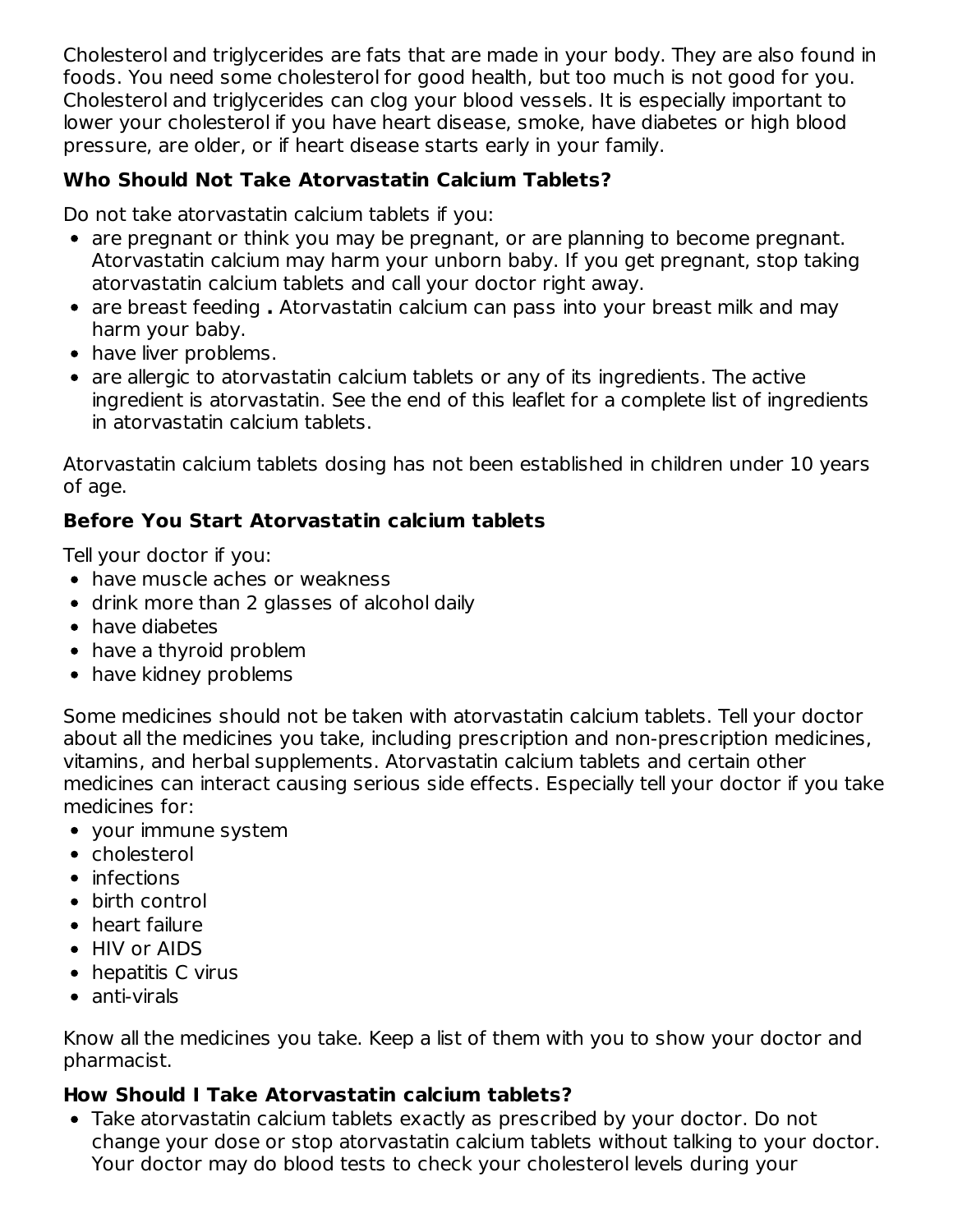treatment with atorvastatin calcium tablets. Your dose of atorvastatin calcium tablets may be changed based on these blood test results.

- Take atorvastatin calcium tablets each day at any time of day at about the same time each day. Atorvastatin calcium tablets can be taken with or without food. Don't break atorvastatin calcium tablets before taking.
- Your doctor should start you on a low-fat diet before giving you atorvastatin calcium tablets. Stay on this low-fat diet when you take atorvastatin calcium tablets.
- If you miss a dose of atorvastatin calcium tablets, take it as soon as you remember. Do not take atorvastatin calcium tablets if it has been more than 12 hours since you missed your last dose. Wait and take the next dose at your regular time. Do not take 2 doses of atorvastatin calcium tablets at the same time.
- If you take too much atorvastatin calcium tablets or overdose, call your doctor or Poison Control Center right away. Or go to the nearest emergency room.

## **What Should I Avoid While Taking Atorvastatin calcium tablets?**

- Talk to your doctor before you start any new medicines. This includes prescription and non-prescription medicines, vitamins, and herbal supplements. Atorvastatin calcium tablets and certain other medicines can interact causing serious side effects.
- Do not get pregnant. If you get pregnant, stop taking atorvastatin calcium tablets right away and call your doctor.

#### **What are the Possible Side Effects of Atorvastatin calcium tablets?**

**Atorvastatin calcium tablets can cause serious side effects. These side effects have happened only to a small number of people. Your doctor can monitor you for them. These side effects usually go away if your dose is lowered or atorvastatin calcium tablet is stopped. These serious side effects include:**

- **Muscle problems.** Atorvastatin calcium tablets can cause serious muscle problems that can lead to kidney problems, including kidney failure. You have a higher chance for muscle problems if you are taking certain other medicines with atorvastatin calcium tablets.
- **Liver problems.** Your doctor should do blood tests to check your liver before you start taking atorvastatin calcium tablets, and if you have symptoms of liver problems while you take atorvastatin calcium tablets. Call your doctor right away if you have the following symptoms of liver problems:
	- feel tired or weak
	- loss of appetite
	- upper belly pain
	- dark amber colored urine
	- yellowing of your skin or the whites of your eyes

#### **Call your doctor right away if you have:**

- muscle problems like weakness, tenderness, or pain that happen without a good reason, especially if you also have a fever or feel more tired than usual. This may be an early sign of a rare muscle problem.
- muscle problems that do not go away even after your doctor has advised you to stop taking atorvastatin calcium. Your doctor may do further tests to diagnose the cause of your muscle problems.
- allergic reactions including swelling of the face, lips, tongue, and/or throat that may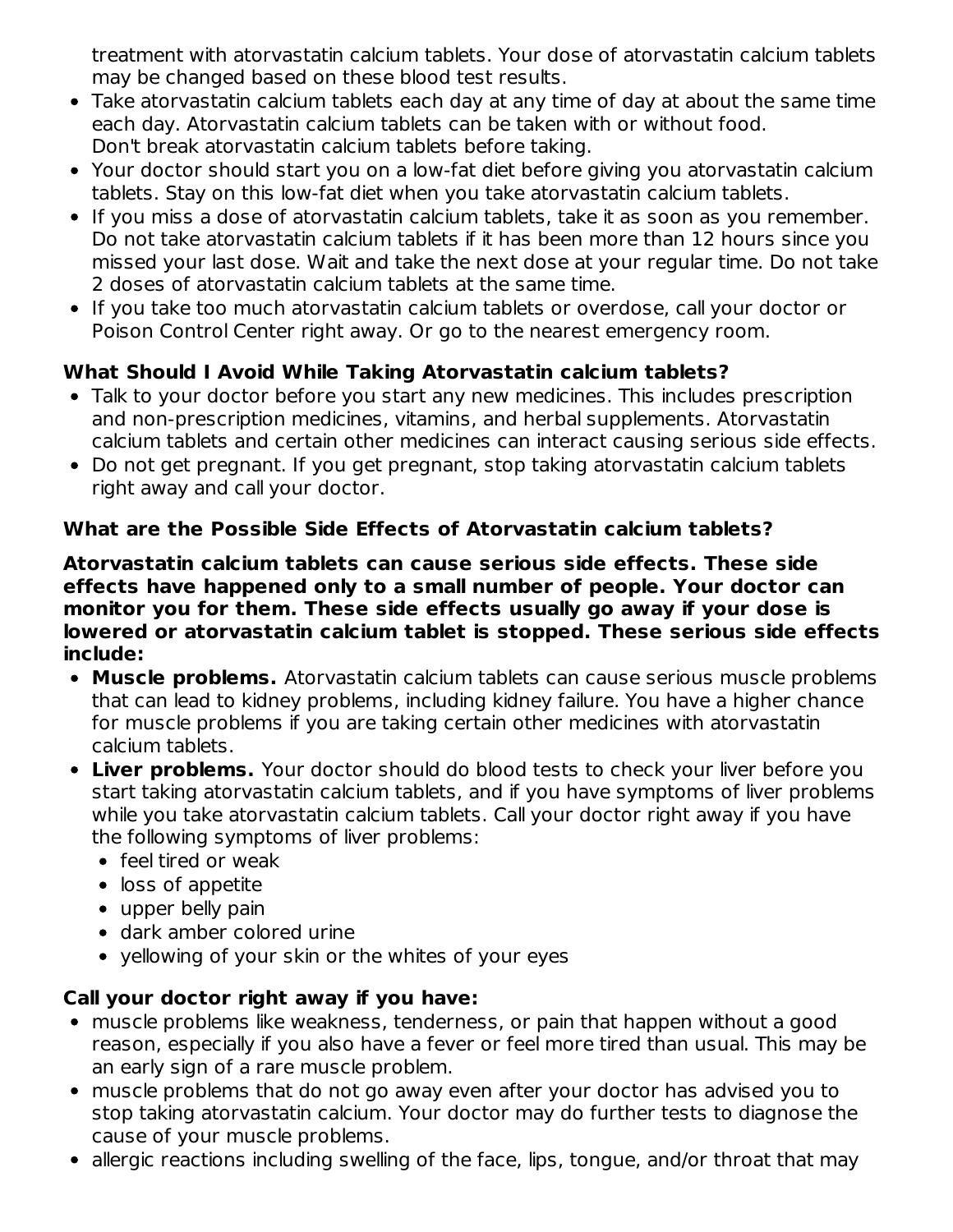cause difficulty in breathing or swallowing which may require treatment right away.

- nausea and vomiting.
- passing brown or dark-colored urine.
- you feel more tired than usual
- your skin and whites of your eyes get yellow.
- stomach pain.
- allergic skin reactions.

In clinical studies, patients reported the following common side effects while taking atorvastatin calcium tablets: diarrhea, upset stomach, muscle and joint pain, and alterations in some laboratory blood tests.

The following additional side effects have been reported with atorvastatin calcium tablets: tiredness, tendon problems, memory loss, and confusion.

Talk to your doctor or pharmacist if you have side effects that bother you or that will not go away.

These are not all the side effects of atorvastatin calcium tablets. Ask your doctor or pharmacist for a complete list.

#### **How do I store Atorvastatin calcium tablets?**

- Store atorvastatin calcium tablets at room temperature, 68°F to 77°F (20°C to 25°C).
- Do not keep medicine that is out of date or that you no longer need.
- Bottles of 30's, 90's and 100's count are comes with a child-resistant package.
- **Keep atorvastatin calcium tablets and all medicines out of the reach of children.** Be sure that if you throw medicine away, it is out of the reach of children.

#### **General Information About Atorvastatin calcium tablets**

Medicines are sometimes prescribed for conditions that are not mentioned in patient information leaflets. Do not use atorvastatin calcium tablets for a condition for which it was not prescribed. Do not give atorvastatin calcium tablets to other people, even if they have the same problem you have. It may harm them.

This leaflet summarizes the most important information about atorvastatin calcium tablets. If you would like more information, talk with your doctor. You can ask your doctor or pharmacist for information about atorvastatin calcium tablets that is written for health professionals.

For more information, go to www.accordhealthcare.us or call Accord Healthcare at 1- 866-941-7875.

#### **What are the Ingredients in Atorvastatin calcium tablets?**

#### **Active Ingredient:** atorvastatin calcium

**Inactive Ingredients:** croscarmellose sodium, hydroxyl propyl cellulose, lactose monohydrate, magnesium stearate, microcrystalline cellulose, opadry-YS-1-7040 white (hypromellose, polyethylene glycol, talc, titanium dioxide), polysorbate 80, precipitated calcium carbonate.

## **Manufactured For:**

Accord Healthcare, Inc., 1009 Slater Road,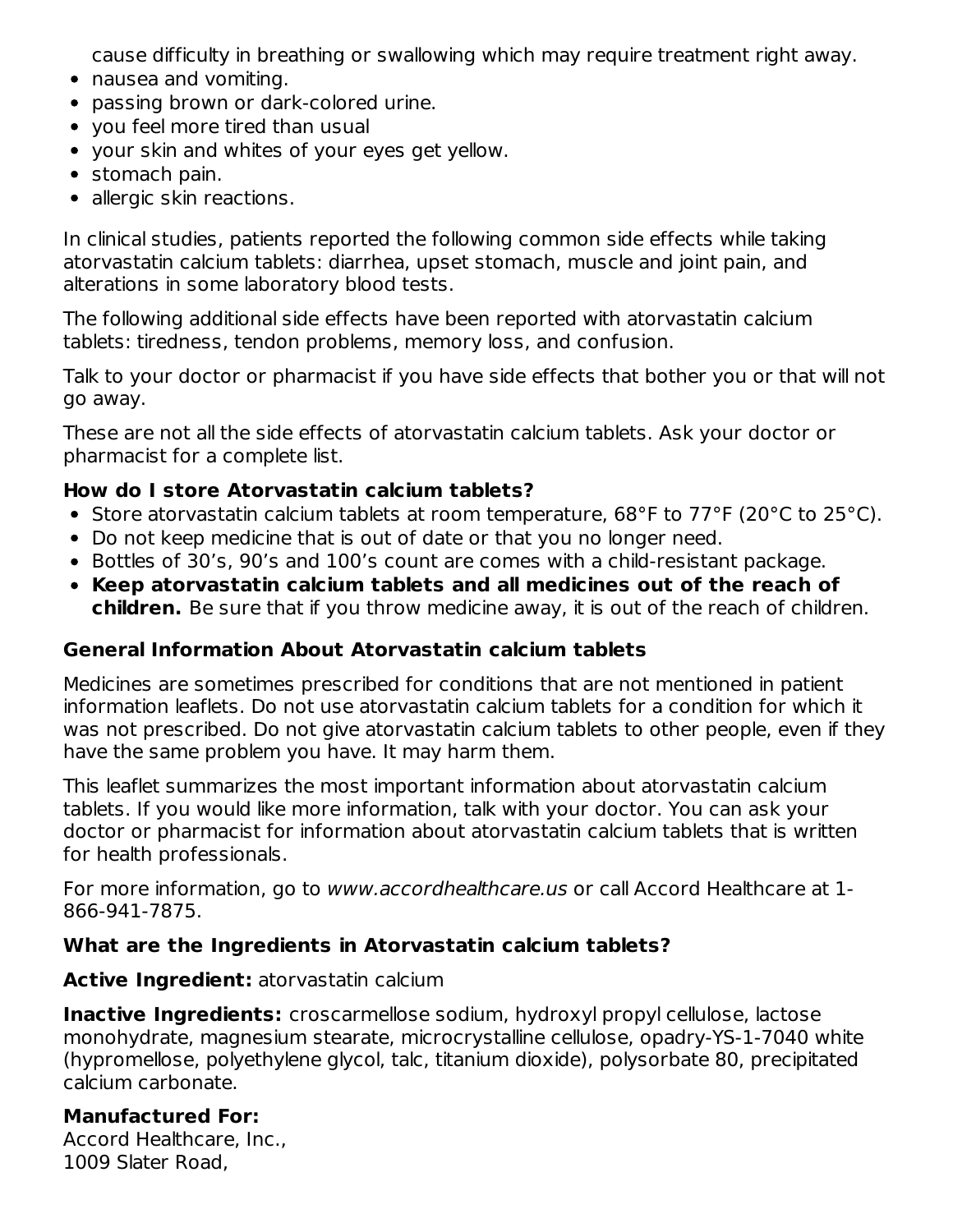Suite 210-B, Durham, NC 27703, USA.

### **Manufactured By:**

Intas Pharmaceuticals Limited, Ahmedabad – 380 054, India.

10 3000 4 6005769

Issued December 2020

#### **NDC: 70934-360-30**

| NDC: 70934-360-30<br>Atorvastatin<br>Calcium<br>Tablets, 20mg<br><b>30 Tablets</b>                                                                                                    | <b>LCN#</b><br>06<br>Rev. A 05/19<br>contains<br>ăgur | Atonyastatin Calcium Tablets, 20mg<br>30 Tablets<br>MFG 16729-045-17<br>70934-360-30<br>NDC:<br>00000000<br>Lot #<br>Exp.Date: 0000000000<br>Atonvastatin Calcium Tablets, 20mg<br>30 Tablets<br>NDC 70934-360-30<br>MFG 16729-045-17<br>20000000<br>反复<br>Exp. Date: 0000000000 |
|---------------------------------------------------------------------------------------------------------------------------------------------------------------------------------------|-------------------------------------------------------|----------------------------------------------------------------------------------------------------------------------------------------------------------------------------------------------------------------------------------------------------------------------------------|
| Rx Only<br>Dosage: See package insert<br>Store at 20" - 25"C (68" - 77"F) (See USP<br>Controlled Room Temperature)<br>Keep out of the reach of children<br>Store in onginal container |                                                       | Atonvastatin Calicsum Tablets, 20mg<br>30 Tablets<br>MFG.<br>16729-045-17<br>70934-360-30<br>MDC:<br>000000000<br>Exp.Date: 0000000000<br>Lot #<br>Alcinvission Calcium Tablets, 20mg<br>30 Tablets<br>MFG.<br>1934-360-30<br>16729-045-17                                       |

# **ATORVASTATIN CALCIUM**

atorvastatin calcium tablet, film coated

| <b>Product Information</b>                                                              |                                                                                  |  |                     |                          |  |
|-----------------------------------------------------------------------------------------|----------------------------------------------------------------------------------|--|---------------------|--------------------------|--|
| <b>Product Type</b>                                                                     | <b>Item Code</b><br><b>HUMAN PRESCRIPTION</b><br><b>DRUG</b><br>(Source)<br>045) |  |                     | NDC:70934-360(NDC:16729- |  |
| <b>Route of Administration</b>                                                          | ORAI                                                                             |  |                     |                          |  |
|                                                                                         |                                                                                  |  |                     |                          |  |
| <b>Active Ingredient/Active Moiety</b>                                                  |                                                                                  |  |                     |                          |  |
| <b>Basis of</b><br><b>Ingredient Name</b>                                               |                                                                                  |  | <b>Strength</b>     | <b>Strength</b>          |  |
| ATORVASTATIN CALCIUM TRIHYDRATE (UNII: 48A5M73Z4Q) (ATORVASTATIN -<br>UNII: A0JWA85V8F) |                                                                                  |  | <b>ATORVASTATIN</b> | 20 mg                    |  |
|                                                                                         |                                                                                  |  |                     |                          |  |
| <b>Inactive Ingredients</b>                                                             |                                                                                  |  |                     |                          |  |
|                                                                                         | <b>Ingredient Name</b>                                                           |  |                     | <b>Strength</b>          |  |
| HYDROXYPROPYL CELLULOSE (110000 WAMW) (UNII: 5Y0974F5PW)                                |                                                                                  |  |                     |                          |  |
| <b>LACTOSE MONOHYDRATE (UNII: EWQ57Q8I5X)</b>                                           |                                                                                  |  |                     |                          |  |
| <b>MAGNESIUM STEARATE (UNII: 70097M6I30)</b>                                            |                                                                                  |  |                     |                          |  |
|                                                                                         |                                                                                  |  |                     |                          |  |